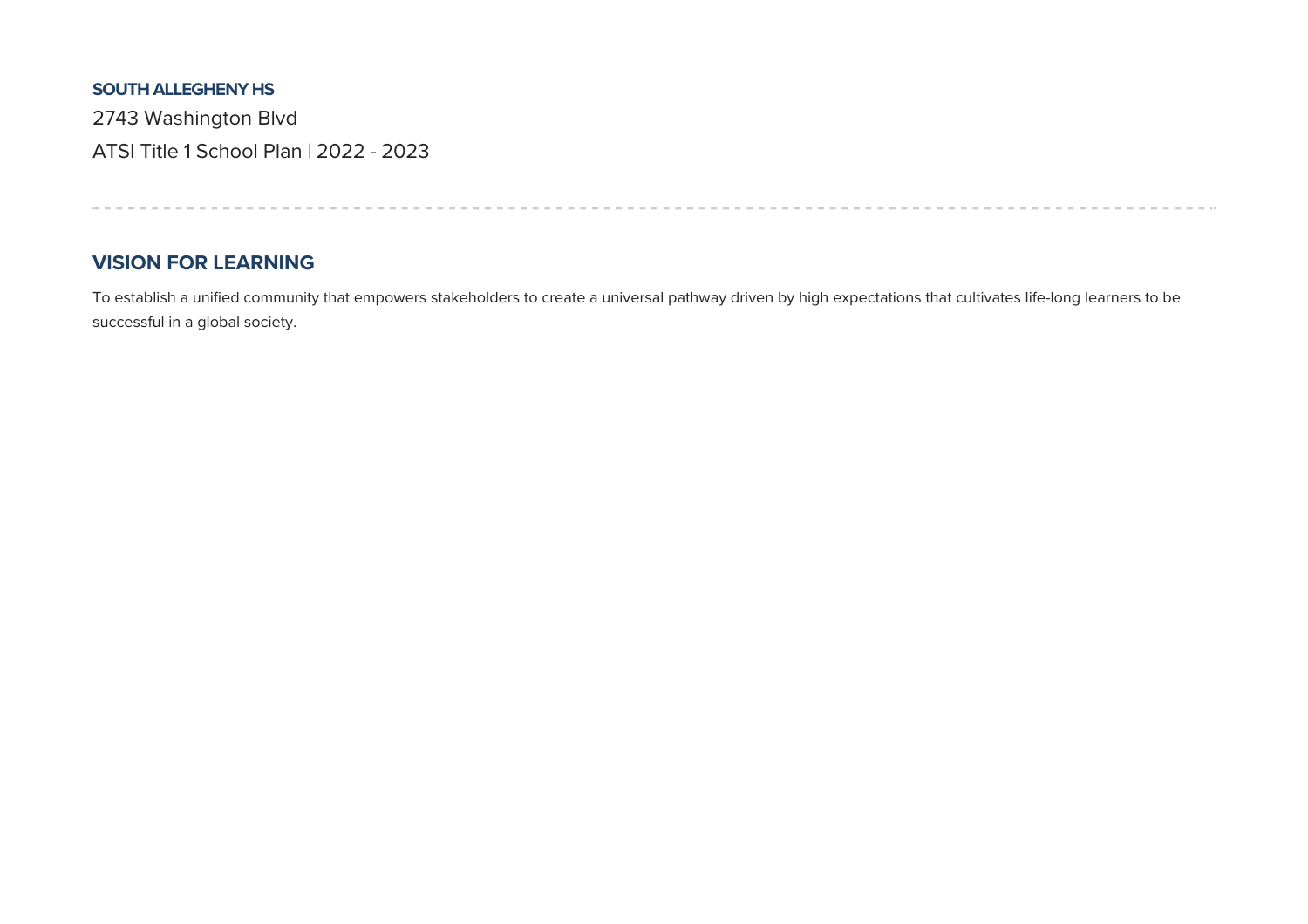# **STEERING COMMITTEE**

| <b>Name</b>            | <b>Position</b>                | <b>Building/Group</b> |
|------------------------|--------------------------------|-----------------------|
| <b>Charles Michael</b> | High School Principal          | South Allegheny HS    |
| <b>Brianne Mayer</b>   | Reading Instructor - Grade 7   | South Allegheny MS    |
| Kim Piekut             | English Instructor             | South Allegheny HS    |
| <b>Chad Smith</b>      | <b>Guidance Counselot 9-12</b> | South Allegheny HS    |
| <b>Tim Smith</b>       | English Instructor             | South Allegheny HS    |
| Joy Wyler              | <b>Biology instructor</b>      | South Allegheny HS    |
| Kerri Yablonsky        | Social Studies instructor      | South Allegheny MS/HS |
| <b>Shawn Deverse</b>   | <b>School Board President</b>  | South Allegheny SD    |
| David McDonald         | <b>District Level Leaders</b>  | South Allegheny SD    |
| <b>Gavin Cleary</b>    | Student                        | Community             |
| Amy Jackson            | Parent                         | Community             |
| <b>Kelcy Barry</b>     | <b>Community Member</b>        | <b>Chestnut Ridge</b> |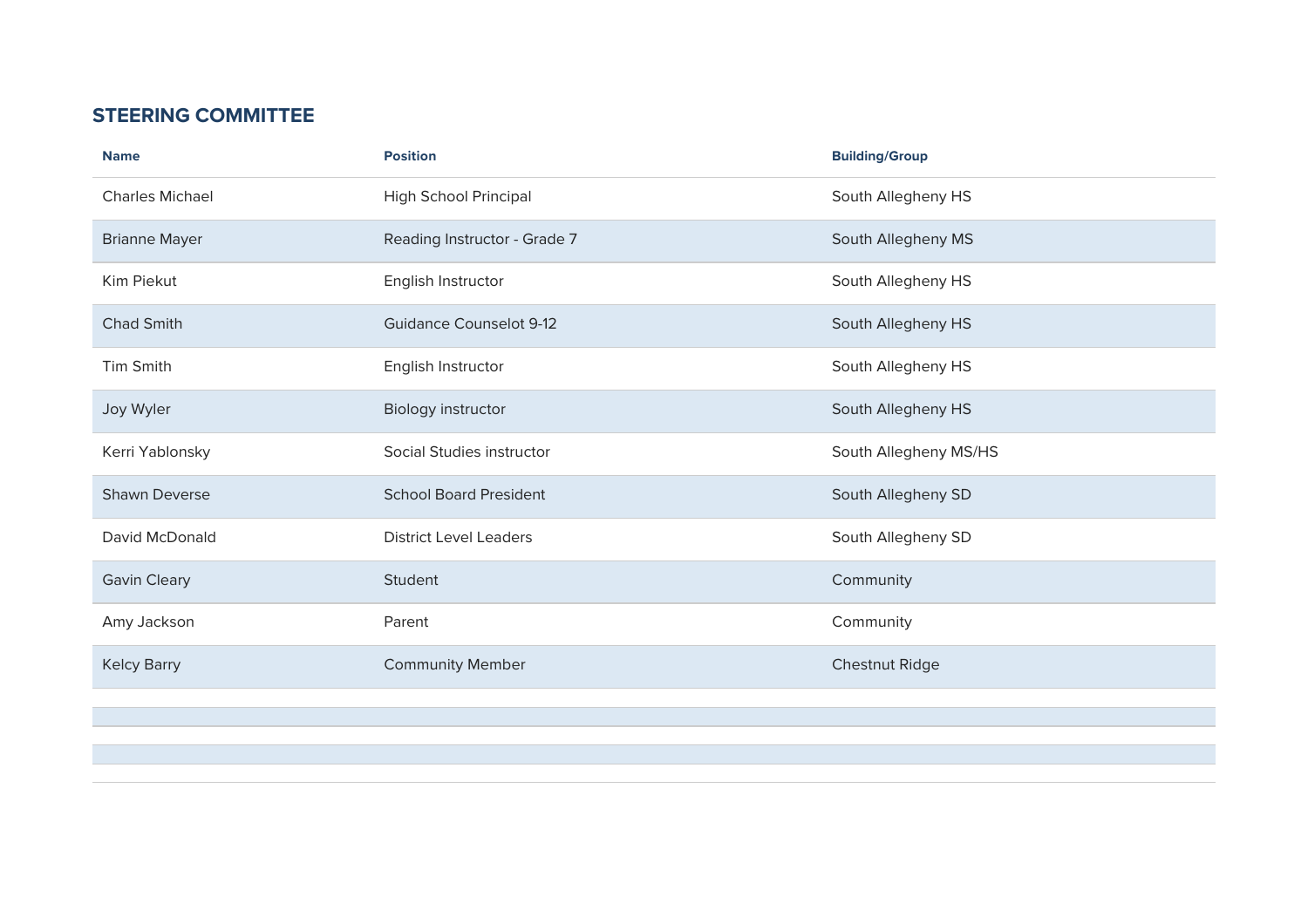# **ESTABLISHED PRIORITIES**

| <b>Priority Statement</b>                                                                                                                                                                                           | <b>Outcome</b><br>Category  |
|---------------------------------------------------------------------------------------------------------------------------------------------------------------------------------------------------------------------|-----------------------------|
| If attendance is monitored frequently and disaggregated by student groups, then attendance for students with disabilities and the<br>economically disadvantages will increase by 4.5% by the end of the 2022-23 SY. | Regular<br>Attendance       |
| . If individual students' NWEA math assessment data is analyzed to inform instruction, then students will show at least as 4% increase in<br>proficiency by the end of the 2022-23 SY.                              | <b>Mathematics</b>          |
| If individual students' NWEA ELA assessment data is analyzed to inform instruction, then students will show at least as 3% increase in<br>proficiency by the end of the 2022-23 SY.                                 | English<br>Language<br>Arts |

# **ACTION PLAN AND STEPS**

| <b>Evidence-based Strategy</b>           |                                                                                                                                                                      |
|------------------------------------------|----------------------------------------------------------------------------------------------------------------------------------------------------------------------|
| MTSS - Individual Student Learning Needs |                                                                                                                                                                      |
|                                          |                                                                                                                                                                      |
| <b>Measurable Goals</b>                  |                                                                                                                                                                      |
| <b>Goal Nickname</b>                     | <b>Measurable Goal Statement (Smart Goal)</b>                                                                                                                        |
| <b>ELA</b>                               | The percentage of students who meet growth projections on the NWEA will increase by 3% or more from September 2022<br>(baseline) to May 2023 (final administration). |
| Math                                     | The percentage of students who meet growth projections on the NWEA will increase by 4% or more from September 2022<br>(baseline) to May 2023 (final administration). |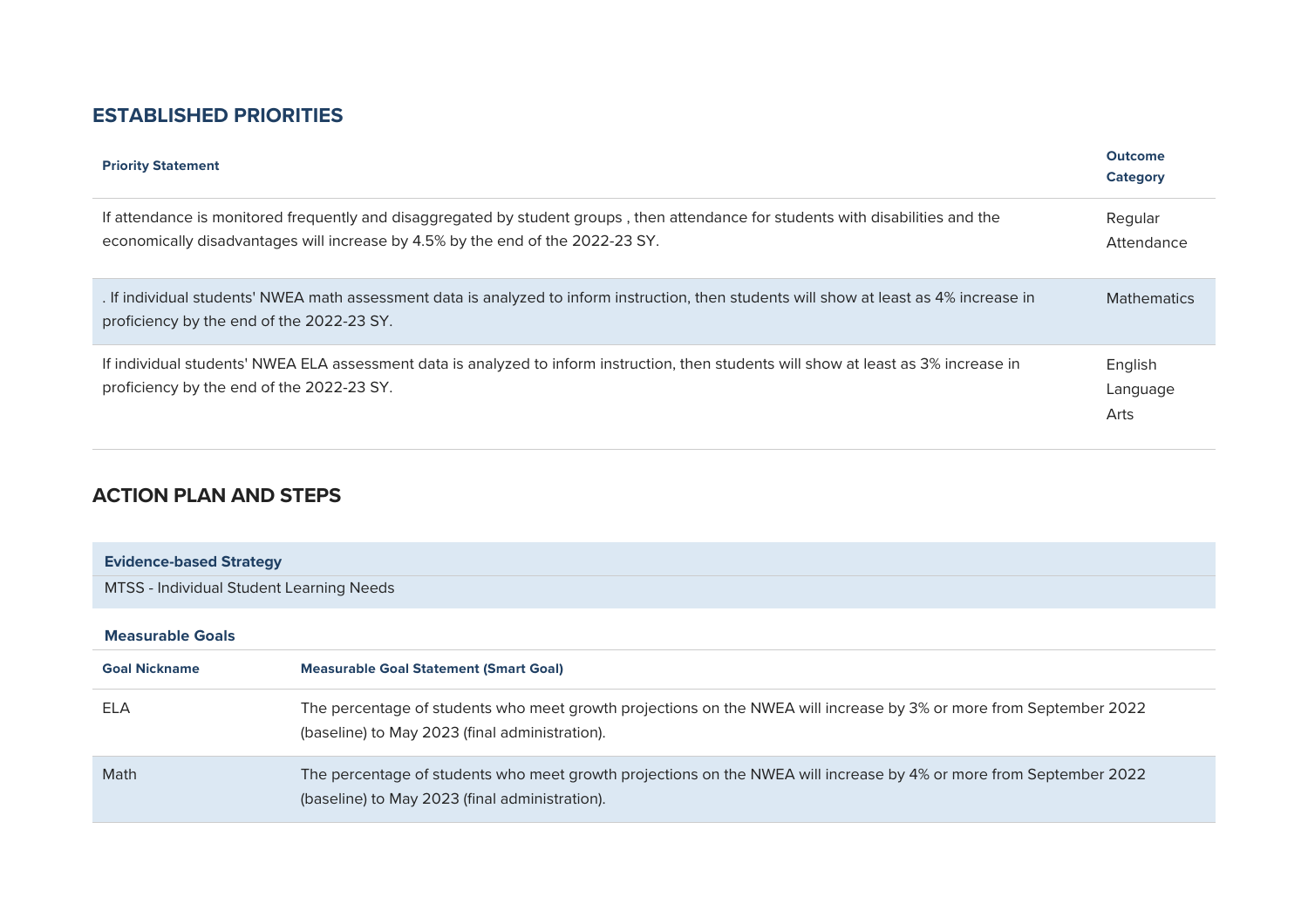| <b>Goal Nickname</b> | <b>Measurable Goal Statement (Smart Goal)</b>                                                                                |
|----------------------|------------------------------------------------------------------------------------------------------------------------------|
| Attendance           | Regular Attendance for students with disabilities and the economically disadvantaged will increase by 4.5% by the end of the |
|                      | 2022-23 SY.                                                                                                                  |

| <b>Action Step</b>                                                                                                                                                                    | <b>Anticipated</b><br><b>Start/Completion</b> | Lead<br><b>Person/Position</b>     | <b>Materials/Resources/Supports Needed</b>                                                                                       |
|---------------------------------------------------------------------------------------------------------------------------------------------------------------------------------------|-----------------------------------------------|------------------------------------|----------------------------------------------------------------------------------------------------------------------------------|
| To provide PD<br>related to<br>MTSS/Culturally<br>Responsive<br>Teaching<br>Practices - What<br>is Culturally<br>Responsive<br>Teaching?<br>Continued from<br>of 21-22 school<br>year | 2022-08-23 -<br>2023-06-01                    | MS/HS<br>Principal                 | AIU Support                                                                                                                      |
| Administration<br>and the<br>Leadership<br>Team will<br>remain<br>consistent and<br>committed to<br>providing<br>professional<br>development<br>around culturally                     | 2022-08-23 -<br>2023-06-02                    | Assistant to the<br>Superintendent | Human Resources from AIU, materials related to student engagement COST - Need materials (reference<br>and/or teaching materials) |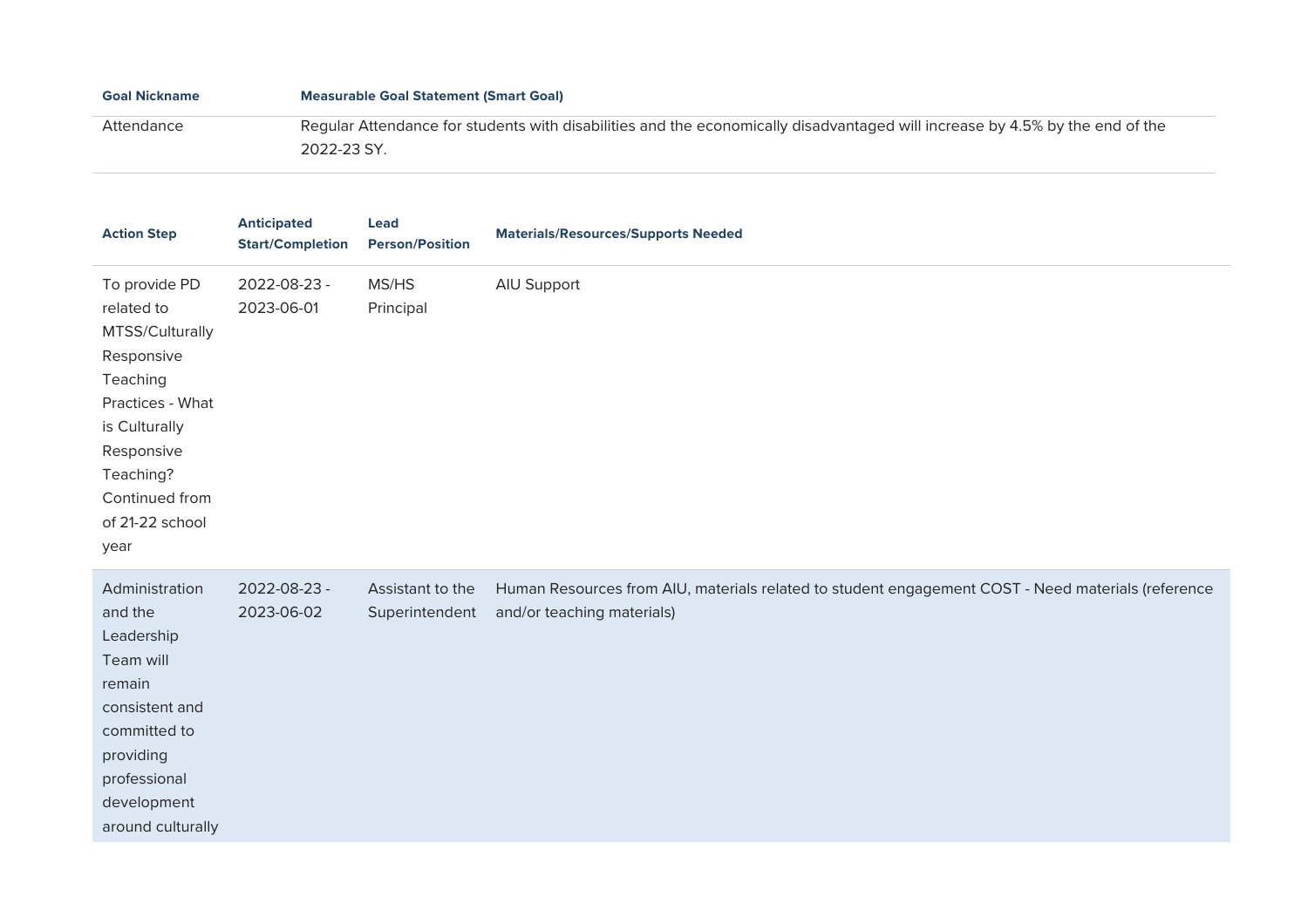| <b>Action Step</b> | <b>Anticipated</b><br><b>Start/Completion</b> | <b>Lead</b><br><b>Person/Position</b> | <b>Materials/Resources/Supports Needed</b>                                                             |
|--------------------|-----------------------------------------------|---------------------------------------|--------------------------------------------------------------------------------------------------------|
| responsive         |                                               |                                       |                                                                                                        |
| teaching and       |                                               |                                       |                                                                                                        |
| monitoring it's    |                                               |                                       |                                                                                                        |
| use by             |                                               |                                       |                                                                                                        |
| conducting         |                                               |                                       |                                                                                                        |
| weekly walk-       |                                               |                                       |                                                                                                        |
| throughs that      |                                               |                                       |                                                                                                        |
| focus on           |                                               |                                       |                                                                                                        |
| maintaining a      |                                               |                                       |                                                                                                        |
| positive school    |                                               |                                       |                                                                                                        |
| environment        |                                               |                                       |                                                                                                        |
| that supports      |                                               |                                       |                                                                                                        |
| creativity,        |                                               |                                       |                                                                                                        |
| collaboration      |                                               |                                       |                                                                                                        |
| and innovation.    |                                               |                                       |                                                                                                        |
| These qualities    |                                               |                                       |                                                                                                        |
| will lead to       |                                               |                                       |                                                                                                        |
| students being     |                                               |                                       |                                                                                                        |
| positively         |                                               |                                       |                                                                                                        |
| motivated to       |                                               |                                       |                                                                                                        |
| attend school,     |                                               |                                       |                                                                                                        |
| make good          |                                               |                                       |                                                                                                        |
| choices and        |                                               |                                       |                                                                                                        |
| engage in          |                                               |                                       |                                                                                                        |
| meaningful         |                                               |                                       |                                                                                                        |
| classroom          |                                               |                                       |                                                                                                        |
| experiences.       |                                               |                                       |                                                                                                        |
| To stimulate a     | 2022-10-23 -                                  | Principals                            | Book Study on cultural responsiveness "Culturally and Linguistically Responsive Teaching and Learning" |
| positive mindset   | 2023-06-02                                    |                                       | Sharroky Hollie and/or "CULTURIZE" Every Student. Every Day. Whatever It Takes by Jimmy Casas to       |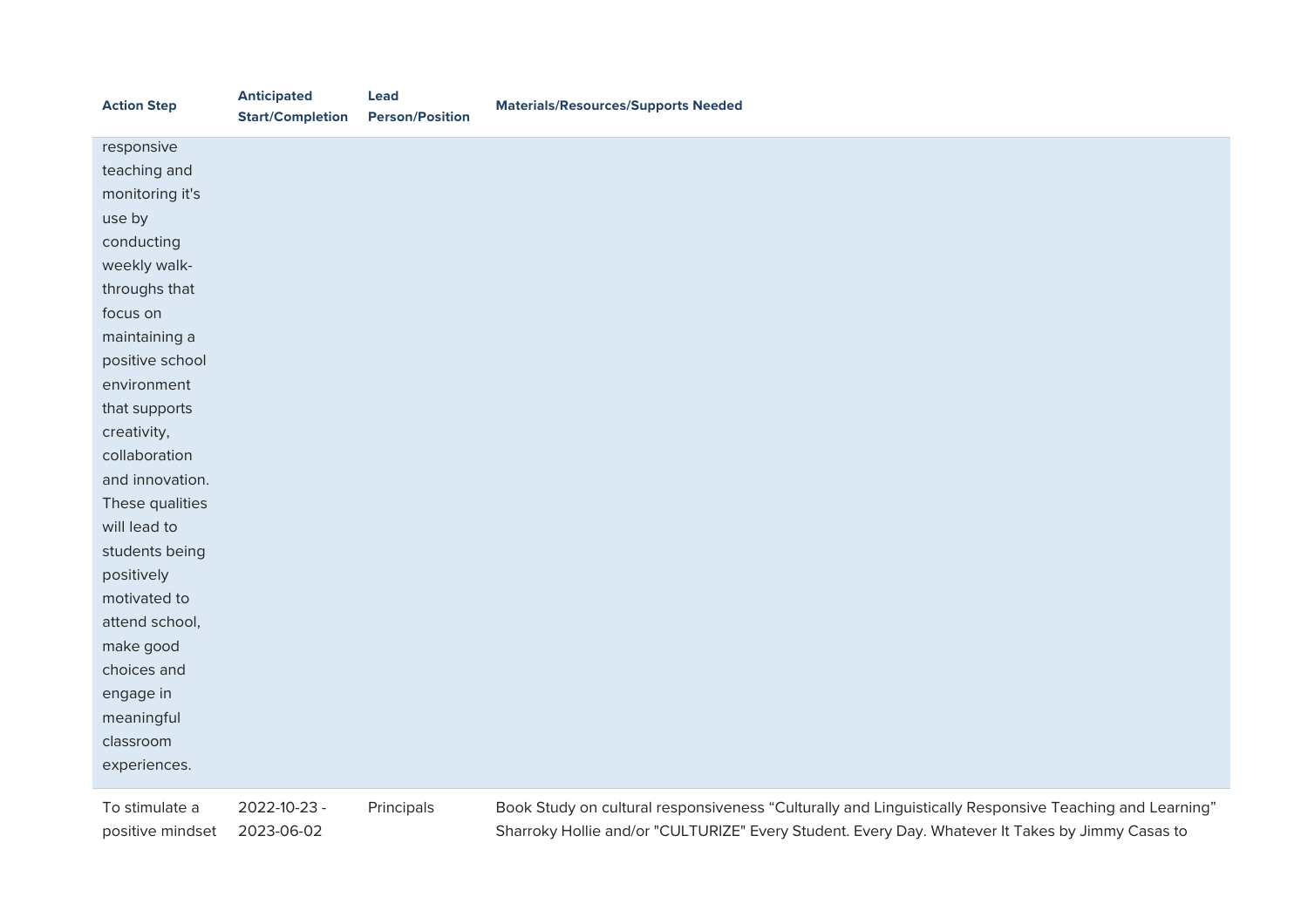| <b>Action Step</b>                                                                                                                                                                                                                                                                         | <b>Anticipated</b><br><b>Start/Completion</b> | <b>Lead</b><br><b>Person/Position</b> | <b>Materials/Resources/Supports Needed</b>                                                                                                                                                 |
|--------------------------------------------------------------------------------------------------------------------------------------------------------------------------------------------------------------------------------------------------------------------------------------------|-----------------------------------------------|---------------------------------------|--------------------------------------------------------------------------------------------------------------------------------------------------------------------------------------------|
| among all<br>stakeholders by<br>providing an<br>orientation on<br>Cultural<br>Responsiveness<br>with an<br>emphasis on<br>Personalized<br>Learning<br>through the lens<br>of ELA and<br>mathematics -<br>The mindset of<br>"EVERYONE<br>CAN!"<br>Continued from<br>of 21-22 school<br>year |                                               |                                       | COST - Purchase of BOOKS (200) be funded through ARP-ESSER funds                                                                                                                           |
| Create<br>Teacher/Student<br>Teams that<br>focus on<br>Culturally<br>Responsive<br>Practices<br>targeting<br>academic and<br>behavioral                                                                                                                                                    | 2021-11-02 -<br>2022-06-01                    | Principal                             | Culturally and Linguistic Responsive Teaching and Learning. Books and supports from Guest Speakers<br>COST - Stipend for Guest Speaker(s), Books (200) funded through ARP-ESSER III Funds. |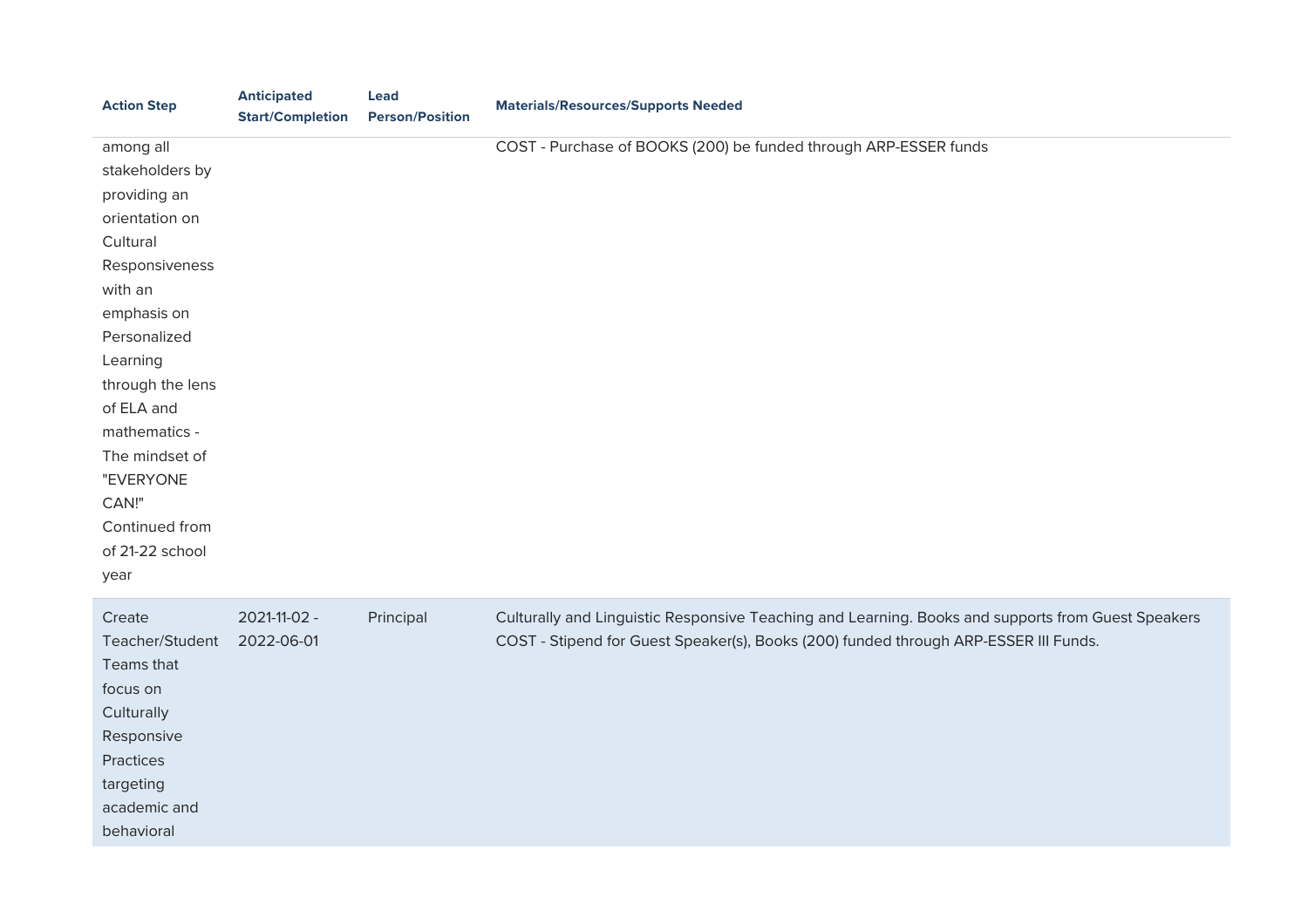| <b>Action Step</b>                                                                                                                                                                                                                                                                                                                                               | <b>Anticipated</b><br><b>Start/Completion</b> | <b>Lead</b><br><b>Person/Position</b> | <b>Materials/Resources/Supports Needed</b>                                                                                                |
|------------------------------------------------------------------------------------------------------------------------------------------------------------------------------------------------------------------------------------------------------------------------------------------------------------------------------------------------------------------|-----------------------------------------------|---------------------------------------|-------------------------------------------------------------------------------------------------------------------------------------------|
| improvement<br>(particularly<br>attendance to<br>school)<br>Continued from<br>of 21-22 school<br>year                                                                                                                                                                                                                                                            |                                               |                                       |                                                                                                                                           |
| To increase<br>student<br>engagement<br>within the<br>classroom by<br>implementing<br>skills learned<br>around creating<br>a culturally<br>responsive<br>classroom and<br>collaborating<br>with families<br>regarding the<br>importance of<br>attending school<br>on a regular<br>basis . If<br>implemented<br>with fidelity<br>there should be<br>a decrease in | 2022-08-23 -<br>2023-06-01                    | <b>HS Principal</b>                   | Marzano 2010 - CLR - reference source<br>https://achieve.lausd.net/cms/lib/CA01000043/Centricity/Domain/217/Secondary%20Pacing%20Plan.pdf |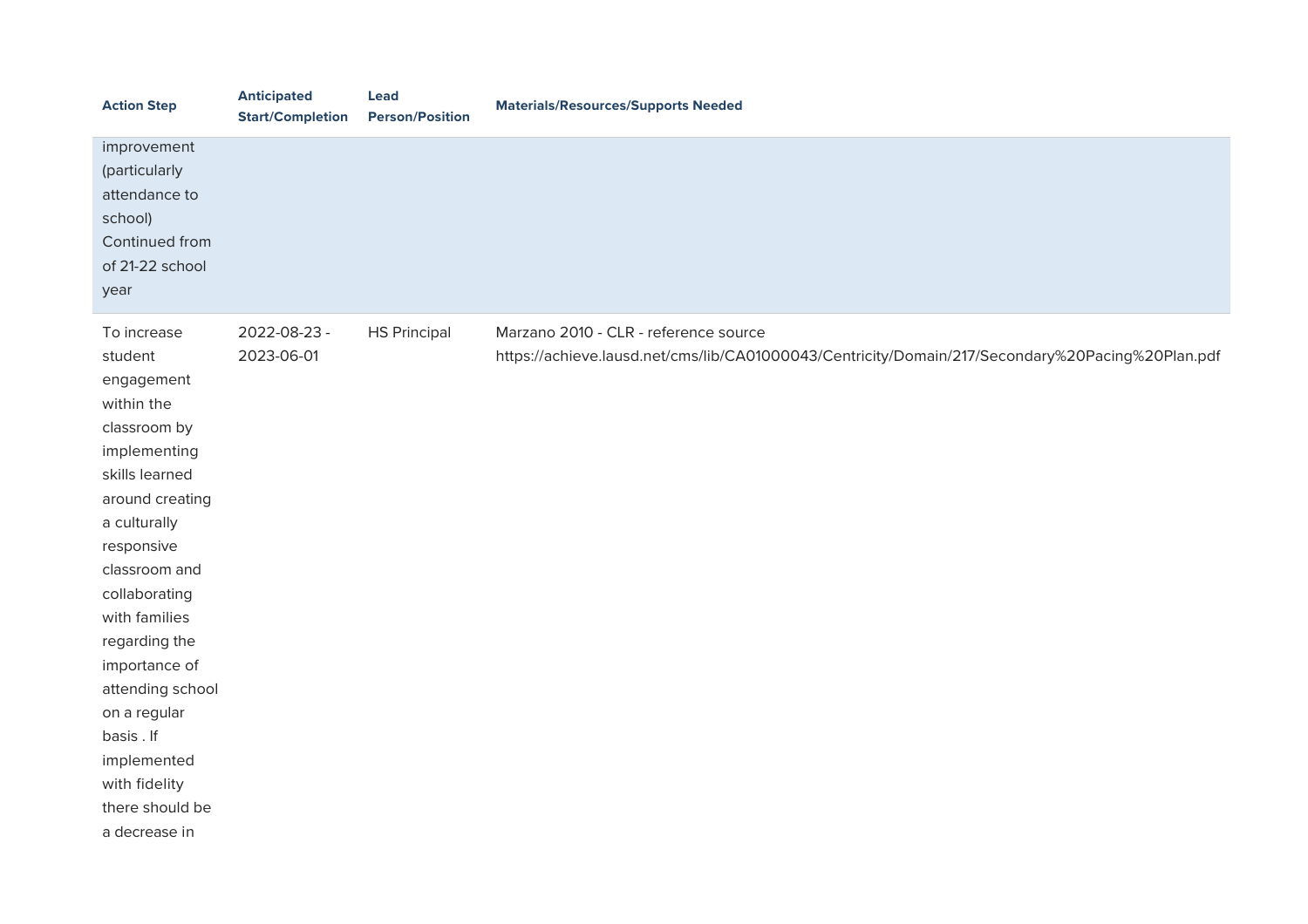| <b>Anticipated</b><br><b>Start/Completion</b> | <b>Lead</b><br><b>Person/Position</b> | <b>Materials/Resources/Supports Needed</b>                                                                                |
|-----------------------------------------------|---------------------------------------|---------------------------------------------------------------------------------------------------------------------------|
|                                               |                                       |                                                                                                                           |
|                                               |                                       |                                                                                                                           |
|                                               |                                       |                                                                                                                           |
|                                               |                                       |                                                                                                                           |
|                                               |                                       |                                                                                                                           |
|                                               |                                       |                                                                                                                           |
|                                               |                                       |                                                                                                                           |
|                                               |                                       |                                                                                                                           |
|                                               |                                       |                                                                                                                           |
|                                               |                                       |                                                                                                                           |
|                                               |                                       |                                                                                                                           |
|                                               |                                       |                                                                                                                           |
|                                               |                                       |                                                                                                                           |
| 2023-06-01                                    | Counselors/HS<br>Principal            | Chestnut Ridge Counseling Team COST - Fee for Counseling Team (multiple sessions) to be funded<br>through ARP-ESSER Funds |
|                                               |                                       |                                                                                                                           |
|                                               |                                       |                                                                                                                           |
|                                               |                                       |                                                                                                                           |
|                                               |                                       |                                                                                                                           |
|                                               |                                       |                                                                                                                           |
|                                               | 2022-08-23 -                          | Guidance                                                                                                                  |

#### **Anticipated Outcome**

Teachers will become more responsive to students individual needs based on race, culture, ethnicity and economic standing. through participation in data analysis meetings where individual students needs will be identified in order to develop personalized learning plans that will lead to increased academic achievement and attendance to school. Continued from of 21-22 school year due to issues arising with pandemic.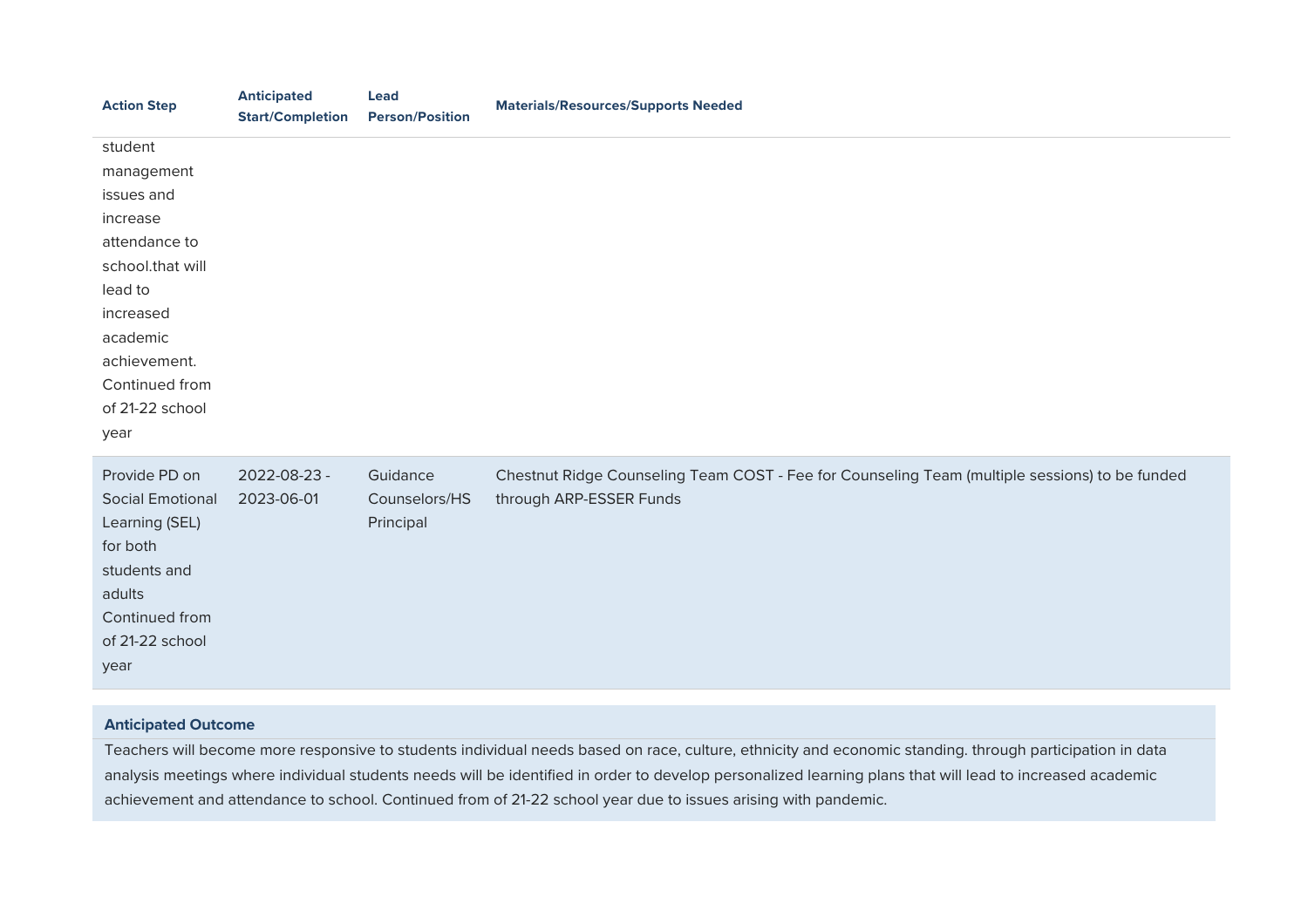#### **Monitoring/Evaluation**

Monthly meetings to generate and review implementation plan and discussion.

#### **Evidence-based Strategy**

Preventing Drop out in Secondary schools- What works clearinghouse https://ies.ed.gov/ncee/wwc/Docs/PracticeGuide/wwc\_dropout\_092617.pdf Recommendation #1 – Monitor the progress of all students and proactively intervene when students show early signs of attendance, behavior or academic problems. Minimal Evidence

#### **Measurable Goals**

#### **Goal Nickname Measurable Goal Statement (Smart Goal)**

| <b>Action Step</b>                                                                                                                                                                                                                                                                                                                                                                 | <b>Anticipated</b><br><b>Start/Completion</b> | Lead<br><b>Person/Position</b>                                                                      | <b>Materials/Resources/Supports</b><br><b>Needed</b>                                                                 |
|------------------------------------------------------------------------------------------------------------------------------------------------------------------------------------------------------------------------------------------------------------------------------------------------------------------------------------------------------------------------------------|-----------------------------------------------|-----------------------------------------------------------------------------------------------------|----------------------------------------------------------------------------------------------------------------------|
| Develop an early warning system spreadsheet that combines academic, behavior and<br>attendance data at a glance. Update student data every two weeks in order to<br>continually monitor individual student needs. Due to attendance issues with COVID<br>this will again be a focus for 2022-2023.                                                                                 | $2022 - 09 - 05 -$<br>2023-05-22              | Director of<br>Student<br>Services / HS<br>Principal                                                | Excel Spreadsheet and/or<br>Google Doc, Access to<br>EdInsight Time for Bi-Weekly<br><b>Department Data Meetings</b> |
| Organize and Analyze DATA to identify individual student behavior, attendance and<br>academic needs. This will take place in data level meeting, department level meetings,<br>and department chair meetings in coordination with Director of Student Services who is<br>in charge of attendance. Due to attendance issues with COVID this will again be a<br>focus for 2022-2023. | $2022 - 09 - 01 -$<br>2023-05-22              | MS Principal,<br>Director of<br>Student<br>Services, Social<br>Worker and<br>Guidance<br>Counselors | Data from Skyward and<br>Edlnsight - Student<br><b>Informational Systems</b>                                         |
| To provide PD session(s) on the proper use of PVAAS scores - What do they tell us?                                                                                                                                                                                                                                                                                                 | 2022-09-01-                                   | Assistant to the                                                                                    | PVAAS Portal, access, Cindy                                                                                          |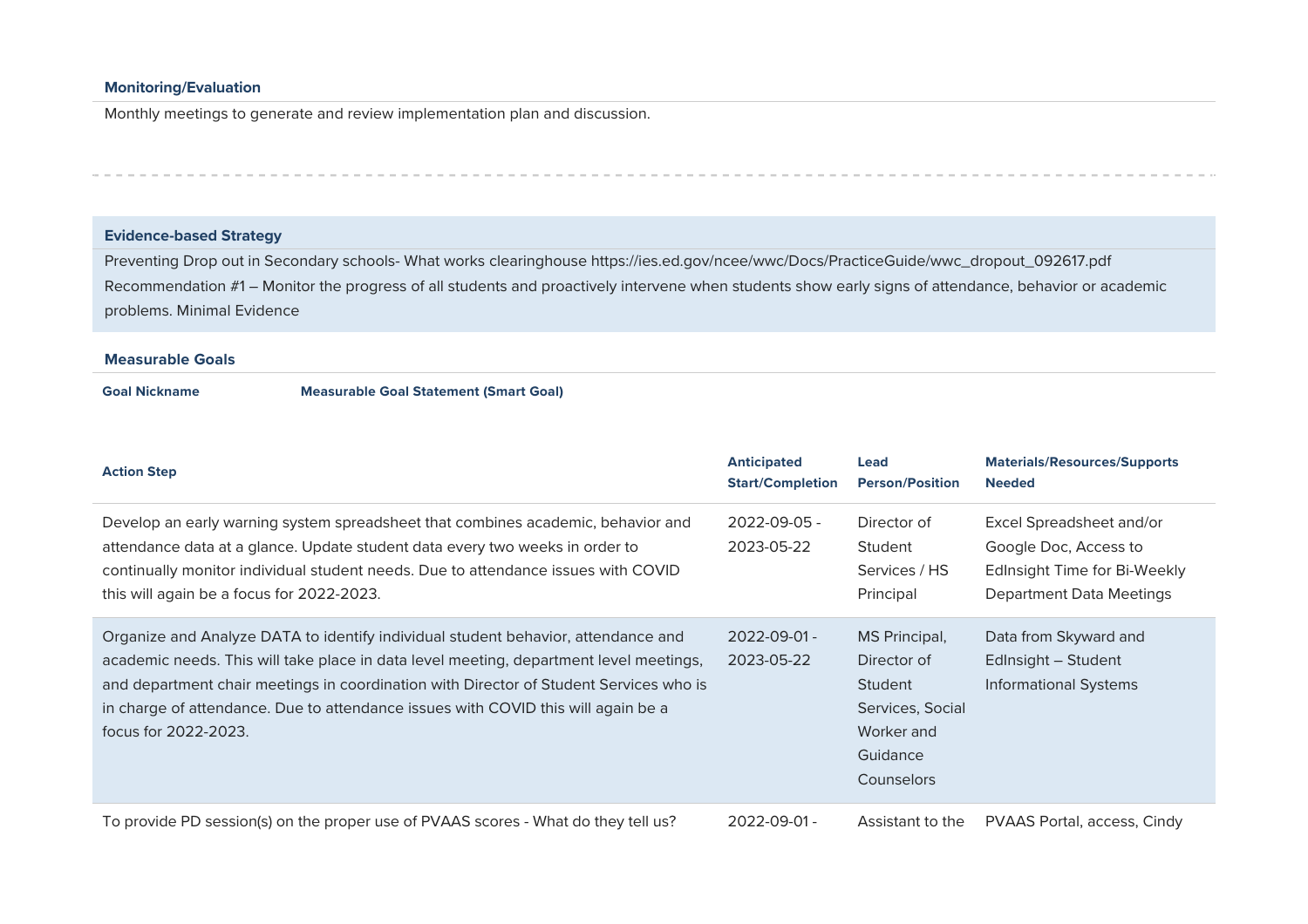| <b>Action Step</b>                                                                                                                                                                               | <b>Anticipated</b><br><b>Start/Completion</b> | <b>Lead</b><br><b>Person/Position</b>           | <b>Materials/Resources/Supports</b><br><b>Needed</b>                                                                                                                                 |
|--------------------------------------------------------------------------------------------------------------------------------------------------------------------------------------------------|-----------------------------------------------|-------------------------------------------------|--------------------------------------------------------------------------------------------------------------------------------------------------------------------------------------|
| How can instructional decisions be made? Continued for 2021-2022                                                                                                                                 | 2023-01-14                                    | Superintendent<br>/ PDE PVAAS<br>Representative | Goldsworthy - PDE PVAAS<br>Representative                                                                                                                                            |
| Purchased NWEA for grades 6-12 to assist teachers with decision making using date.<br>Training for NWEA will occur throughout the school year.                                                   | $2022 - 08 - 27 -$<br>2023-06-01              | MS/HS<br>Principal                              | <b>NWEA</b>                                                                                                                                                                          |
| Students will attend in-school tutoring sessions for ELA and/or mathematics on an as<br>needed basis. MTSS strategies will be implemented so as to provide instruction on<br>appropriate levels. | 2022-08-27 -<br>2023-05-22                    | <b>HS Principal</b>                             | ALEK and other web based<br>tutorial programs ELA resources<br>both virtual and hands-on<br>COST - purchase new virtual<br>tutorial programs to be funded<br>through ARP-ESSER Funds |
| Conduct monthly individual student data reviews                                                                                                                                                  | $2022 - 11 - 05 -$<br>2023-06-01              | Guidance<br>Counselors                          | Data At a Glance Spreadsheets,<br>EdInsight Portal, Subject area in<br>class assessments                                                                                             |

#### **Anticipated Outcome**

All focus standards, anchors and eligible content will be taught with fidelity so as to show an increase in growth scores on NWEA scores, Keystone Exams as well as indicating significant growth on the PVAAS Data

### **Monitoring/Evaluation**

NWEA Assessments, Keystone Exams, PVAAS Growth Scores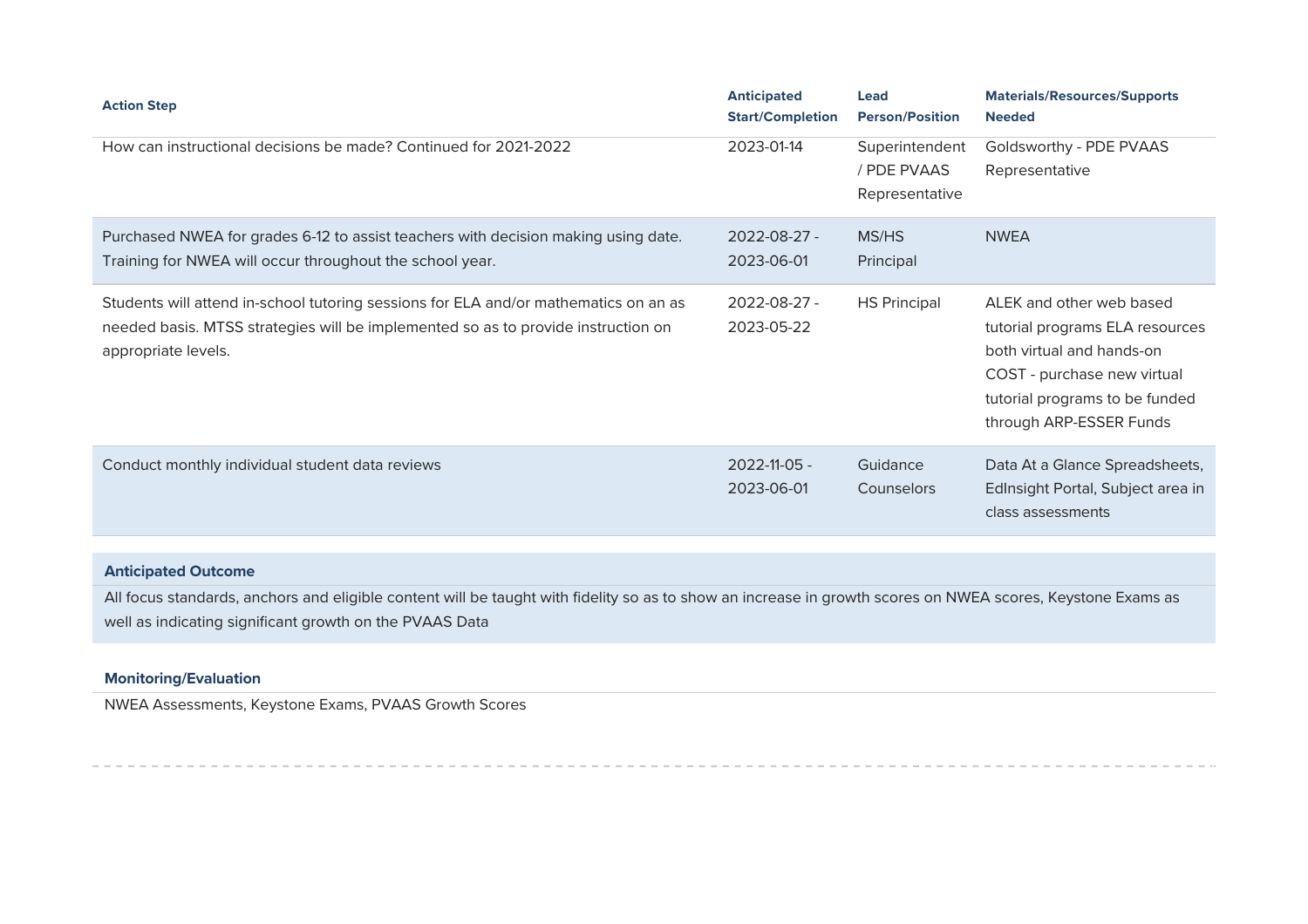| <b>Measurable Goals</b>                                                                                                                                                     | <b>Action Plan</b><br><b>Name</b> | <b>Professional</b><br><b>Development Step</b> | <b>Anticipated</b><br><b>Timeline</b> |
|-----------------------------------------------------------------------------------------------------------------------------------------------------------------------------|-----------------------------------|------------------------------------------------|---------------------------------------|
| The percentage of students who meet growth projections on the NWEA will increase by 3% or more from                                                                         | MTSS-                             | To provide PD                                  | 08/23/2022                            |
| September 2022 (baseline) to May 2023 (final administration). (ELA)                                                                                                         | Individual                        | related to                                     |                                       |
|                                                                                                                                                                             | Student                           | MTSS/Culturally                                | 06/01/2023                            |
| The percentage of students who meet growth projections on the NWEA will increase by 4% or more from<br>September 2022 (baseline) to May 2023 (final administration). (Math) | Learning                          | Responsive                                     |                                       |
|                                                                                                                                                                             | <b>Needs</b>                      | Teaching                                       |                                       |
| Regular Attendance for students with disabilities and the economically disadvantaged will increase by 4.5%                                                                  |                                   | Practices - What is                            |                                       |
| by the end of the 2022-23 SY. (Attendance)                                                                                                                                  |                                   | Culturally                                     |                                       |
|                                                                                                                                                                             |                                   | Responsive                                     |                                       |
|                                                                                                                                                                             |                                   | Teaching?                                      |                                       |
|                                                                                                                                                                             |                                   | Continued from of                              |                                       |
|                                                                                                                                                                             |                                   | 21-22 school year                              |                                       |
|                                                                                                                                                                             |                                   |                                                |                                       |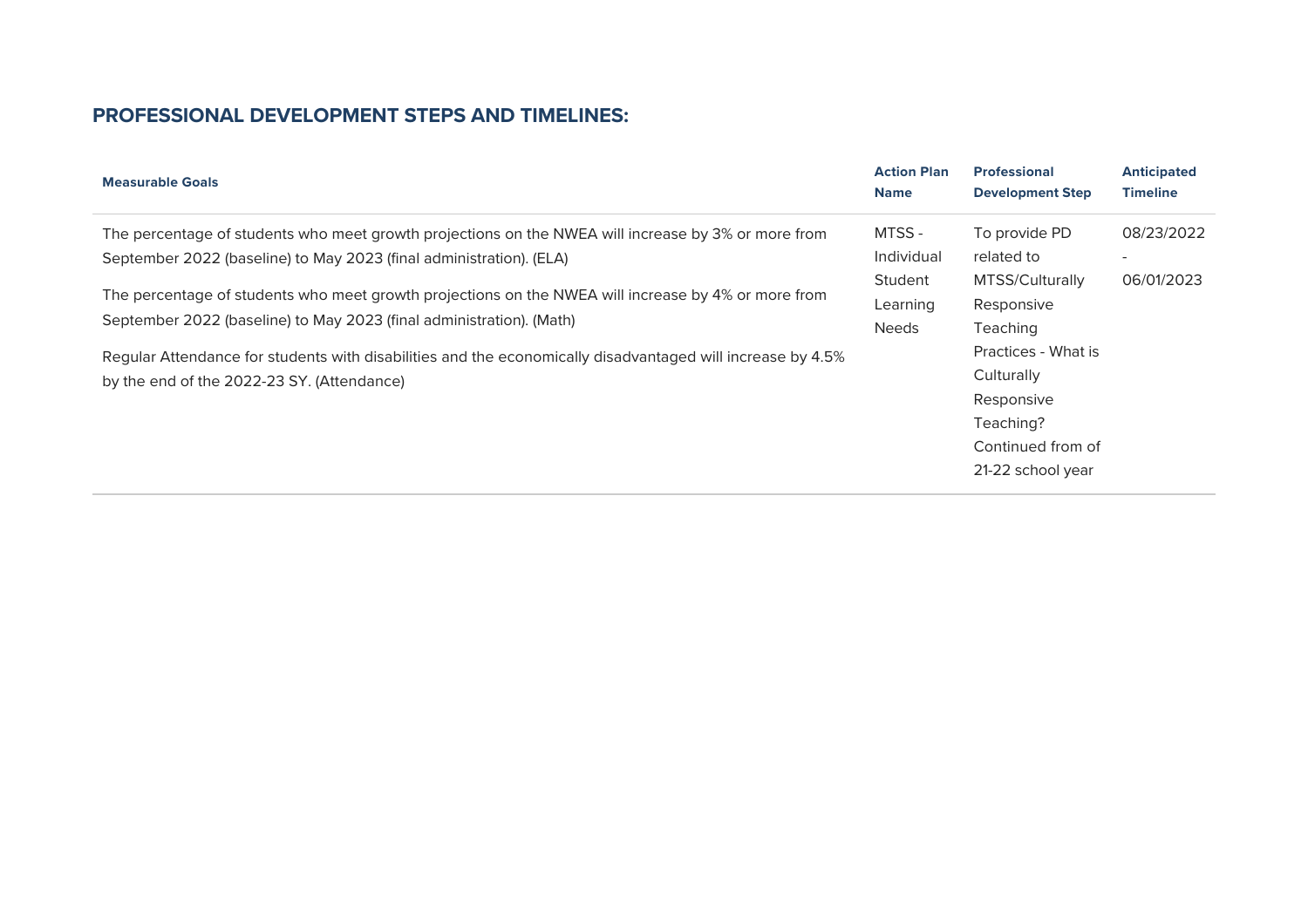| <b>Measurable Goals</b>                                                                                                                                                                                                                                                                                                                                                                                                                                                                                               | <b>Action Plan</b><br><b>Name</b>                          | <b>Professional</b><br><b>Development Step</b>                                                                                                                                                                                                                                                                                                                                                                                        | <b>Anticipated</b><br><b>Timeline</b> |
|-----------------------------------------------------------------------------------------------------------------------------------------------------------------------------------------------------------------------------------------------------------------------------------------------------------------------------------------------------------------------------------------------------------------------------------------------------------------------------------------------------------------------|------------------------------------------------------------|---------------------------------------------------------------------------------------------------------------------------------------------------------------------------------------------------------------------------------------------------------------------------------------------------------------------------------------------------------------------------------------------------------------------------------------|---------------------------------------|
| The percentage of students who meet growth projections on the NWEA will increase by 3% or more from<br>September 2022 (baseline) to May 2023 (final administration). (ELA)<br>The percentage of students who meet growth projections on the NWEA will increase by 4% or more from<br>September 2022 (baseline) to May 2023 (final administration). (Math)<br>Regular Attendance for students with disabilities and the economically disadvantaged will increase by 4.5%<br>by the end of the 2022-23 SY. (Attendance) | MTSS-<br>Individual<br>Student<br>Learning<br><b>Needs</b> | Administration<br>and the<br>Leadership Team<br>will remain<br>consistent and<br>committed to<br>providing<br>professional<br>development<br>around culturally<br>responsive<br>teaching and<br>monitoring it's use<br>by conducting<br>weekly walk-<br>throughs that<br>focus on<br>maintaining a<br>positive school<br>environment that<br>supports<br>creativity,<br>collaboration and<br>innovation. These<br>qualities will lead | 08/23/2022<br>06/02/2023              |
|                                                                                                                                                                                                                                                                                                                                                                                                                                                                                                                       |                                                            | to students being                                                                                                                                                                                                                                                                                                                                                                                                                     |                                       |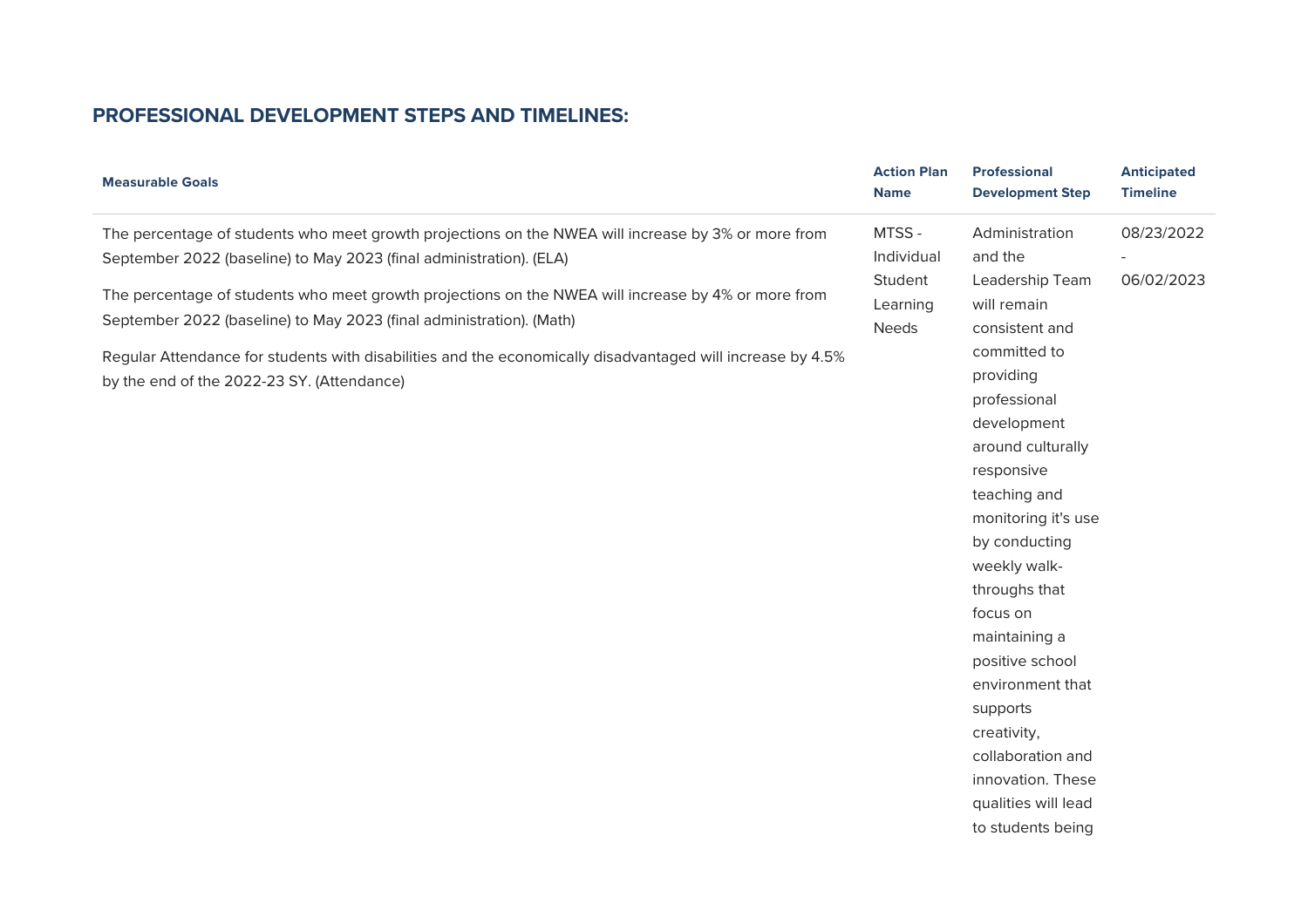| <b>Measurable Goals</b> | <b>Action Plan</b> | <b>Professional</b>     | <b>Anticipated</b> |
|-------------------------|--------------------|-------------------------|--------------------|
|                         | <b>Name</b>        | <b>Development Step</b> | <b>Timeline</b>    |
|                         |                    | positively              |                    |
|                         |                    | motivated to            |                    |
|                         |                    | attend school,          |                    |
|                         |                    | make good               |                    |
|                         |                    | choices and             |                    |
|                         |                    | engage in               |                    |
|                         |                    | meaningful              |                    |
|                         |                    | classroom               |                    |
|                         |                    | experiences.            |                    |
|                         |                    |                         |                    |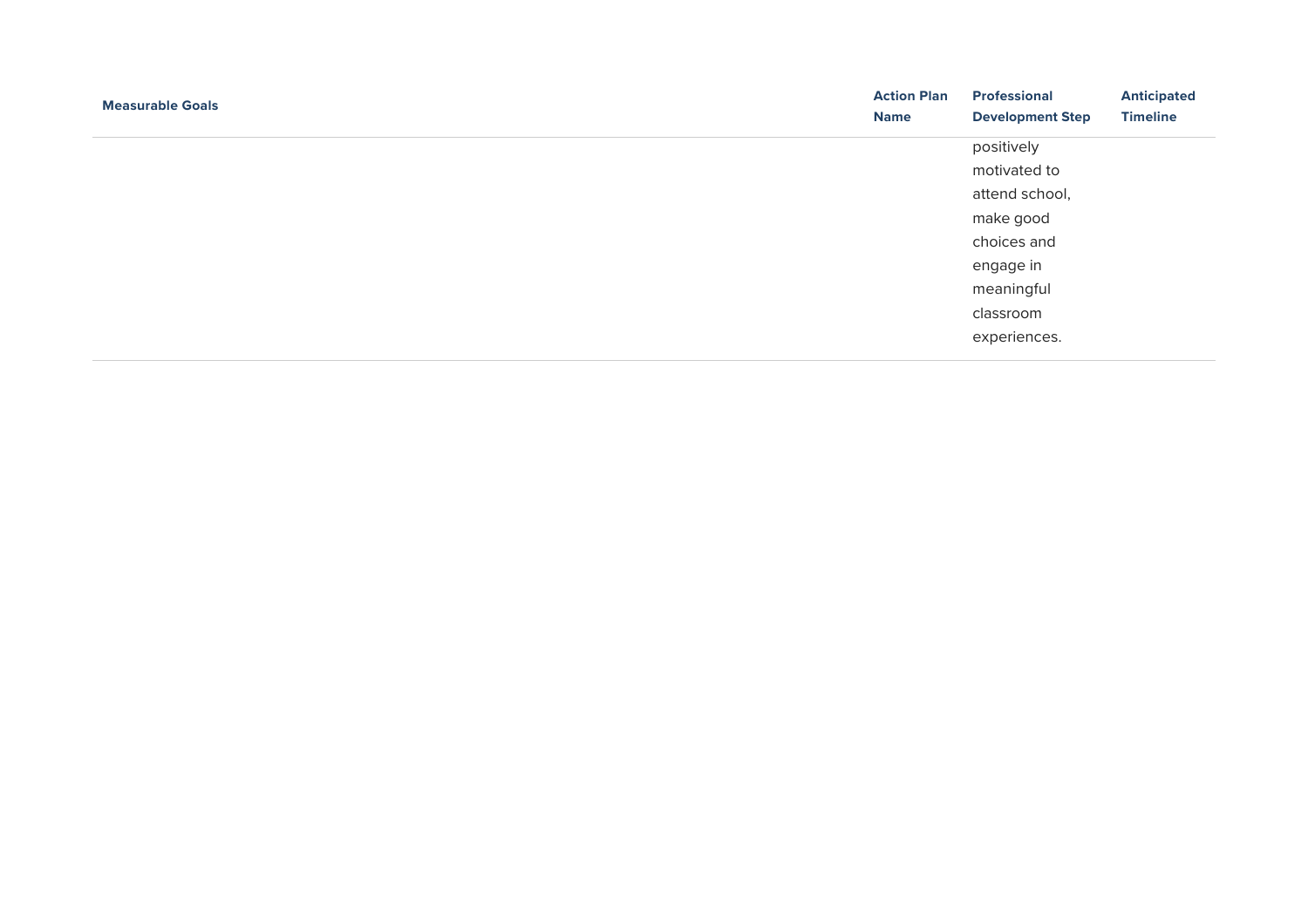| <b>Measurable Goals</b>                                                                                                                                                                                                                                                                                                                                                                                                                                                                                               | <b>Action Plan</b><br><b>Name</b>                          | <b>Professional</b><br><b>Development Step</b>                                                                                                                                                                                                                                                                  | <b>Anticipated</b><br><b>Timeline</b>                |
|-----------------------------------------------------------------------------------------------------------------------------------------------------------------------------------------------------------------------------------------------------------------------------------------------------------------------------------------------------------------------------------------------------------------------------------------------------------------------------------------------------------------------|------------------------------------------------------------|-----------------------------------------------------------------------------------------------------------------------------------------------------------------------------------------------------------------------------------------------------------------------------------------------------------------|------------------------------------------------------|
| The percentage of students who meet growth projections on the NWEA will increase by 3% or more from<br>September 2022 (baseline) to May 2023 (final administration). (ELA)<br>The percentage of students who meet growth projections on the NWEA will increase by 4% or more from<br>September 2022 (baseline) to May 2023 (final administration). (Math)<br>Regular Attendance for students with disabilities and the economically disadvantaged will increase by 4.5%<br>by the end of the 2022-23 SY. (Attendance) | MTSS-<br>Individual<br>Student<br>Learning<br><b>Needs</b> | To stimulate a<br>positive mindset<br>among all<br>stakeholders by<br>providing an<br>orientation on<br>Cultural<br>Responsiveness<br>with an emphasis<br>on Personalized<br>Learning through<br>the lens of ELA<br>and mathematics -<br>The mindset of<br>"EVERYONE<br><b>CAN!" Continued</b><br>from of 21-22 | 10/23/2022<br>$\overline{\phantom{a}}$<br>06/02/2023 |
|                                                                                                                                                                                                                                                                                                                                                                                                                                                                                                                       |                                                            | school year                                                                                                                                                                                                                                                                                                     |                                                      |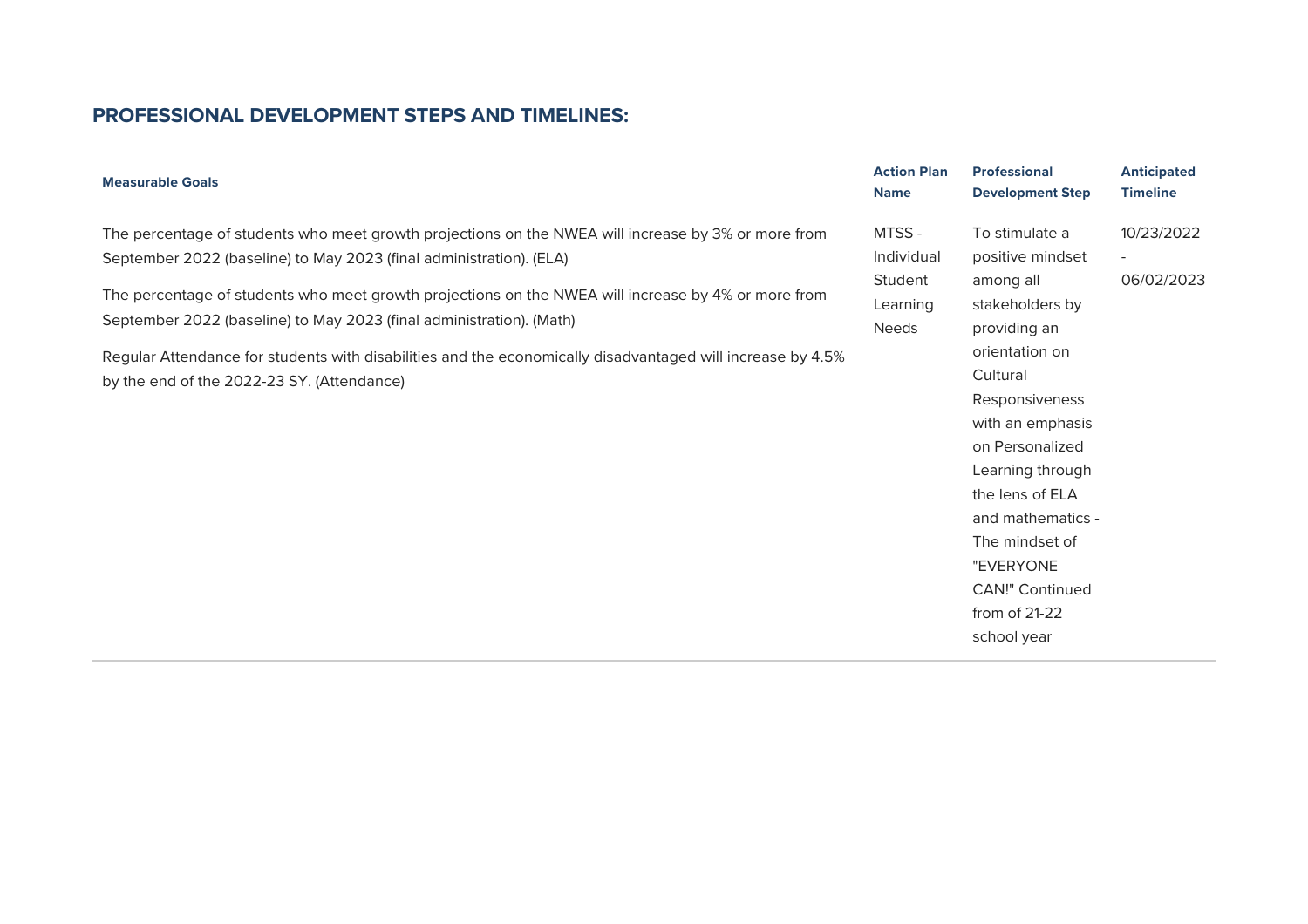| <b>Measurable Goals</b>                                                                                                                                                     | <b>Action Plan</b><br><b>Name</b>   | <b>Professional</b><br><b>Development Step</b>                                                                                                            | <b>Anticipated</b><br><b>Timeline</b> |
|-----------------------------------------------------------------------------------------------------------------------------------------------------------------------------|-------------------------------------|-----------------------------------------------------------------------------------------------------------------------------------------------------------|---------------------------------------|
| The percentage of students who meet growth projections on the NWEA will increase by 3% or more from                                                                         | MTSS-                               | Create                                                                                                                                                    | 11/02/2021 -                          |
| September 2022 (baseline) to May 2023 (final administration). (ELA)                                                                                                         | <b>Individual</b>                   | Teacher/Student                                                                                                                                           | 06/01/2022                            |
| The percentage of students who meet growth projections on the NWEA will increase by 4% or more from<br>September 2022 (baseline) to May 2023 (final administration). (Math) | Student<br>Learning<br><b>Needs</b> | Teams that focus<br>on Culturally<br>Responsive                                                                                                           |                                       |
| Regular Attendance for students with disabilities and the economically disadvantaged will increase by 4.5%<br>by the end of the 2022-23 SY. (Attendance)                    |                                     | Practices targeting<br>academic and<br>behavioral<br>improvement<br>(particularly<br>attendance to<br>school) Continued<br>from of $21-22$<br>school year |                                       |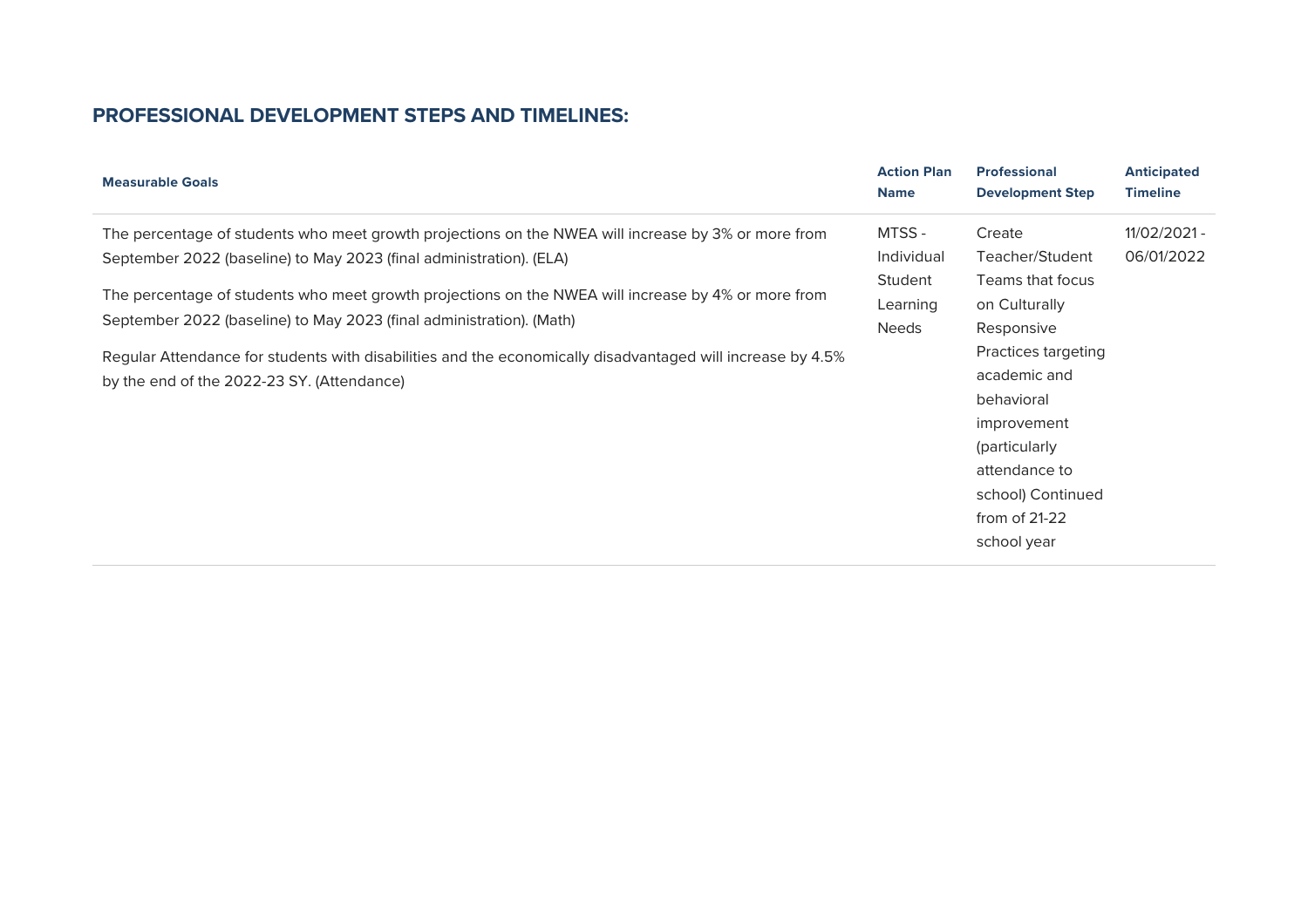| <b>Measurable Goals</b>                                                                                    | <b>Action Plan</b><br><b>Name</b> | Professional<br><b>Development Step</b> | <b>Anticipated</b><br><b>Timeline</b> |
|------------------------------------------------------------------------------------------------------------|-----------------------------------|-----------------------------------------|---------------------------------------|
| The percentage of students who meet growth projections on the NWEA will increase by 3% or more from        | MTSS-                             | To increase                             | 08/23/2022                            |
| September 2022 (baseline) to May 2023 (final administration). (ELA)                                        | Individual                        | student                                 |                                       |
| The percentage of students who meet growth projections on the NWEA will increase by 4% or more from        | Student                           | engagement                              | 06/01/2023                            |
| September 2022 (baseline) to May 2023 (final administration). (Math)                                       | Learning                          | within the                              |                                       |
|                                                                                                            | <b>Needs</b>                      | classroom by                            |                                       |
| Regular Attendance for students with disabilities and the economically disadvantaged will increase by 4.5% |                                   | implementing                            |                                       |
| by the end of the 2022-23 SY. (Attendance)                                                                 |                                   | skills learned                          |                                       |
|                                                                                                            |                                   | around creating a                       |                                       |
|                                                                                                            |                                   | culturally                              |                                       |
|                                                                                                            |                                   | responsive                              |                                       |
|                                                                                                            |                                   | classroom and                           |                                       |
|                                                                                                            |                                   | collaborating with                      |                                       |
|                                                                                                            |                                   | families regarding                      |                                       |
|                                                                                                            |                                   | the importance of                       |                                       |
|                                                                                                            |                                   | attending school                        |                                       |
|                                                                                                            |                                   | on a regular basis.                     |                                       |
|                                                                                                            |                                   | If implemented                          |                                       |
|                                                                                                            |                                   | with fidelity there                     |                                       |
|                                                                                                            |                                   | should be a                             |                                       |
|                                                                                                            |                                   | decrease in                             |                                       |
|                                                                                                            |                                   | student                                 |                                       |
|                                                                                                            |                                   | management                              |                                       |
|                                                                                                            |                                   | issues and                              |                                       |
|                                                                                                            |                                   | increase                                |                                       |
|                                                                                                            |                                   | attendance to                           |                                       |
|                                                                                                            |                                   | school.that will                        |                                       |
|                                                                                                            |                                   |                                         |                                       |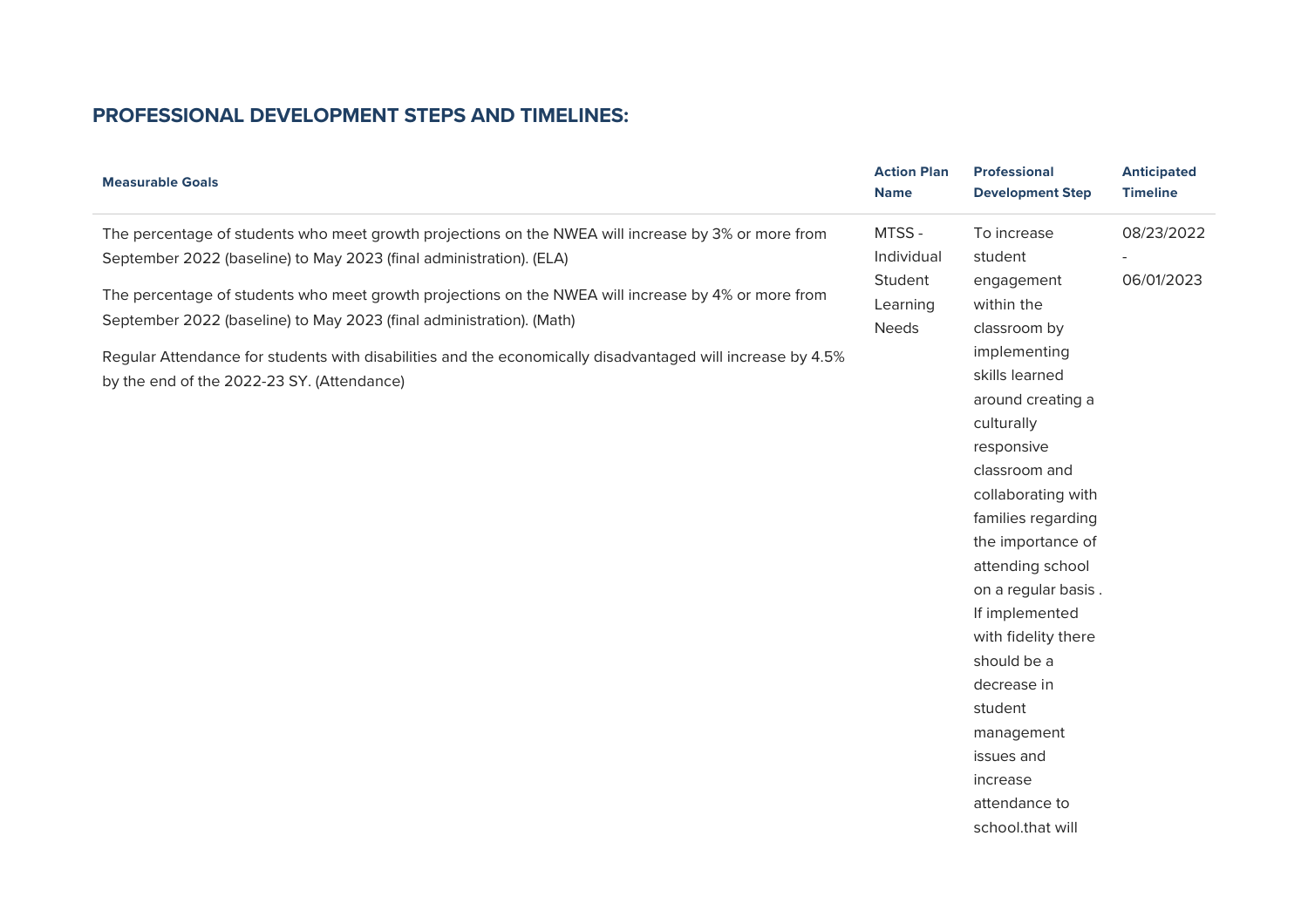| <b>Measurable Goals</b> | <b>Action Plan</b><br><b>Name</b> | <b>Professional</b><br><b>Development Step</b> | <b>Anticipated</b><br><b>Timeline</b> |
|-------------------------|-----------------------------------|------------------------------------------------|---------------------------------------|
|                         |                                   | lead to increased                              |                                       |
|                         |                                   | academic                                       |                                       |
|                         |                                   | achievement.                                   |                                       |
|                         |                                   | Continued from of                              |                                       |
|                         |                                   | 21-22 school year                              |                                       |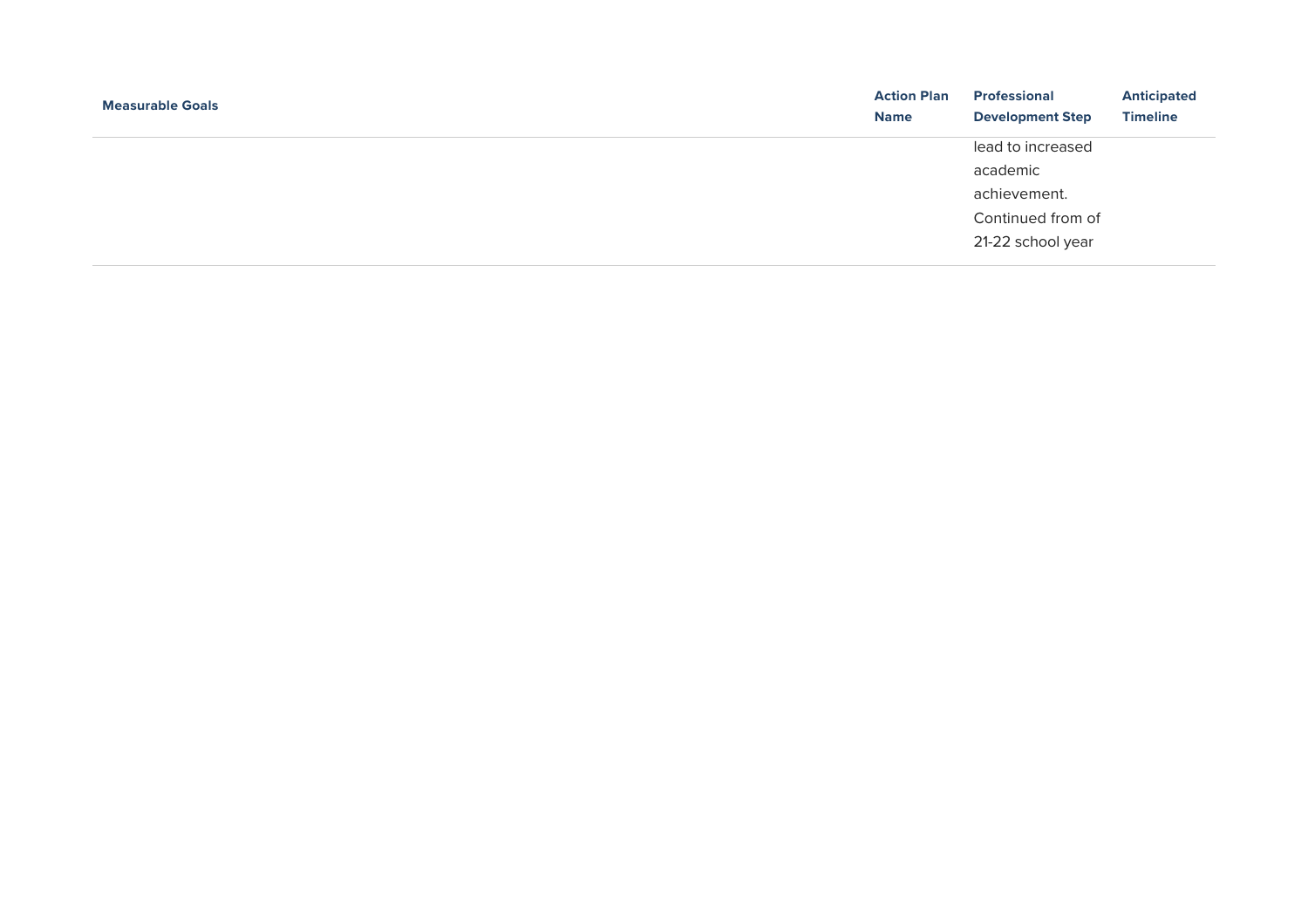| <b>Measurable Goals</b>                                                                                                                                                     | <b>Action Plan</b><br><b>Name</b>   | <b>Professional</b><br><b>Development Step</b>              | <b>Anticipated</b><br><b>Timeline</b> |
|-----------------------------------------------------------------------------------------------------------------------------------------------------------------------------|-------------------------------------|-------------------------------------------------------------|---------------------------------------|
| The percentage of students who meet growth projections on the NWEA will increase by 3% or more from                                                                         | MTSS -                              | Provide PD on                                               | 08/23/2022                            |
| September 2022 (baseline) to May 2023 (final administration). (ELA)                                                                                                         | Individual                          | <b>Social Emotional</b>                                     | $\overline{\phantom{a}}$              |
| The percentage of students who meet growth projections on the NWEA will increase by 4% or more from<br>September 2022 (baseline) to May 2023 (final administration). (Math) | Student<br>Learning<br><b>Needs</b> | Learning (SEL) for<br>both students and<br>adults Continued | 06/01/2023                            |
| Regular Attendance for students with disabilities and the economically disadvantaged will increase by 4.5%<br>by the end of the 2022-23 SY. (Attendance)                    |                                     | from of $21-22$<br>school year                              |                                       |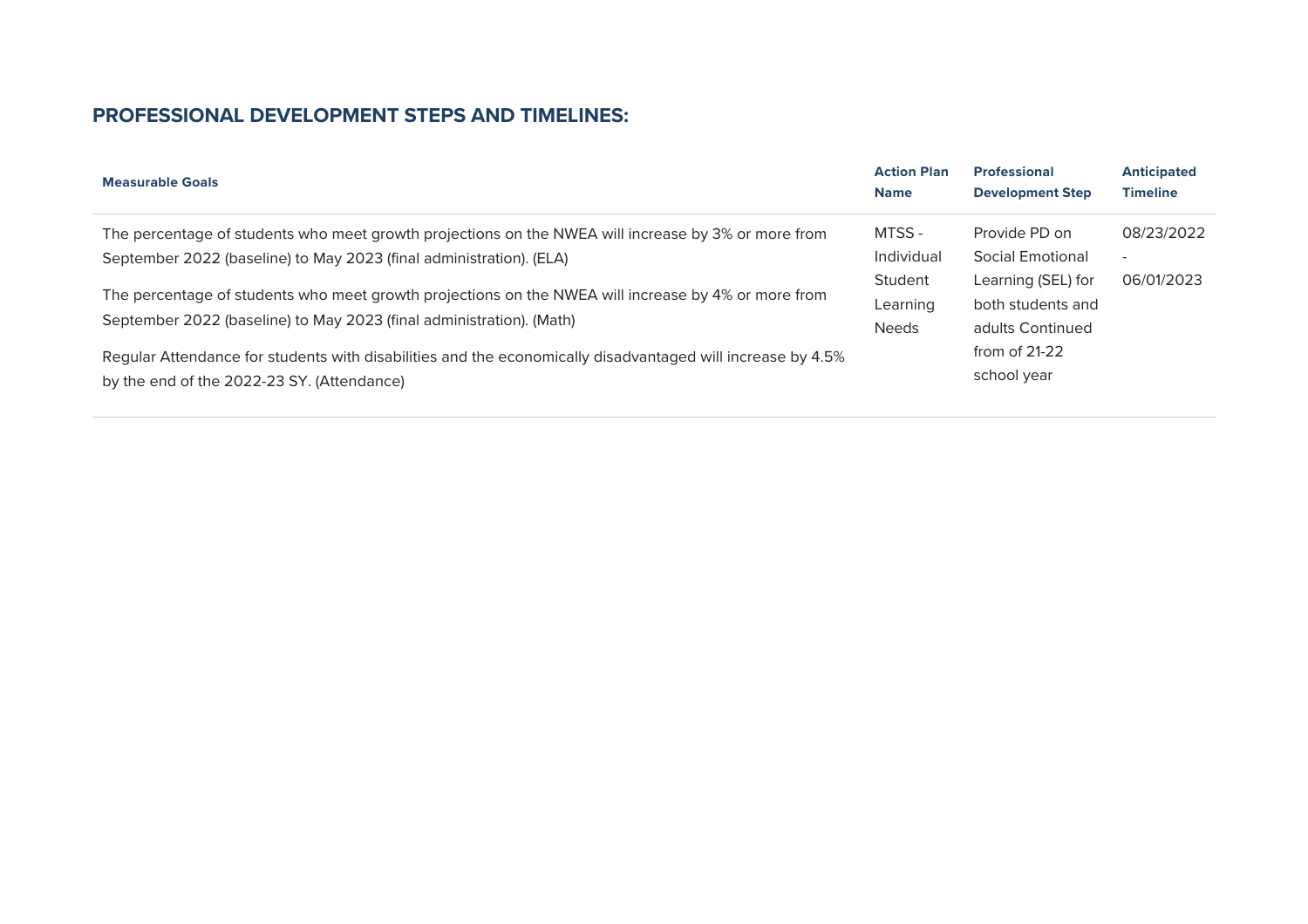| <b>Measurable Goals</b> | <b>Action Plan Name</b>                                                                                                                                                                                                                                                                                                               | <b>Professional</b><br><b>Development Step</b>                                                                                                                                        | <b>Anticipated</b><br><b>Timeline</b>                |
|-------------------------|---------------------------------------------------------------------------------------------------------------------------------------------------------------------------------------------------------------------------------------------------------------------------------------------------------------------------------------|---------------------------------------------------------------------------------------------------------------------------------------------------------------------------------------|------------------------------------------------------|
|                         | Preventing Drop out in Secondary schools- What works clearinghouse<br>https://ies.ed.gov/ncee/wwc/Docs/PracticeGuide/wwc_dropout_092617.pdf<br>Recommendation #1 – Monitor the progress of all students and proactively<br>intervene when students show early signs of attendance, behavior or<br>academic problems. Minimal Evidence | To provide PD<br>session(s) on the<br>proper use of<br><b>PVAAS</b> scores -<br>What do they tell<br>us? How can<br>instructional<br>decisions be<br>made? Continued<br>for 2021-2022 | 09/01/2022<br>$\overline{\phantom{a}}$<br>01/14/2023 |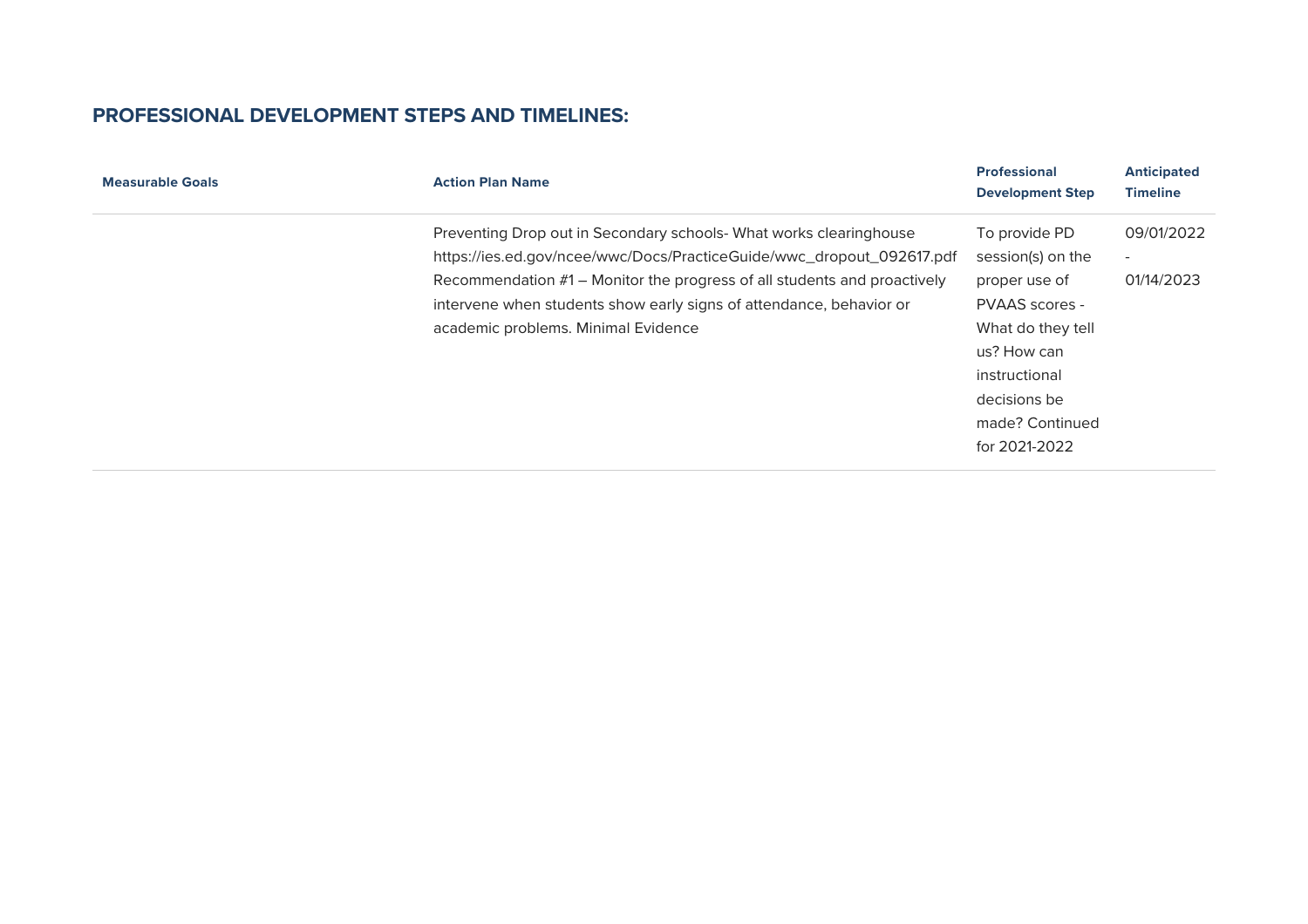| <b>Action Plan Name</b>                                                  | <b>Professional</b><br><b>Development Step</b> | <b>Anticipated</b><br><b>Timeline</b> |
|--------------------------------------------------------------------------|------------------------------------------------|---------------------------------------|
| Preventing Drop out in Secondary schools- What works clearinghouse       | Purchased NWEA                                 | 08/27/2022                            |
| https://ies.ed.gov/ncee/wwc/Docs/PracticeGuide/wwc_dropout_092617.pdf    | for grades 6-12 to                             |                                       |
| Recommendation #1 – Monitor the progress of all students and proactively | assist teachers                                | 06/01/2023                            |
| intervene when students show early signs of attendance, behavior or      | with decision                                  |                                       |
| academic problems. Minimal Evidence                                      | making using                                   |                                       |
|                                                                          | date. Training for                             |                                       |
|                                                                          | NWEA will occur                                |                                       |
|                                                                          | throughout the                                 |                                       |
|                                                                          | school year.                                   |                                       |
|                                                                          |                                                |                                       |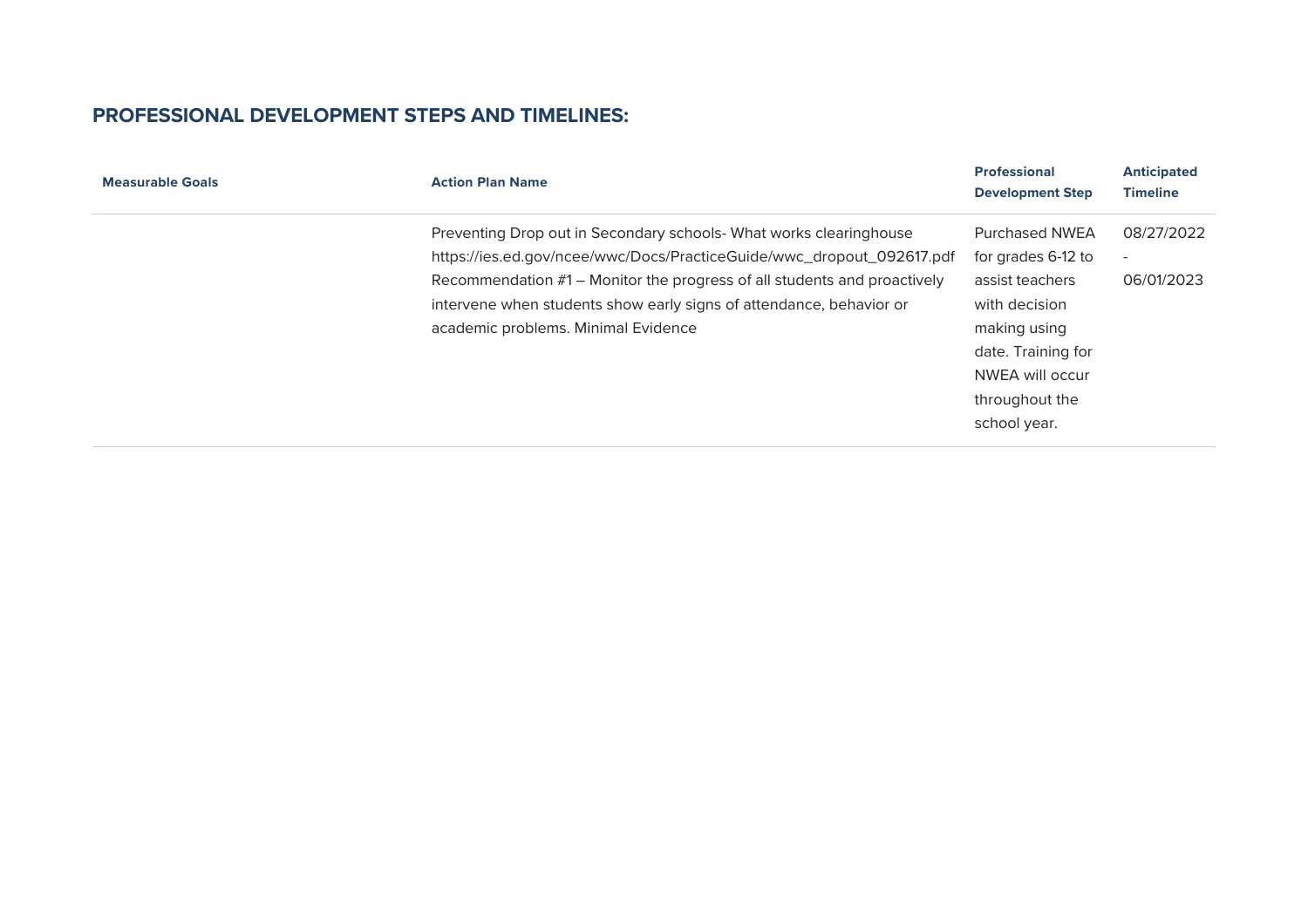### **APPROVALS & SIGNATURES**

#### **Assurance of Quality and Accountability**

#### **Assurance of Quality and Accountability**

The Building Administrator, Superintendent/Chief Executive Officer and President of the School Board will affirm the following statements.

We affirm that our school has developed a School Improvement Plan based upon a thorough review of the essential practices to advance educational programs and processes and improve student achievement.

We affirm that the action plans that we will be implementing address our specific school needs, include strategies that provide educational opportunities and instructional strategies for all students and each of the student groups, increases the amount and quality of learning time, and provides equity in the curriculum which may include programs, activities, and courses necessary to provide a well-rounded education. These plans address the needs of all children in the school, but particularly the needs of those at risk of not meeting the challenging State academic standards.

We, the undersigned, hereby certify that the school level plan has been duly reviewed by the Building Administrator, Superintendent of Schools and formally approved by the district's Board of Education, per quidelines required by the Pennsylvania Department of Education.

We hereby affirm and assure that the school level plan:

- Addresses all the *required components* prescribed by the Pennsylvania Department of Education
- **Meets ESSA requirements**
- Reflects evidence-based strategies that meet the three highest levels of evidence outlined in ESSA
- Has a high probability of improving student achievement
- Has sufficient **LA leadership and support to ensure successful implementation**

With this Assurance of Quality & Accountability, we, therefore, request the Pennsylvania Department of Education grant formal approval to implement this **school level plan.**

School Board Minutes or Affirmation Statement

**Signature (Entered Electronically and must have access to web application).**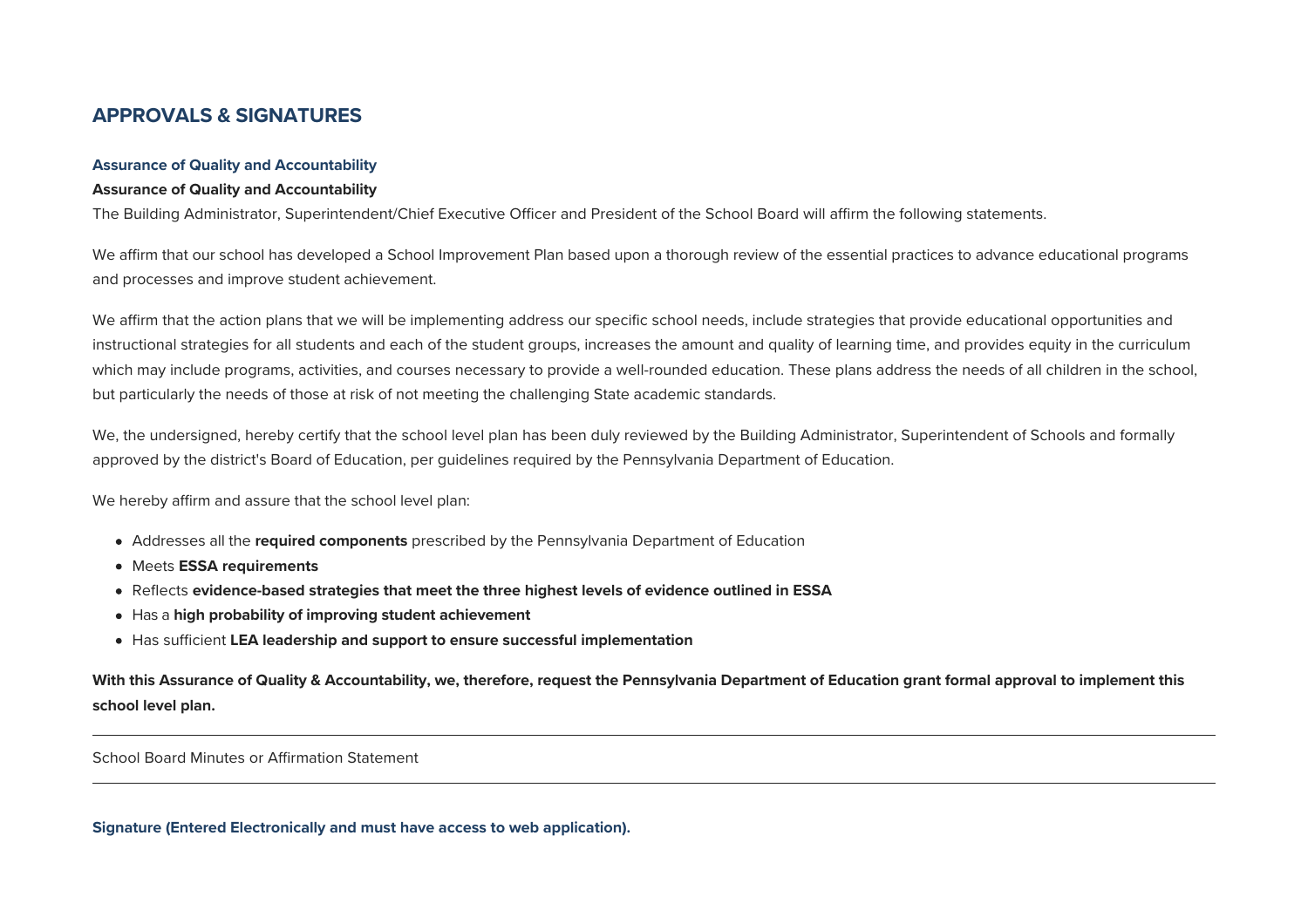Chief School Administrator

School Improvement Facilitator Signature

**Building Principal Signature**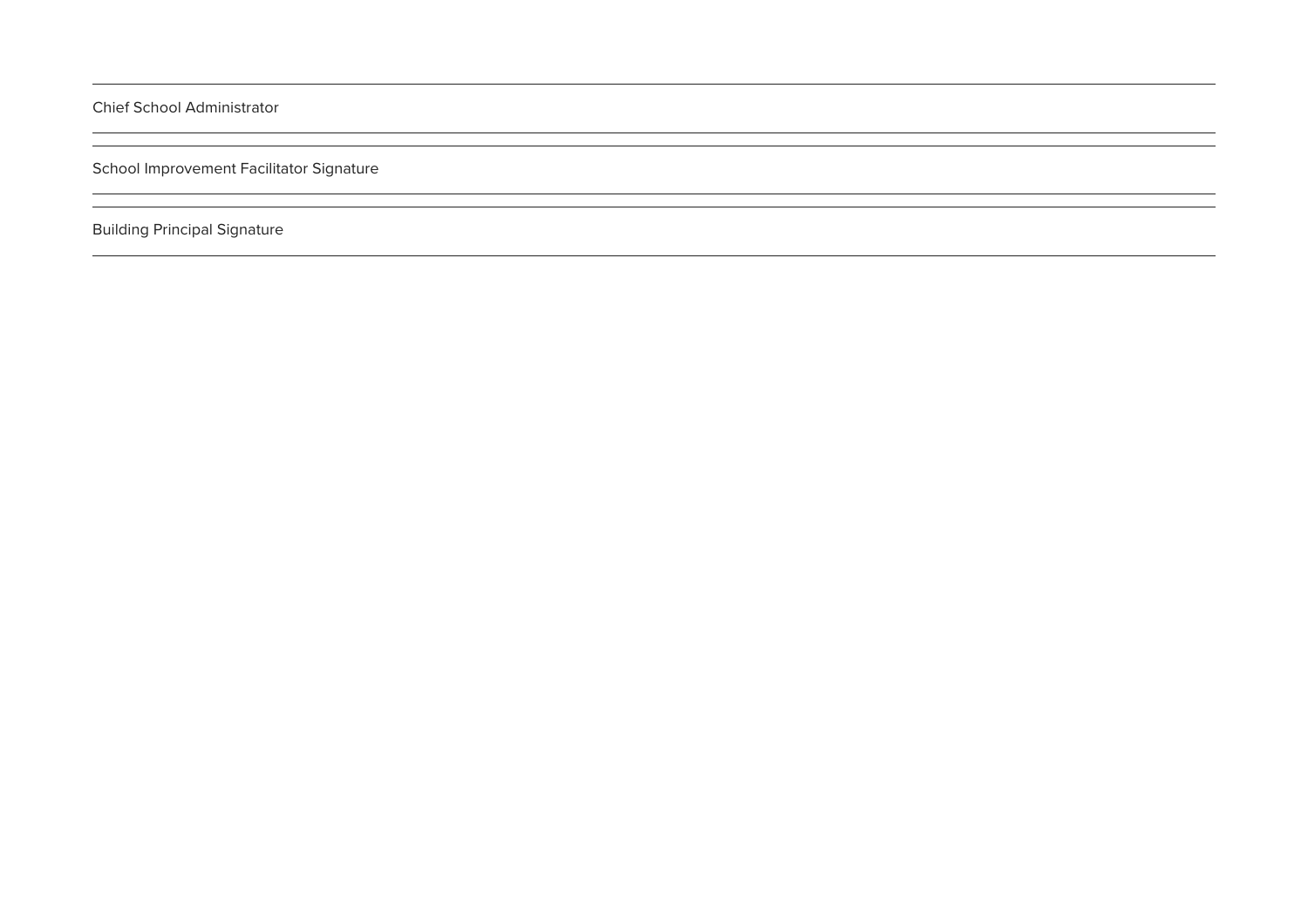### **ADDENDUM A: BACKGROUND INFORMATION TO INFORM PLAN**

#### **Strengths**

The College and Career Standard Benchmark is at 99.5% and exceeds the state-wide performance standard by 1.5%. It also indicates an increase of 9% from the previous year. The White, ED and Students with Disabilities subgroups all exceeded the Career Standards Benchmark with a 100% score.

By having the ability to determine the professional learning needs through teacher surveys, analysis of individual teacher observations and evaluations and other formal data sources, it has helped to shape the vision for continuous improvement of teaching and learning.

According to a comprehensive 2021-2022 CDT report for LA, 53% of the students who participated in the assessment scored Proficient or above.

48% of the students who participated in the Algebra I CDT assessment, Scored Proficient or above according to a comprehensive CDT Report.

33% of the students who participated in the Biology assessment, Scored Proficient or above according to a comprehensive CDT Report.

Students in all categories exceeded the Industry Based Learning Targets and far exceeded the State Average

The All student group scored at 37.1% proficient which is only .2% below the statewide Average of 37.3%. ED group for math proficiency was to increase by 3.3% in 20-21 SY and currently this group is at 25% showing approximately a 6% improvement from baseline (17-18 SY).

#### **Challenges**

The Statewide Average regarding Rigorous Courses of Study is at 57%. According to FRPI data, South Allegheny HS is presently at 46%. Thus being 11% below the Statewide Average.

There is a great need to establish a positive school environment where culturally responsive teaching is key to addressing individual student learning needs as well as social and emotional needs among the students with disabilities and the economically disadvantaged groups.

According to a comprehensive 2021-2022 CDT Report for LA, 47% of the students who participated in the assessment scored in the Intensive range or basic and below in Reading/Literature.

According to a comprehensive 2021-2022 Algebra CDT Report, 52% of the students who participated in the assessment scored in the Intensive range or hasic and helow

Due to students quarantining and attendance issues with COVID not all students participated in the CDTs. According to a comprehensive 2021- 2022 Biology CDT Report, 67% of the students who participated in the assessment scored in the Intensive range or basic and below.

FRPI 20-21, four- year cohort graduation rates for these student groups could be improved: Economically disadvantaged 78.9; students with disabilities 64.3%

ED Group indicates slight growth of 56% as compared to the All Student Group at 50% - The Statewide Growth Standard is 70% thus all groups are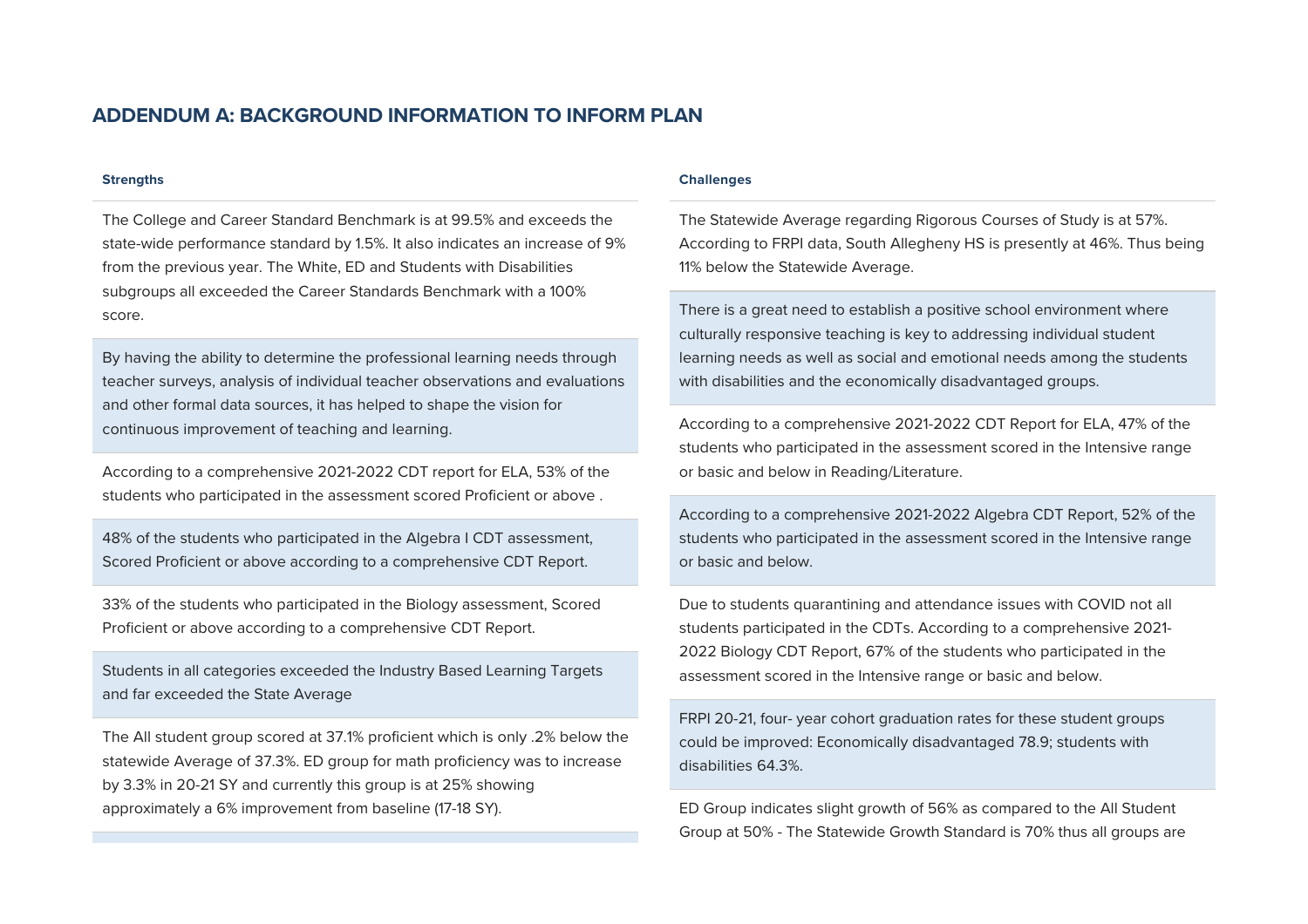According to FRPI for 20-21, College and Career standard benchmark is met for all student groups: All Student Group 97.5% White 98.1% Economically Disadvantaged 95.5% Student with Disabilities 96.6%

While attendance is still below state average of 85.8%, attendance increased for Students with disabilities from previous year. Students with Disabilities 20 - 21 SY - 66%. (64.7% 19/20)

FRPI 20-21 indicates that 100% of students across all student groups have completed industry-based learning

#### **trengths Challenges**

well below the statewide growth standard.

Attendance according to FRPI 20-21 did not meet interim targets: All Student Group 69.1%- Black 38.5%- White 71.6% - 2 or More Races 64.1% -Economically Disadvantaged 63.3% - Student with Disabilities 66%.

FRPI 20-21, four- year cohort graduation rates for these student groups could be improved: Economically disadvantaged 78.9; students with disabilities 64.3%.

#### **Most Notable Observations/Patterns**

We continue to uncover needs of our instructional staff regarding best practices that need to be implemented into their daily routines. We see instructional practices that teach to the "whole" and not to the individual needs of students. Continued focus on personalized learning through the improvement of instruction, as well as technological tools will be focused on the individual and drive professional development through these transitions in practice.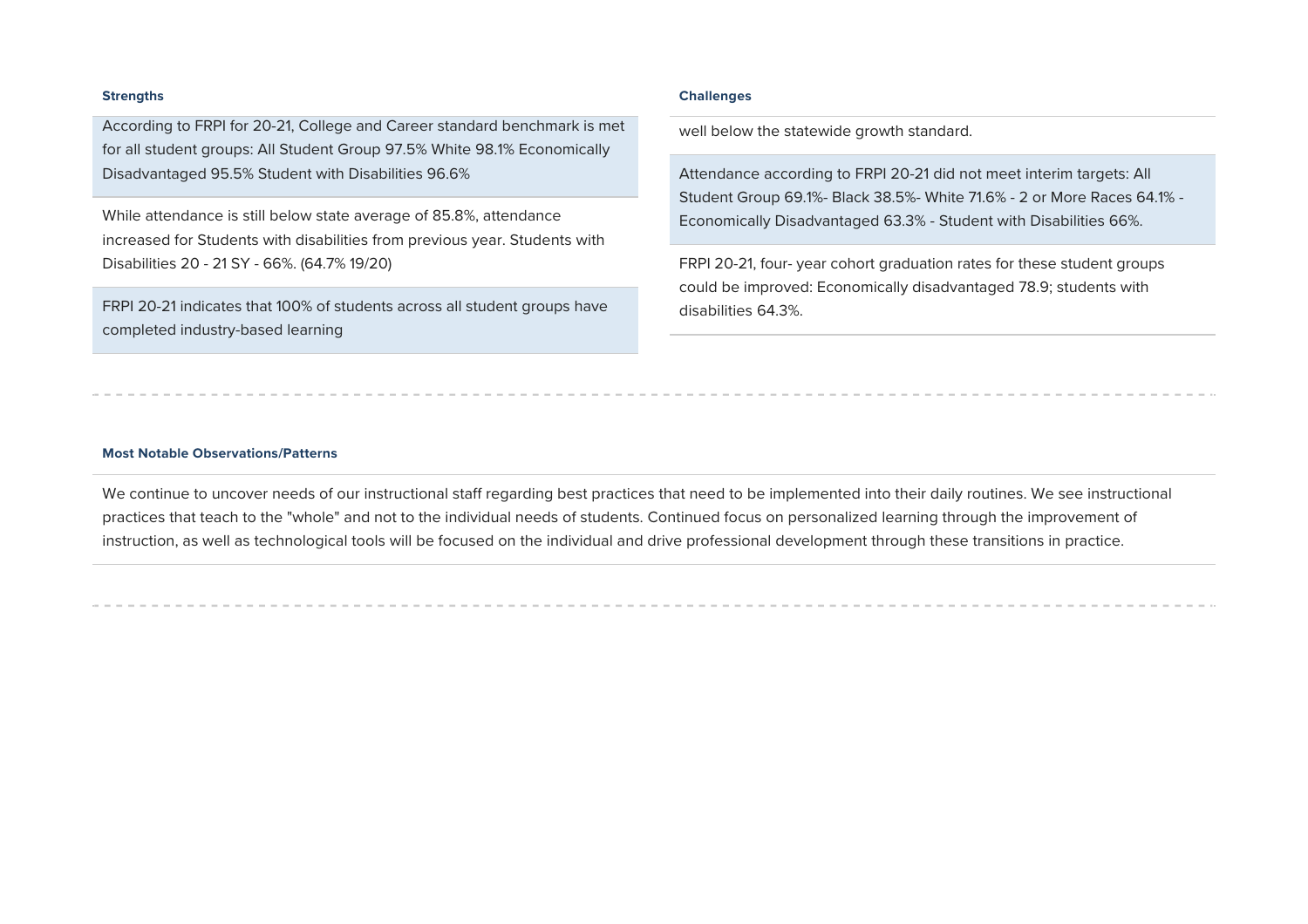| <b>Challenges</b>                                                                                                                                                                                                                                                                              | <b>Discussion Point</b>                                                                                                                                                                                                                                                                                                       | <b>Priority for Planning</b> |
|------------------------------------------------------------------------------------------------------------------------------------------------------------------------------------------------------------------------------------------------------------------------------------------------|-------------------------------------------------------------------------------------------------------------------------------------------------------------------------------------------------------------------------------------------------------------------------------------------------------------------------------|------------------------------|
| Attendance according to FRPI 20-21 did not meet interim<br>targets: All Student Group 69.1%- Black 38.5%- White 71.6% - 2<br>or More Races 64.1% - Economically Disadvantaged 63.3% -<br>Student with Disabilities 66%.                                                                        | Attendance is not monitored and disaggregated by student groups.<br>Also, the data is not monitored frequently enough to support students<br>with attendance deficiencies nor to acknowledge students who<br>meet/exceed attendance expectations.                                                                             |                              |
| According to a comprehensive 2021-2022 Algebra CDT<br>Report, 52% of the students who participated in the<br>assessment scored in the Intensive range or basic and below.                                                                                                                      | More than 50% of the students are scoring at the intensive range and/or<br>below perhaps due to lack of monitoring individual student progress<br>and the implementation of a true MTSS process. A need to analyze<br>individual student data and plan accordingly. A deeper dive into PVASS<br>and other growth assessments. |                              |
| There is a great need to establish a positive school<br>environment where culturally responsive teaching is key to<br>addressing individual student learning needs as well as social<br>and emotional needs among the students with disabilities and<br>the economically disadvantaged groups. | Teacher Professional Development Technology tools to support<br>transition. This is also a carry over from 21-22. Understand and develop<br>cultural needs and embed into instructional practices                                                                                                                             |                              |
| According to a comprehensive 2021-2022 CDT Report for ELA,<br>47% of the students who participated in the assessment scored<br>in the Intensive range or basic and below in<br>Reading/Literature.                                                                                             | 47% of the students scored at the intensive range and/or below on the<br>CDTs perhaps due to lack of monitoring individual student progress and<br>the implementation of a true MTSS process. A need to analyze<br>individual student data and plan accordingly. A deeper dive into PVASS<br>and other growth assessments     |                              |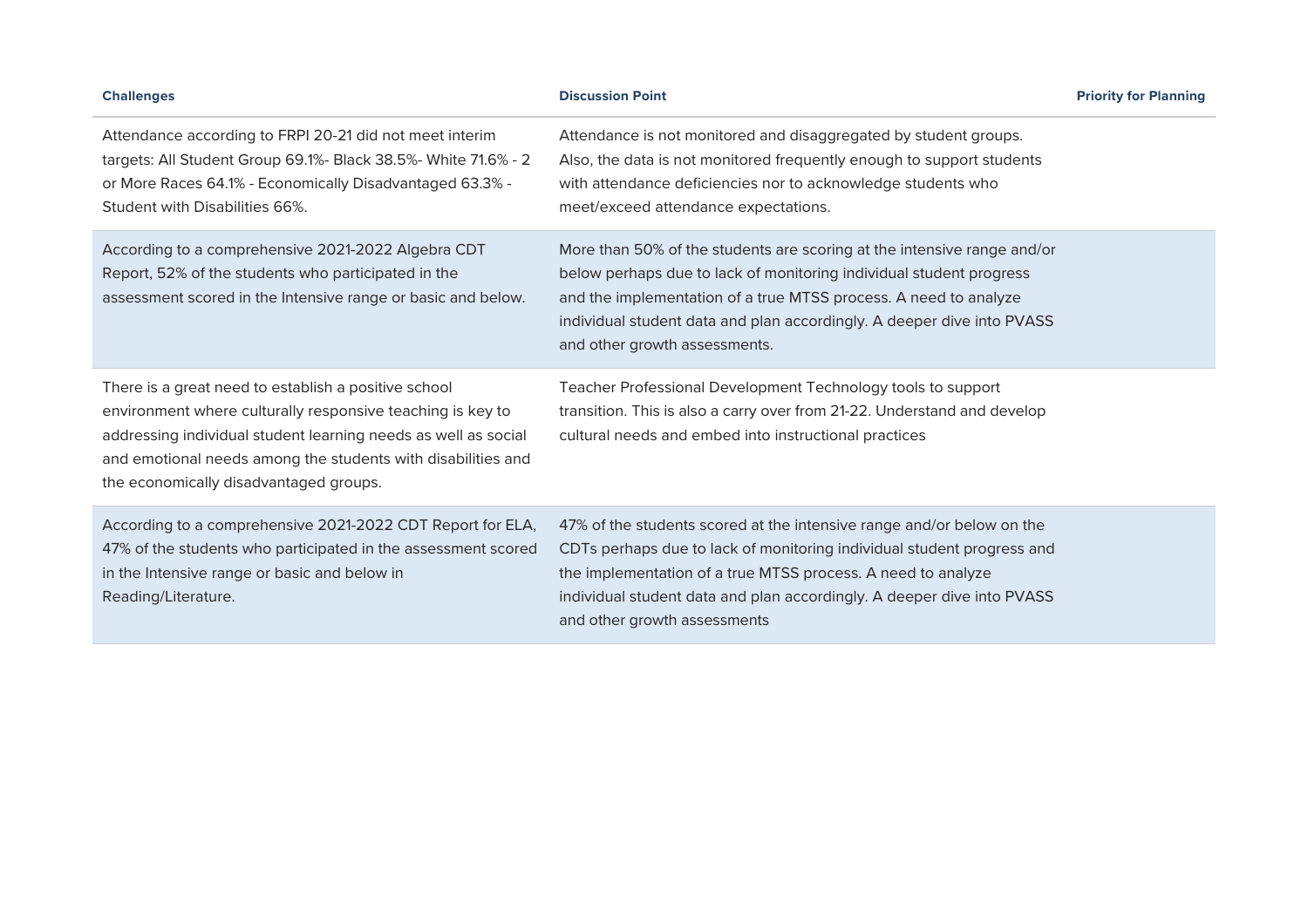### **ADDENDUM B: ACTION PLAN**

### **Action Plan: MTSS - Individual Student Learning Needs**

| <b>Action Steps</b>                                                                                                                                        | <b>Anticipated Start/Completion Date</b>                                                                                                                                                                                                                                                                                                                                                                                                      |
|------------------------------------------------------------------------------------------------------------------------------------------------------------|-----------------------------------------------------------------------------------------------------------------------------------------------------------------------------------------------------------------------------------------------------------------------------------------------------------------------------------------------------------------------------------------------------------------------------------------------|
| To provide PD related to MTSS/Culturally Responsive<br>Teaching Practices - What is Culturally Responsive<br>Teaching? Continued from of 21-22 school year | 08/23/2022 - 06/01/2023                                                                                                                                                                                                                                                                                                                                                                                                                       |
| <b>Monitoring/Evaluation</b>                                                                                                                               | <b>Anticipated Output</b>                                                                                                                                                                                                                                                                                                                                                                                                                     |
| Monthly meetings to generate and review<br>implementation plan and discussion.                                                                             | Teachers will become more responsive to students individual needs based on race, culture, ethnicity<br>and economic standing. through participation in data analysis meetings where individual students<br>needs will be identified in order to develop personalized learning plans that will lead to increased<br>academic achievement and attendance to school. Continued from of 21-22 school year due to issues<br>arising with pandemic. |
| <b>Material/Resources/Supports Needed</b>                                                                                                                  | <b>PD Step</b>                                                                                                                                                                                                                                                                                                                                                                                                                                |
| AIU Support                                                                                                                                                | yes                                                                                                                                                                                                                                                                                                                                                                                                                                           |
|                                                                                                                                                            |                                                                                                                                                                                                                                                                                                                                                                                                                                               |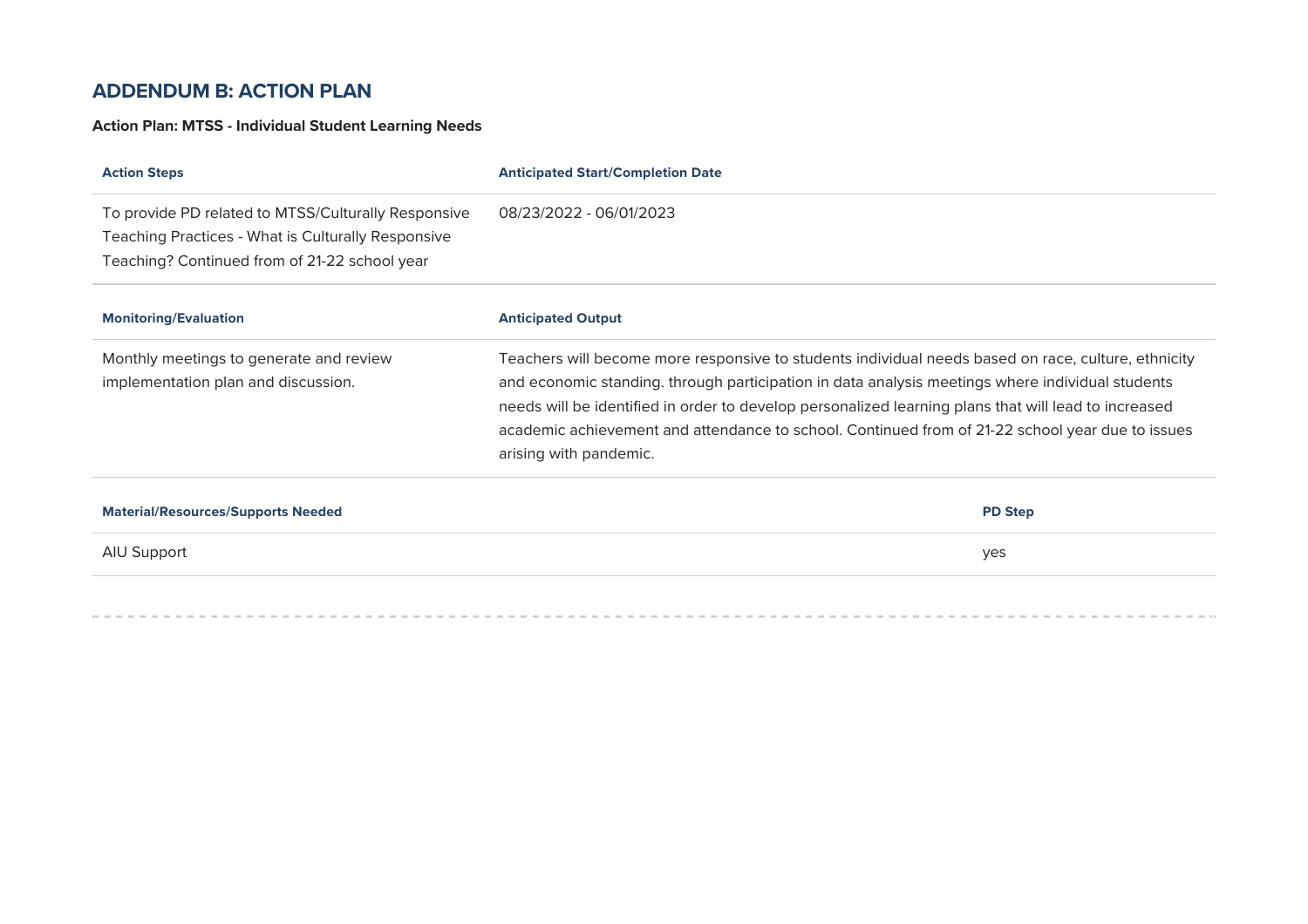| <b>Action Steps</b>                                   | <b>Anticipated Start/Completion Date</b> |
|-------------------------------------------------------|------------------------------------------|
| Administration and the Leadership Team will remain    | 08/23/2022 - 06/02/2023                  |
| consistent and committed to providing professional    |                                          |
| development around culturally responsive teaching     |                                          |
| and monitoring it's use by conducting weekly walk-    |                                          |
| throughs that focus on maintaining a positive school  |                                          |
| environment that supports creativity, collaboration   |                                          |
| and innovation. These qualities will lead to students |                                          |
| being positively motivated to attend school, make     |                                          |
| good choices and engage in meaningful classroom       |                                          |
| experiences.                                          |                                          |
|                                                       |                                          |

| <b>Monitoring/Evaluation</b>                                                   | <b>Anticipated Output</b>                                                                                                                                                                                                                                                                                                                                                                                                                     |
|--------------------------------------------------------------------------------|-----------------------------------------------------------------------------------------------------------------------------------------------------------------------------------------------------------------------------------------------------------------------------------------------------------------------------------------------------------------------------------------------------------------------------------------------|
| Monthly meetings to generate and review<br>implementation plan and discussion. | Teachers will become more responsive to students individual needs based on race, culture, ethnicity<br>and economic standing. through participation in data analysis meetings where individual students<br>needs will be identified in order to develop personalized learning plans that will lead to increased<br>academic achievement and attendance to school. Continued from of 21-22 school year due to issues<br>arising with pandemic. |

| <b>Material/Resources/Supports Needed</b>                                                                                     | <b>PD Step</b> |
|-------------------------------------------------------------------------------------------------------------------------------|----------------|
| Human Resources from AIU, materials related to student engagement COST - Need materials (reference and/or teaching materials) | yes            |
|                                                                                                                               |                |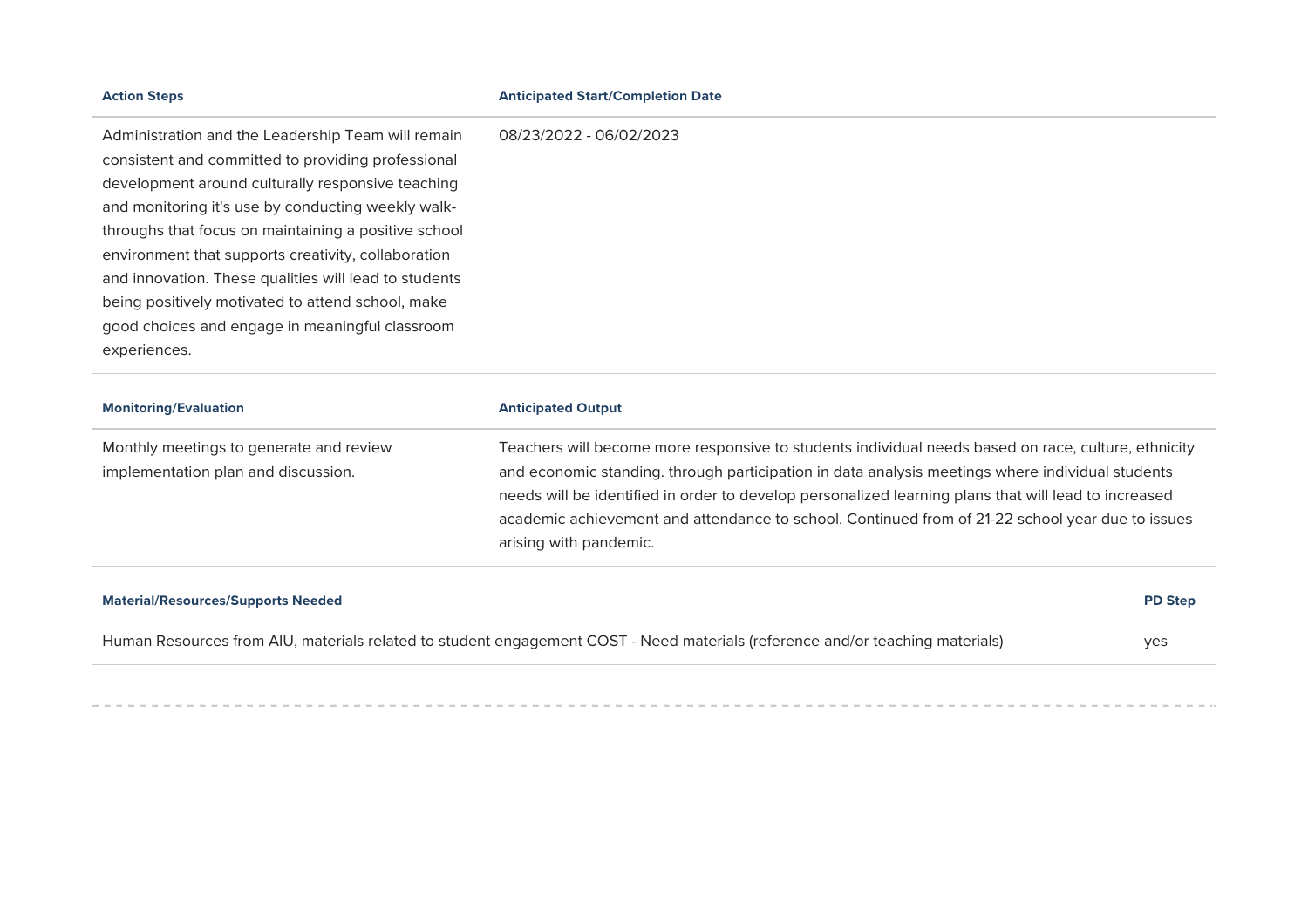| <b>Action Steps</b>                                                                                                                                                                                                                                                                 | <b>Anticipated Start/Completion Date</b>                                                                                                                                                                                                                                                                                                                                                                                                      |
|-------------------------------------------------------------------------------------------------------------------------------------------------------------------------------------------------------------------------------------------------------------------------------------|-----------------------------------------------------------------------------------------------------------------------------------------------------------------------------------------------------------------------------------------------------------------------------------------------------------------------------------------------------------------------------------------------------------------------------------------------|
| To stimulate a positive mindset among all<br>stakeholders by providing an orientation on Cultural<br>Responsiveness with an emphasis on Personalized<br>Learning through the lens of ELA and mathematics -<br>The mindset of "EVERYONE CAN!" Continued from of<br>21-22 school year | 10/23/2022 - 06/02/2023                                                                                                                                                                                                                                                                                                                                                                                                                       |
| <b>Monitoring/Evaluation</b>                                                                                                                                                                                                                                                        | <b>Anticipated Output</b>                                                                                                                                                                                                                                                                                                                                                                                                                     |
| Monthly meetings to generate and review<br>implementation plan and discussion.                                                                                                                                                                                                      | Teachers will become more responsive to students individual needs based on race, culture, ethnicity<br>and economic standing. through participation in data analysis meetings where individual students<br>needs will be identified in order to develop personalized learning plans that will lead to increased<br>academic achievement and attendance to school. Continued from of 21-22 school year due to issues<br>arising with pandemic. |
| <b>Material/Resources/Supports Needed</b>                                                                                                                                                                                                                                           | <b>PD</b><br><b>Step</b>                                                                                                                                                                                                                                                                                                                                                                                                                      |

Book Study on cultural responsiveness "Culturally and Linguistically Responsive Teaching and Learning" Sharroky Hollie and/or "CULTURIZE" Every Student. Every Day. Whatever It Takes by Jimmy Casas to COST - Purchase of BOOKS (200) be funded through ARP-ESSER funds yes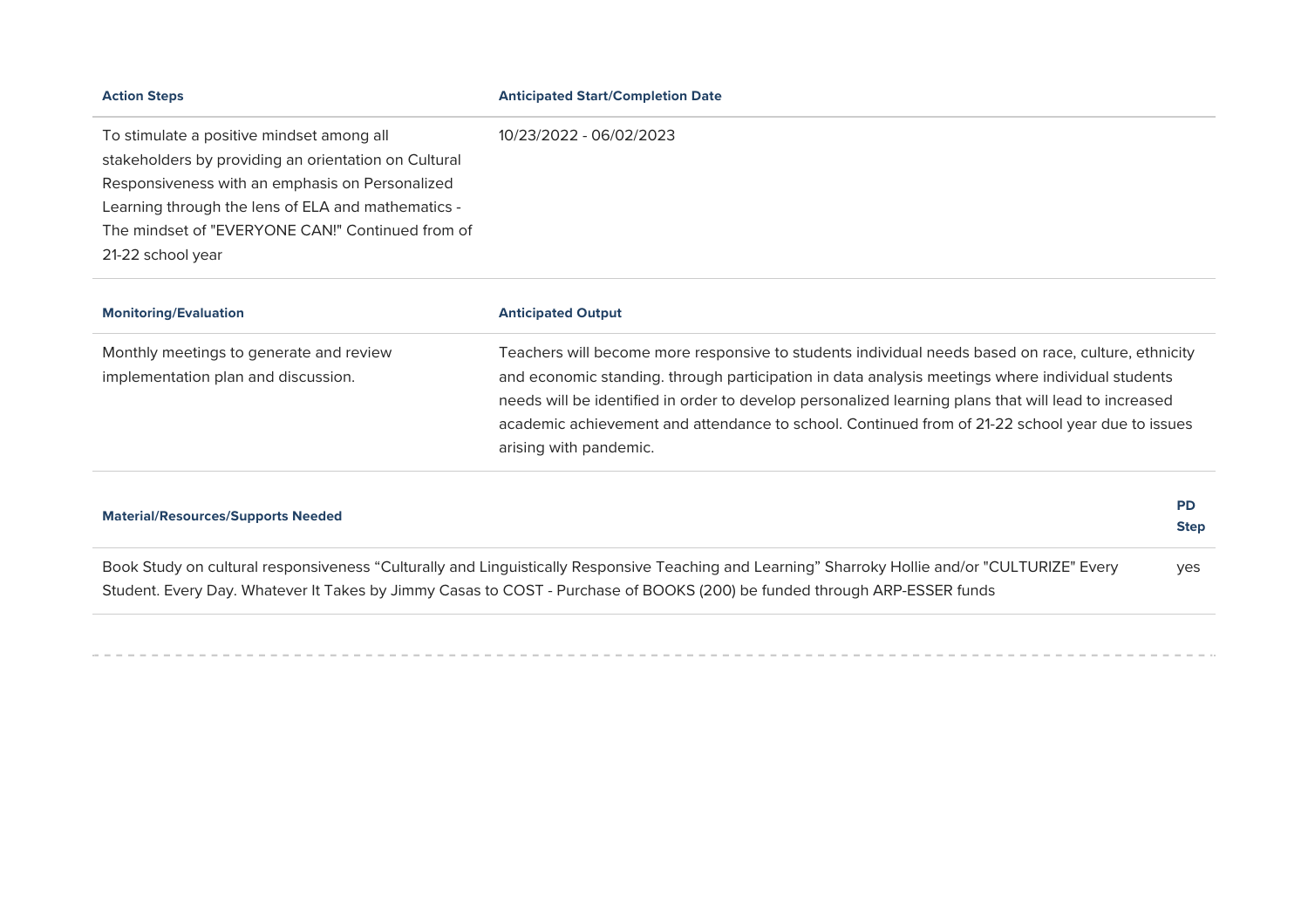| <b>Action Steps</b>                                 | <b>Anticipated Start/Completion Date</b>                                                             |
|-----------------------------------------------------|------------------------------------------------------------------------------------------------------|
| Create Teacher/Student Teams that focus on          | 11/02/2021 - 06/01/2022                                                                              |
| Culturally Responsive Practices targeting academic  |                                                                                                      |
| and behavioral improvement (particularly attendance |                                                                                                      |
| to school) Continued from of 21-22 school year      |                                                                                                      |
| <b>Monitoring/Evaluation</b>                        | <b>Anticipated Output</b>                                                                            |
| Monthly meetings to generate and review             | Teachers will become more responsive to students individual needs based on race, culture, ethnicity  |
| implementation plan and discussion.                 | and economic standing, through participation in data analysis meetings where individual students     |
|                                                     | needs will be identified in order to develop personalized learning plans that will lead to increased |
|                                                     | academic achievement and attendance to school. Continued from of 21-22 school year due to issues     |
|                                                     | arising with pandemic.                                                                               |

| <b>Material/Resources/Supports Needed</b>                                                                                                                                                  | <b>PD</b><br><b>Step</b> |
|--------------------------------------------------------------------------------------------------------------------------------------------------------------------------------------------|--------------------------|
| Culturally and Linguistic Responsive Teaching and Learning. Books and supports from Guest Speakers COST - Stipend for Guest Speaker(s), Books<br>(200) funded through ARP-ESSER III Funds. | <b>ves</b>               |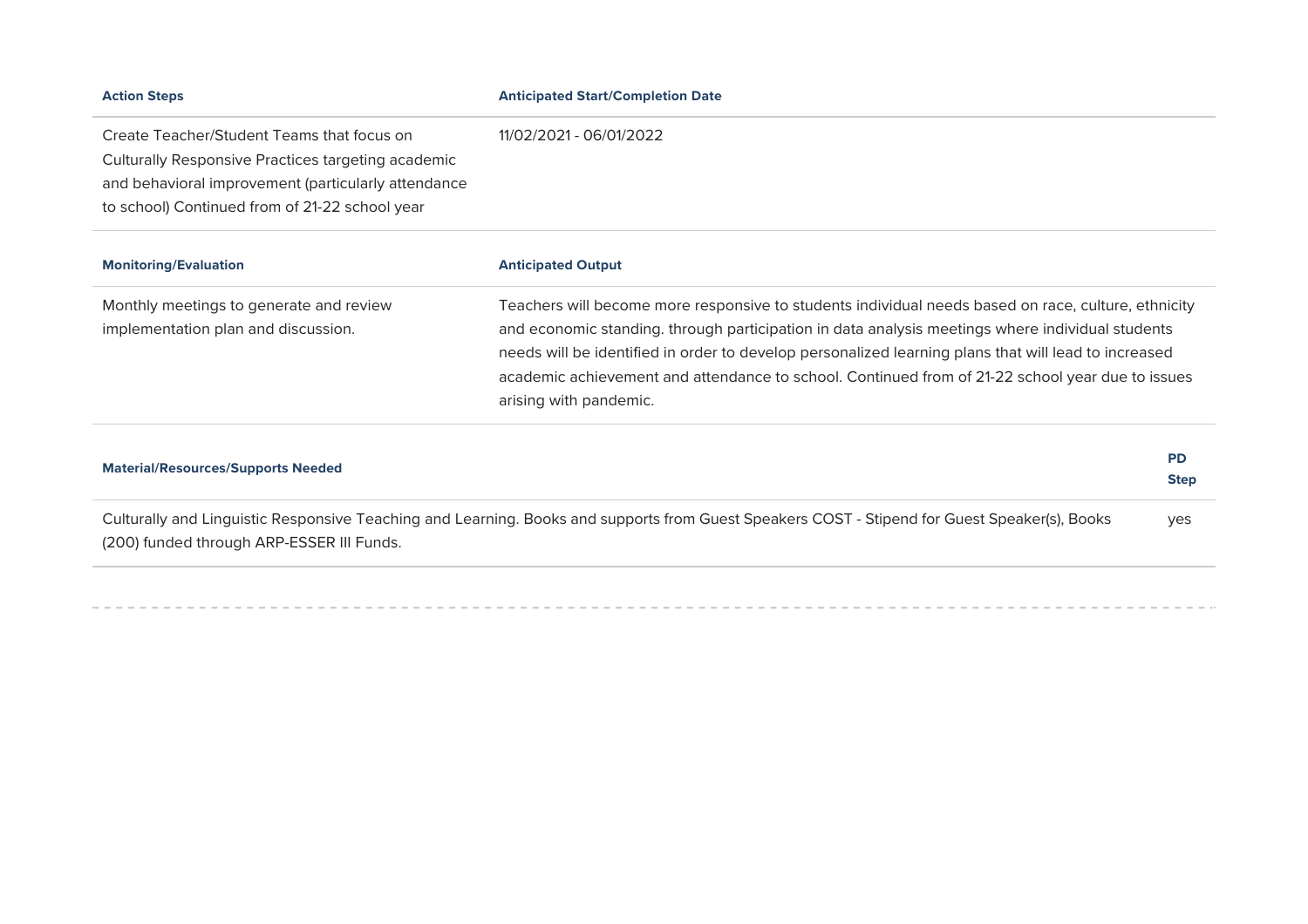#### **Action teps Anticipated tart/Completion Date**

To increase student engagement within the classroom 08/23/2022 - 06/01/2023 by implementing skills learned around creating a culturally responsive classroom and collaborating with families regarding the importance of attending school on a regular basis . If implemented with fidelity there should be a decrease in student management issues and increase attendance to school.that will lead to increased academic achievement. Continued from of 21-22 school year

| <b>Monitoring/Evaluation</b>                                                   | <b>Anticipated Output</b>                                                                                                                                                                                                                                                                                                                                                                                                                     |
|--------------------------------------------------------------------------------|-----------------------------------------------------------------------------------------------------------------------------------------------------------------------------------------------------------------------------------------------------------------------------------------------------------------------------------------------------------------------------------------------------------------------------------------------|
| Monthly meetings to generate and review<br>implementation plan and discussion. | Teachers will become more responsive to students individual needs based on race, culture, ethnicity<br>and economic standing. through participation in data analysis meetings where individual students<br>needs will be identified in order to develop personalized learning plans that will lead to increased<br>academic achievement and attendance to school. Continued from of 21-22 school year due to issues<br>arising with pandemic. |
|                                                                                |                                                                                                                                                                                                                                                                                                                                                                                                                                               |

| <b>Material/Resources/Supports Needed</b>                                                                                              | <b>PD Step</b> |
|----------------------------------------------------------------------------------------------------------------------------------------|----------------|
| Marzano 2010 - CLR - reference source https://achieve.lausd.net/cms/lib/CA01000043/Centricity/Domain/217/Secondary%20Pacing%20Plan.pdf | <b>ves</b>     |
|                                                                                                                                        |                |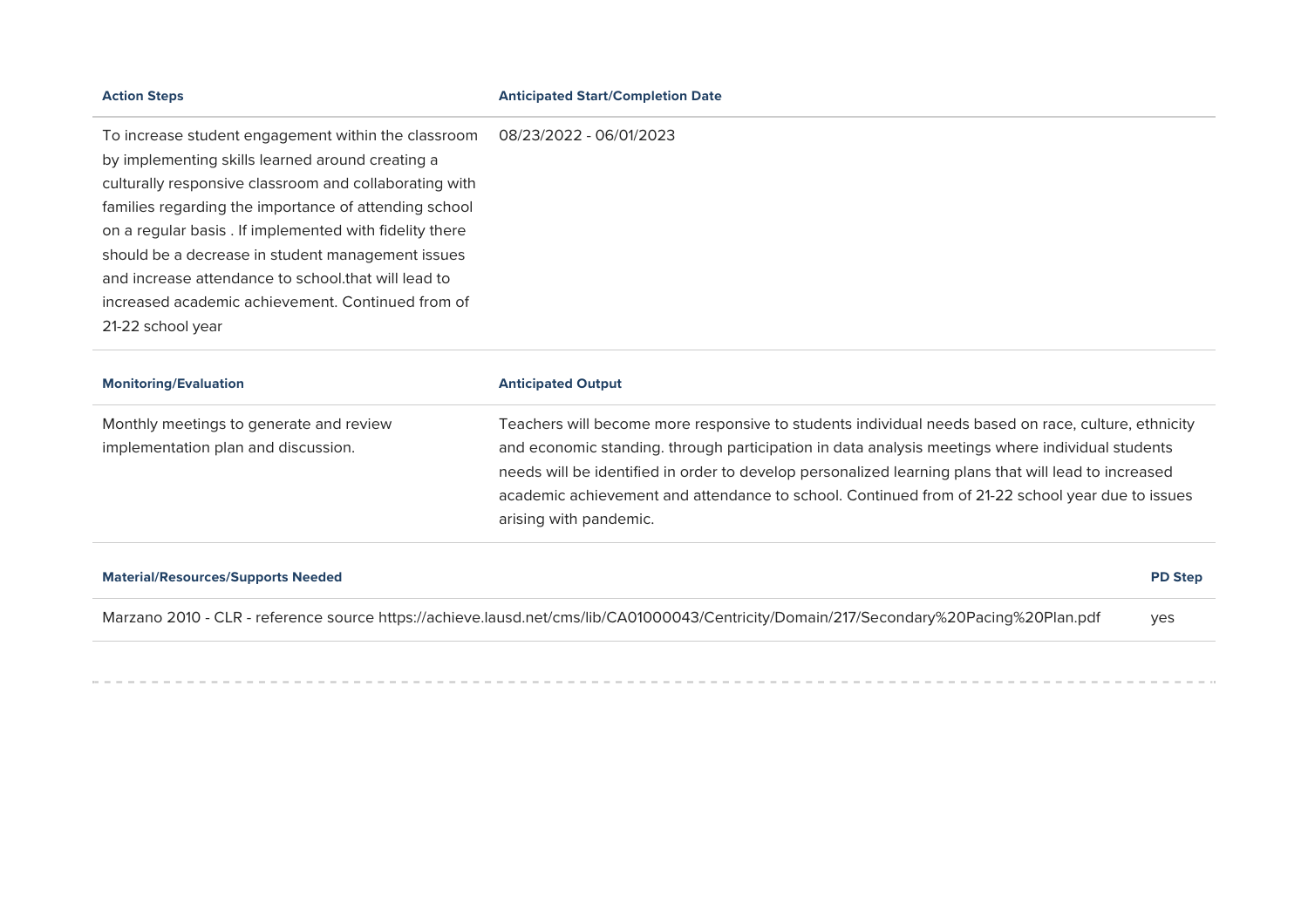| <b>Action Steps</b>                                                                                                  | <b>Anticipated Start/Completion Date</b>                                                                                                                                                                                                                                                                                                                                                                                                      |
|----------------------------------------------------------------------------------------------------------------------|-----------------------------------------------------------------------------------------------------------------------------------------------------------------------------------------------------------------------------------------------------------------------------------------------------------------------------------------------------------------------------------------------------------------------------------------------|
| Provide PD on Social Emotional Learning (SEL) for<br>both students and adults Continued from of 21-22<br>school year | 08/23/2022 - 06/01/2023                                                                                                                                                                                                                                                                                                                                                                                                                       |
| <b>Monitoring/Evaluation</b>                                                                                         | <b>Anticipated Output</b>                                                                                                                                                                                                                                                                                                                                                                                                                     |
| Monthly meetings to generate and review<br>implementation plan and discussion.                                       | Teachers will become more responsive to students individual needs based on race, culture, ethnicity<br>and economic standing. through participation in data analysis meetings where individual students<br>needs will be identified in order to develop personalized learning plans that will lead to increased<br>academic achievement and attendance to school. Continued from of 21-22 school year due to issues<br>arising with pandemic. |
| <b>Material/Resources/Supports Needed</b>                                                                            | <b>PD Step</b>                                                                                                                                                                                                                                                                                                                                                                                                                                |
|                                                                                                                      | Chestnut Ridge Counseling Team COST - Fee for Counseling Team (multiple sessions) to be funded through ARP-ESSER Funds<br>yes                                                                                                                                                                                                                                                                                                                 |
|                                                                                                                      |                                                                                                                                                                                                                                                                                                                                                                                                                                               |
|                                                                                                                      |                                                                                                                                                                                                                                                                                                                                                                                                                                               |

Action Plan: Preventing Drop out in Secondary schools- What works clearinghouse **https://ies.ed.gov/ncee/wwc/Docs/PracticeGuide/wwc\_dropout\_092617.pdf Recommendation #1 – Monitor the progress of all students and proactivel** intervene when students show early signs of attendance, behavior or academic problems. Minimal Evidence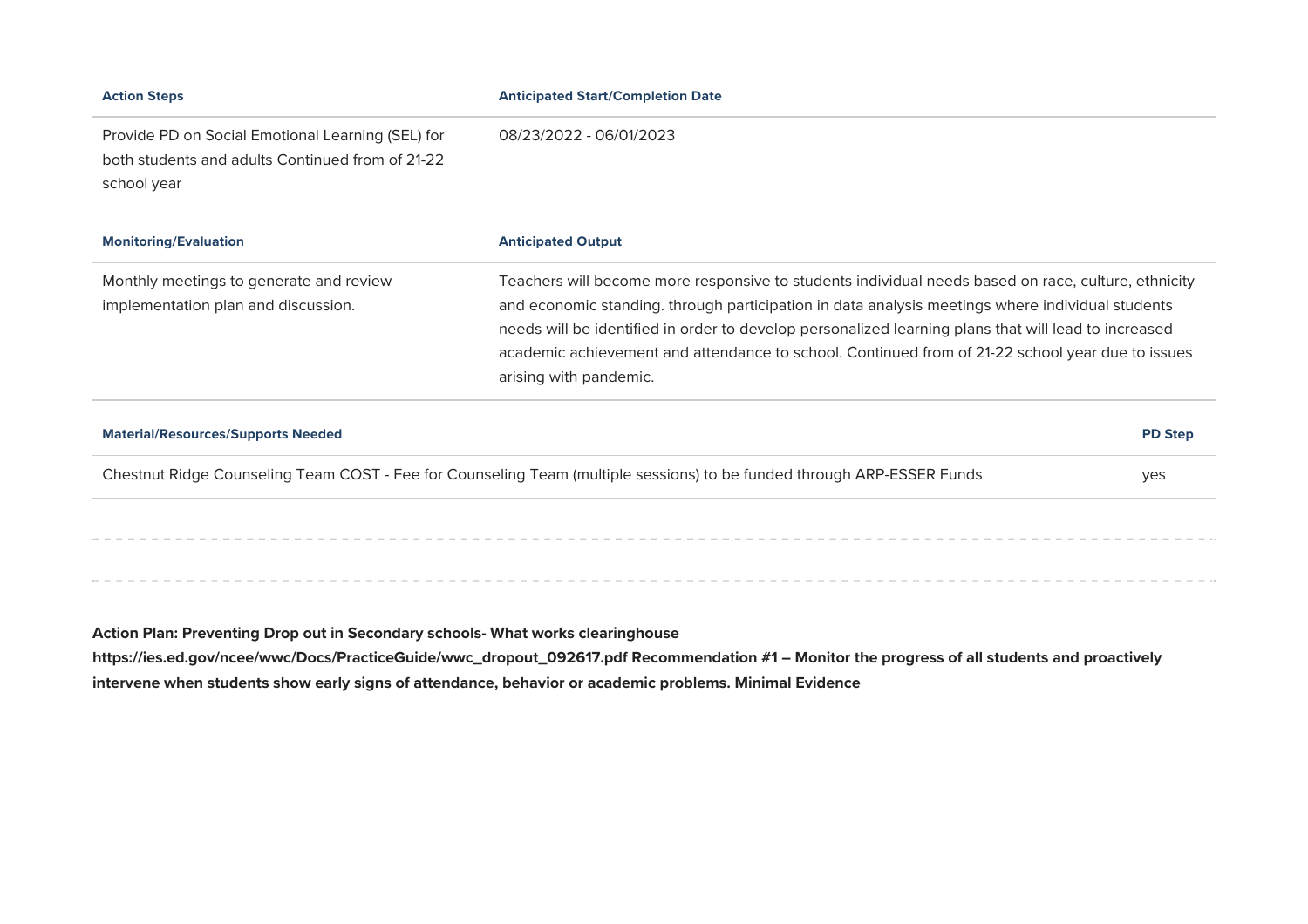| <b>Action Steps</b>                                                                                                                                                                                                                                                                                      | <b>Anticipated Start/Completion Date</b>                                                                                                                                                                                         |  |
|----------------------------------------------------------------------------------------------------------------------------------------------------------------------------------------------------------------------------------------------------------------------------------------------------------|----------------------------------------------------------------------------------------------------------------------------------------------------------------------------------------------------------------------------------|--|
| Develop an early warning system spreadsheet that<br>combines academic, behavior and attendance data at<br>a glance. Update student data every two weeks in<br>order to continually monitor individual student needs.<br>Due to attendance issues with COVID this will again<br>be a focus for 2022-2023. | 09/05/2022 - 05/22/2023                                                                                                                                                                                                          |  |
| <b>Monitoring/Evaluation</b>                                                                                                                                                                                                                                                                             | <b>Anticipated Output</b>                                                                                                                                                                                                        |  |
| NWEA Assessments, Keystone Exams, PVAAS Growth<br>Scores                                                                                                                                                                                                                                                 | All focus standards, anchors and eligible content will be taught with fidelity so as to show an increase<br>in growth scores on NWEA scores, Keystone Exams as well as indicating significant growth on the<br><b>PVAAS Data</b> |  |
| <b>Material/Resources/Supports Needed</b>                                                                                                                                                                                                                                                                | <b>PD Step</b>                                                                                                                                                                                                                   |  |
| Excel Spreadsheet and/or Google Doc, Access to Edlnsight Time for Bi-Weekly Department Data Meetings                                                                                                                                                                                                     | no                                                                                                                                                                                                                               |  |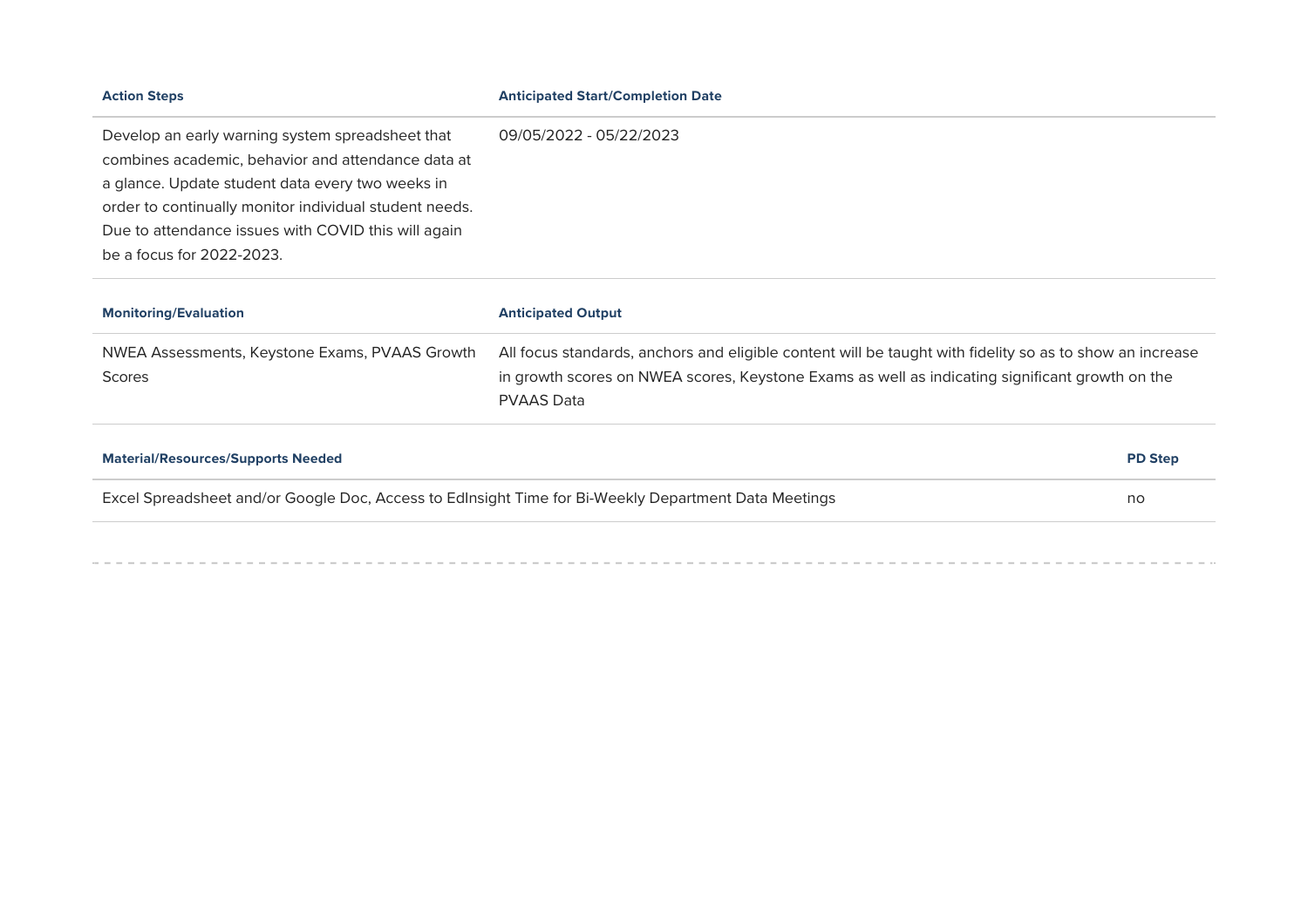| <b>Action Steps</b>                                                                                                                                                                                                                                                                                                                                                                      | <b>Anticipated Start/Completion Date</b>                                                                                                                                                                    |                |
|------------------------------------------------------------------------------------------------------------------------------------------------------------------------------------------------------------------------------------------------------------------------------------------------------------------------------------------------------------------------------------------|-------------------------------------------------------------------------------------------------------------------------------------------------------------------------------------------------------------|----------------|
| Organize and Analyze DATA to identify individual<br>student behavior, attendance and academic needs.<br>This will take place in data level meeting, department<br>level meetings, and department chair meetings in<br>coordination with Director of Student Services who is<br>in charge of attendance. Due to attendance issues<br>with COVID this will again be a focus for 2022-2023. | 09/01/2022 - 05/22/2023                                                                                                                                                                                     |                |
| <b>Monitoring/Evaluation</b>                                                                                                                                                                                                                                                                                                                                                             | <b>Anticipated Output</b>                                                                                                                                                                                   |                |
| NWEA Assessments, Keystone Exams, PVAAS Growth<br><b>Scores</b>                                                                                                                                                                                                                                                                                                                          | All focus standards, anchors and eligible content will be taught with fidelity so as to show an increase<br>in growth scores on NWEA scores, Keystone Exams as well as indicating significant growth on the |                |
|                                                                                                                                                                                                                                                                                                                                                                                          | <b>PVAAS Data</b>                                                                                                                                                                                           |                |
| <b>Material/Resources/Supports Needed</b>                                                                                                                                                                                                                                                                                                                                                |                                                                                                                                                                                                             | <b>PD Step</b> |
| Data from Skyward and Edlnsight - Student Informational Systems                                                                                                                                                                                                                                                                                                                          |                                                                                                                                                                                                             | no             |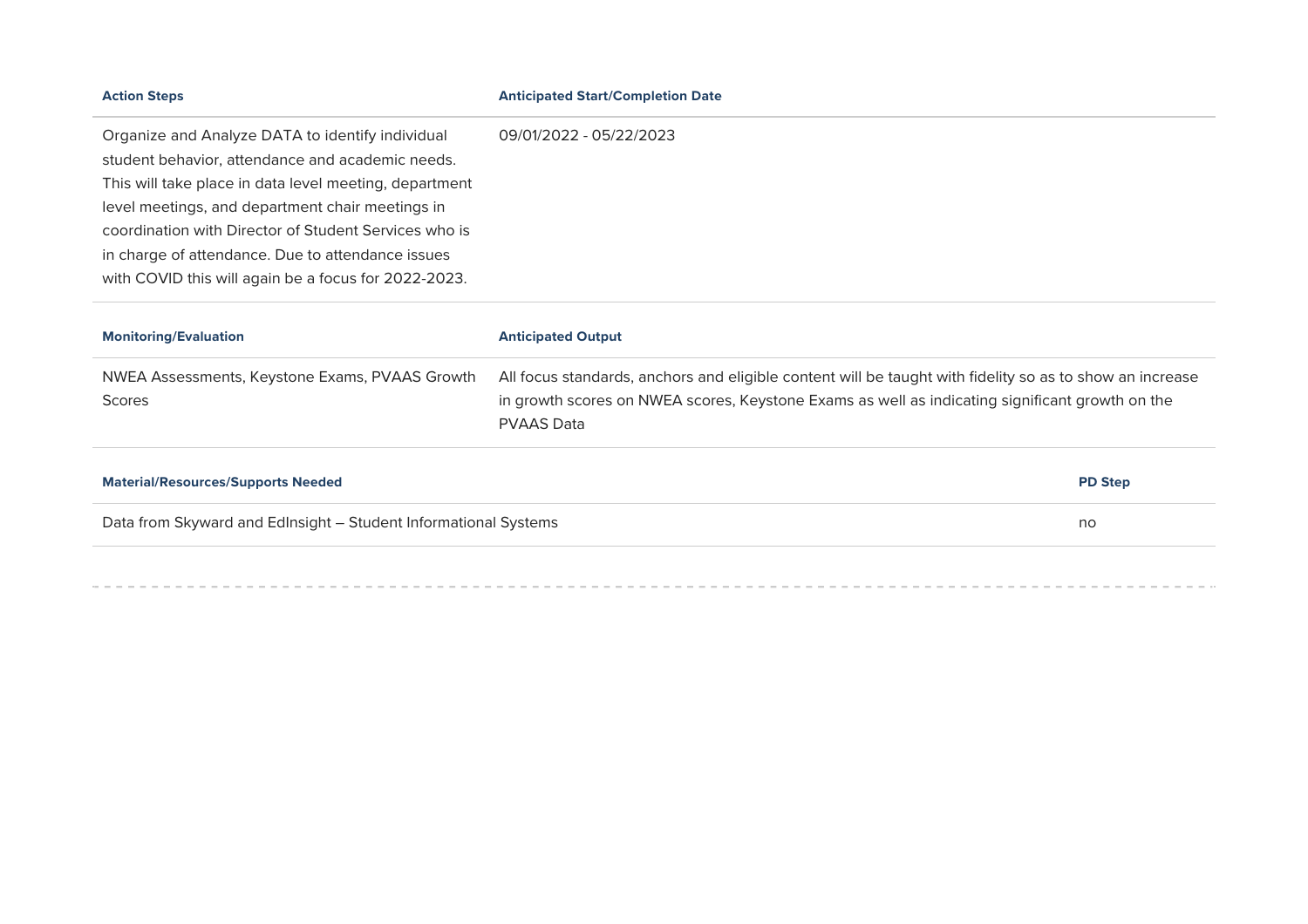| <b>Action Steps</b>                                                                                                                                       | <b>Anticipated Start/Completion Date</b>                                                                                                                                                                                         |  |
|-----------------------------------------------------------------------------------------------------------------------------------------------------------|----------------------------------------------------------------------------------------------------------------------------------------------------------------------------------------------------------------------------------|--|
| To provide PD session(s) on the proper use of PVAAS<br>scores - What do they tell us? How can instructional<br>decisions be made? Continued for 2021-2022 | 09/01/2022 - 01/14/2023                                                                                                                                                                                                          |  |
| <b>Monitoring/Evaluation</b>                                                                                                                              | <b>Anticipated Output</b>                                                                                                                                                                                                        |  |
| NWEA Assessments, Keystone Exams, PVAAS Growth<br><b>Scores</b>                                                                                           | All focus standards, anchors and eligible content will be taught with fidelity so as to show an increase<br>in growth scores on NWEA scores, Keystone Exams as well as indicating significant growth on the<br><b>PVAAS Data</b> |  |
|                                                                                                                                                           |                                                                                                                                                                                                                                  |  |
| <b>Material/Resources/Supports Needed</b>                                                                                                                 | <b>PD Step</b>                                                                                                                                                                                                                   |  |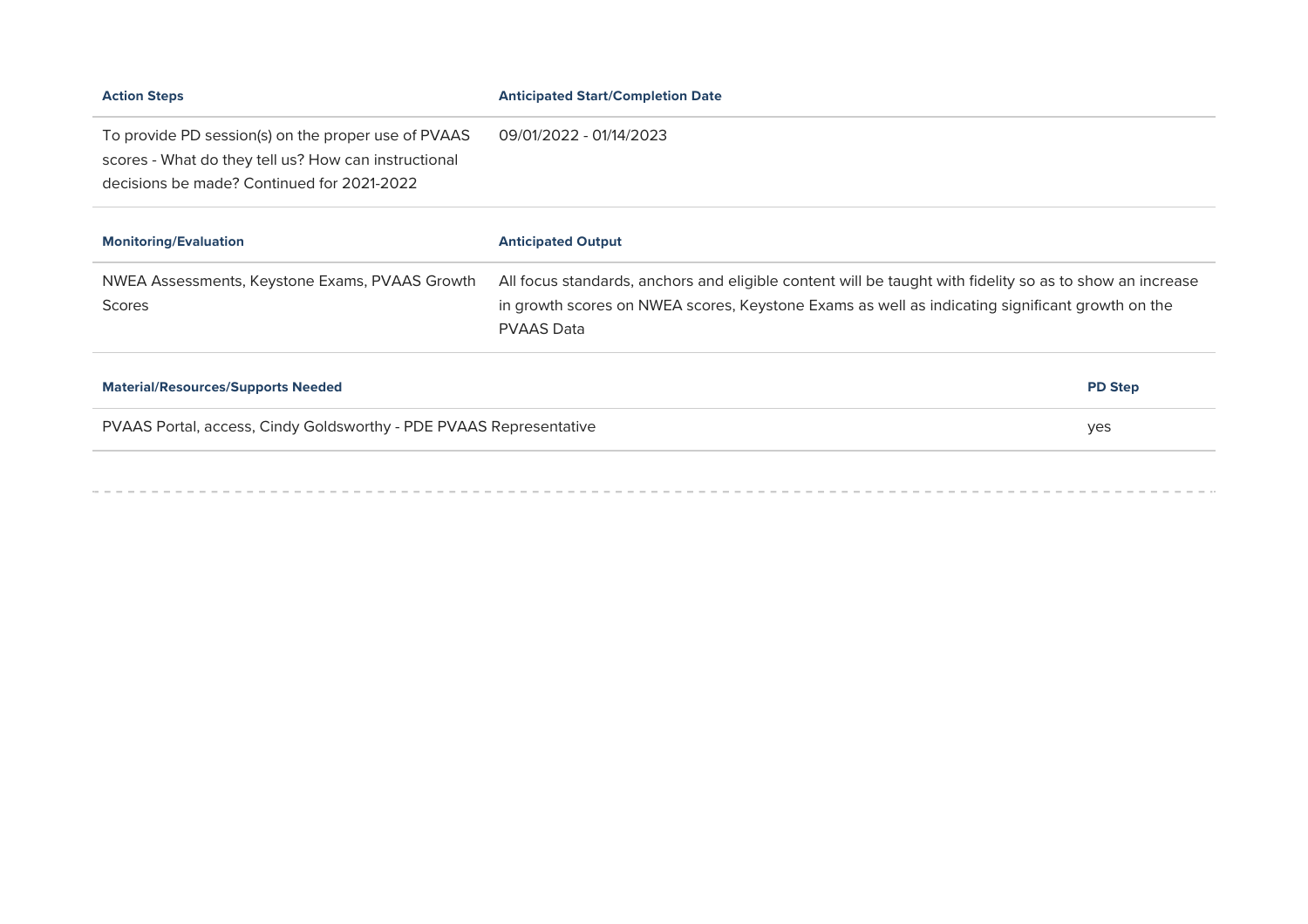| <b>Action Steps</b>                                                                                                                               | <b>Anticipated Start/Completion Date</b>                                                                                                                                                                                         |  |
|---------------------------------------------------------------------------------------------------------------------------------------------------|----------------------------------------------------------------------------------------------------------------------------------------------------------------------------------------------------------------------------------|--|
| Purchased NWEA for grades 6-12 to assist teachers<br>with decision making using date. Training for NWEA<br>will occur throughout the school year. | 08/27/2022 - 06/01/2023                                                                                                                                                                                                          |  |
| <b>Monitoring/Evaluation</b>                                                                                                                      | <b>Anticipated Output</b>                                                                                                                                                                                                        |  |
| NWEA Assessments, Keystone Exams, PVAAS Growth<br><b>Scores</b>                                                                                   | All focus standards, anchors and eligible content will be taught with fidelity so as to show an increase<br>in growth scores on NWEA scores, Keystone Exams as well as indicating significant growth on the<br><b>PVAAS Data</b> |  |
| <b>Material/Resources/Supports Needed</b>                                                                                                         | <b>PD Step</b>                                                                                                                                                                                                                   |  |
|                                                                                                                                                   |                                                                                                                                                                                                                                  |  |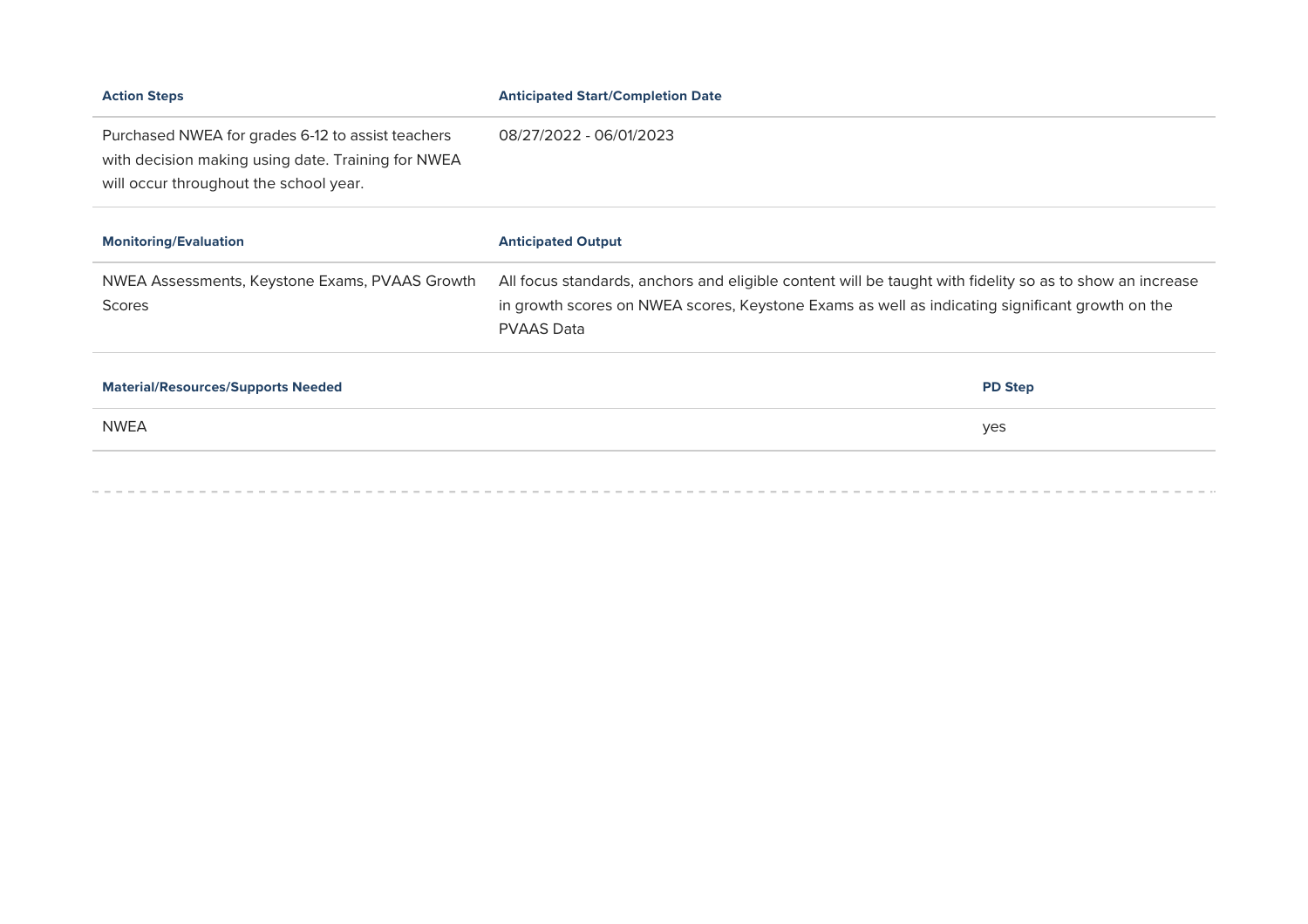| <b>Action Steps</b>                                  | <b>Anticipated Start/Completion Date</b>                                                                                                      |             |
|------------------------------------------------------|-----------------------------------------------------------------------------------------------------------------------------------------------|-------------|
| Students will attend in-school tutoring sessions for | 08/27/2022 - 05/22/2023                                                                                                                       |             |
| ELA and/or mathematics on an as needed basis. MTSS   |                                                                                                                                               |             |
| strategies will be implemented so as to provide      |                                                                                                                                               |             |
| instruction on appropriate levels.                   |                                                                                                                                               |             |
| <b>Monitoring/Evaluation</b>                         | <b>Anticipated Output</b>                                                                                                                     |             |
| NWEA Assessments, Keystone Exams, PVAAS Growth       | All focus standards, anchors and eligible content will be taught with fidelity so as to show an increase                                      |             |
| Scores                                               | in growth scores on NWEA scores, Keystone Exams as well as indicating significant growth on the                                               |             |
|                                                      | <b>PVAAS Data</b>                                                                                                                             |             |
| <b>Material/Resources/Supports Needed</b>            |                                                                                                                                               | <b>PD</b>   |
|                                                      |                                                                                                                                               | <b>Step</b> |
| through ARP-ESSER Funds                              | ALEK and other web based tutorial programs ELA resources both virtual and hands-on COST - purchase new virtual tutorial programs to be funded | no          |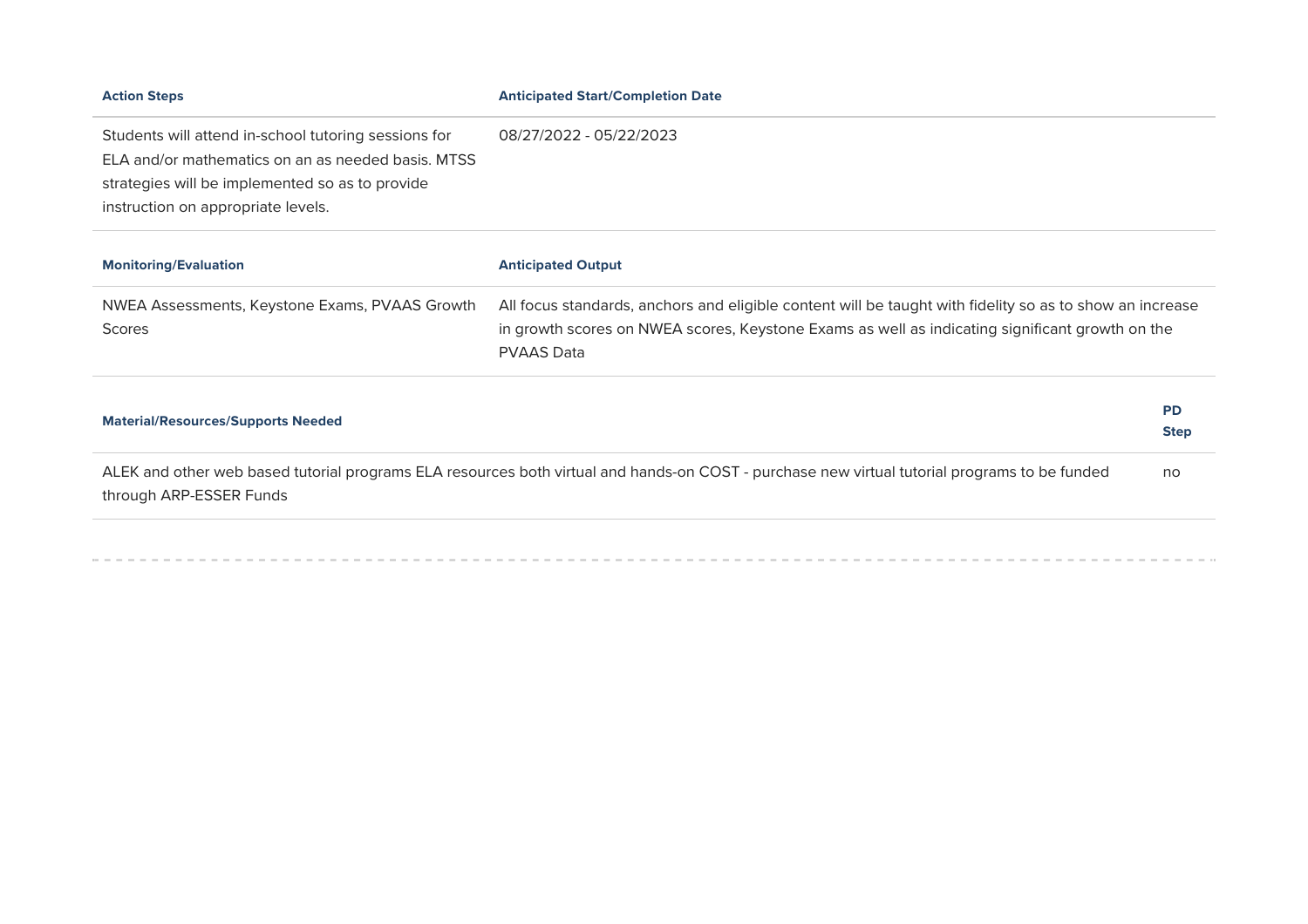| <b>Action Steps</b>                                                                | <b>Anticipated Start/Completion Date</b>                                                                                                                                                                                         |  |
|------------------------------------------------------------------------------------|----------------------------------------------------------------------------------------------------------------------------------------------------------------------------------------------------------------------------------|--|
| Conduct monthly individual student data reviews                                    | 11/05/2022 - 06/01/2023                                                                                                                                                                                                          |  |
| <b>Monitoring/Evaluation</b>                                                       | <b>Anticipated Output</b>                                                                                                                                                                                                        |  |
| NWEA Assessments, Keystone Exams, PVAAS Growth<br><b>Scores</b>                    | All focus standards, anchors and eligible content will be taught with fidelity so as to show an increase<br>in growth scores on NWEA scores, Keystone Exams as well as indicating significant growth on the<br><b>PVAAS Data</b> |  |
| <b>Material/Resources/Supports Needed</b>                                          | <b>PD Step</b>                                                                                                                                                                                                                   |  |
| Data At a Glance Spreadsheets, Edlnsight Portal, Subject area in class assessments | no                                                                                                                                                                                                                               |  |
|                                                                                    |                                                                                                                                                                                                                                  |  |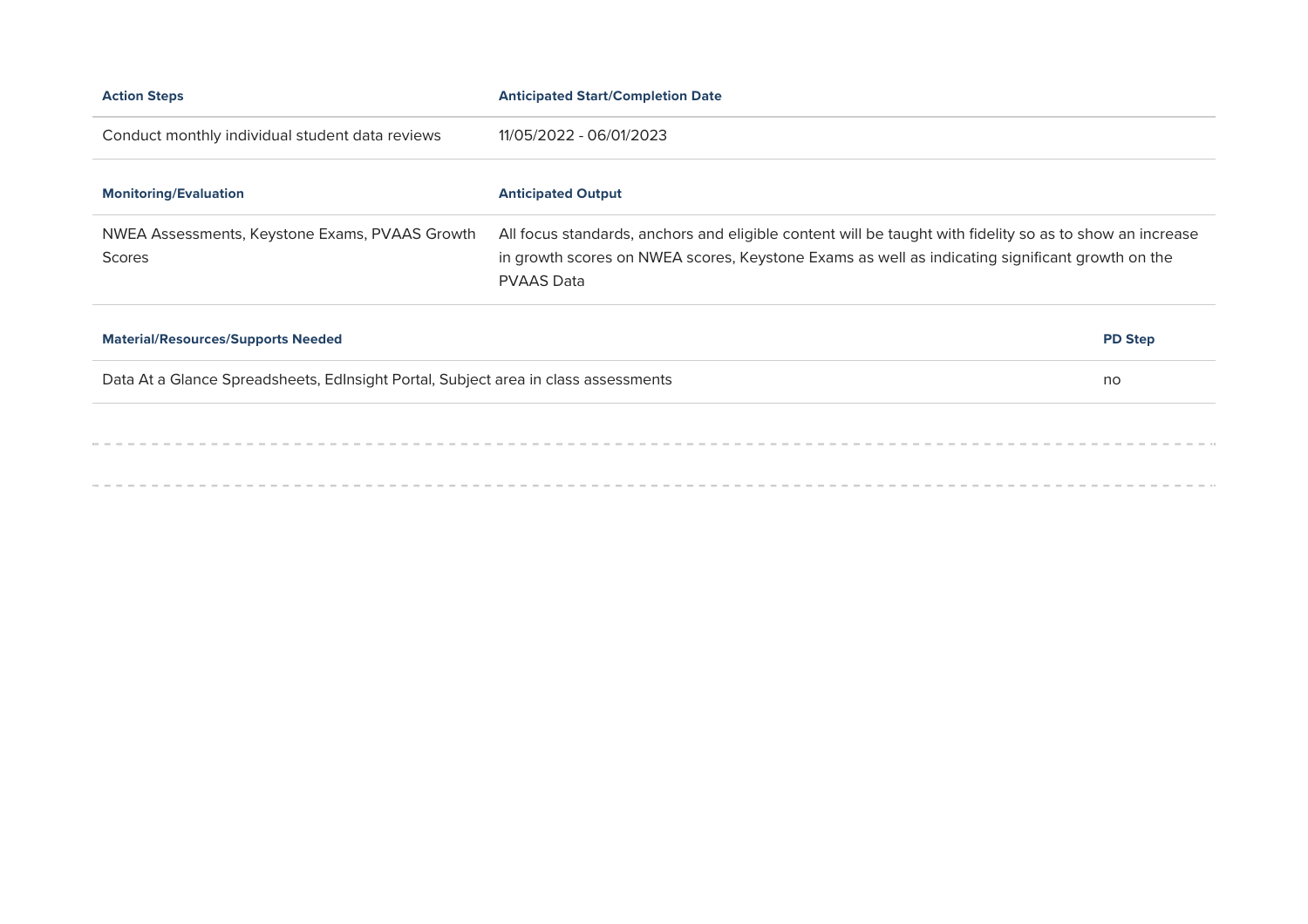# **ADDENDUM C: PROFESSIONAL DEVELOPMENT PLANS**

| <b>Measurable Goals</b>                                                                                                                                                                                                                                                                                                                                                     | <b>Action Plan Name</b>                  | <b>Professional</b><br><b>Development Step</b>                                                                                                                                     | <b>Anticipated</b><br><b>Timeline</b> |
|-----------------------------------------------------------------------------------------------------------------------------------------------------------------------------------------------------------------------------------------------------------------------------------------------------------------------------------------------------------------------------|------------------------------------------|------------------------------------------------------------------------------------------------------------------------------------------------------------------------------------|---------------------------------------|
| The percentage of students who meet<br>growth projections on the NWEA will<br>increase by 3% or more from September<br>2022 (baseline) to May 2023 (final<br>administration). (ELA)<br>The percentage of students who meet<br>growth projections on the NWEA will<br>increase by 4% or more from September<br>2022 (baseline) to May 2023 (final<br>administration). (Math) | MTSS - Individual Student Learning Needs | To provide PD<br>related to<br>MTSS/Culturally<br>Responsive<br>Teaching<br>Practices - What is<br>Culturally<br>Responsive<br>Teaching?<br>Continued from of<br>21-22 school year | 08/23/2022<br>06/01/2023              |
| Regular Attendance for students with<br>disabilities and the economically<br>disadvantaged will increase by 4.5% by the<br>end of the 2022-23 SY. (Attendance)                                                                                                                                                                                                              |                                          |                                                                                                                                                                                    |                                       |
| The percentage of students who meet<br>growth projections on the NWEA will<br>increase by 3% or more from September<br>2022 (baseline) to May 2023 (final<br>administration). (ELA)<br>The percentage of students who meet<br>growth projections on the NWEA will<br>increase by 4% or more from September                                                                  | MTSS - Individual Student Learning Needs | Administration<br>and the<br>Leadership Team<br>will remain<br>consistent and<br>committed to<br>providing<br>professional<br>development                                          | 08/23/2022<br>06/02/2023              |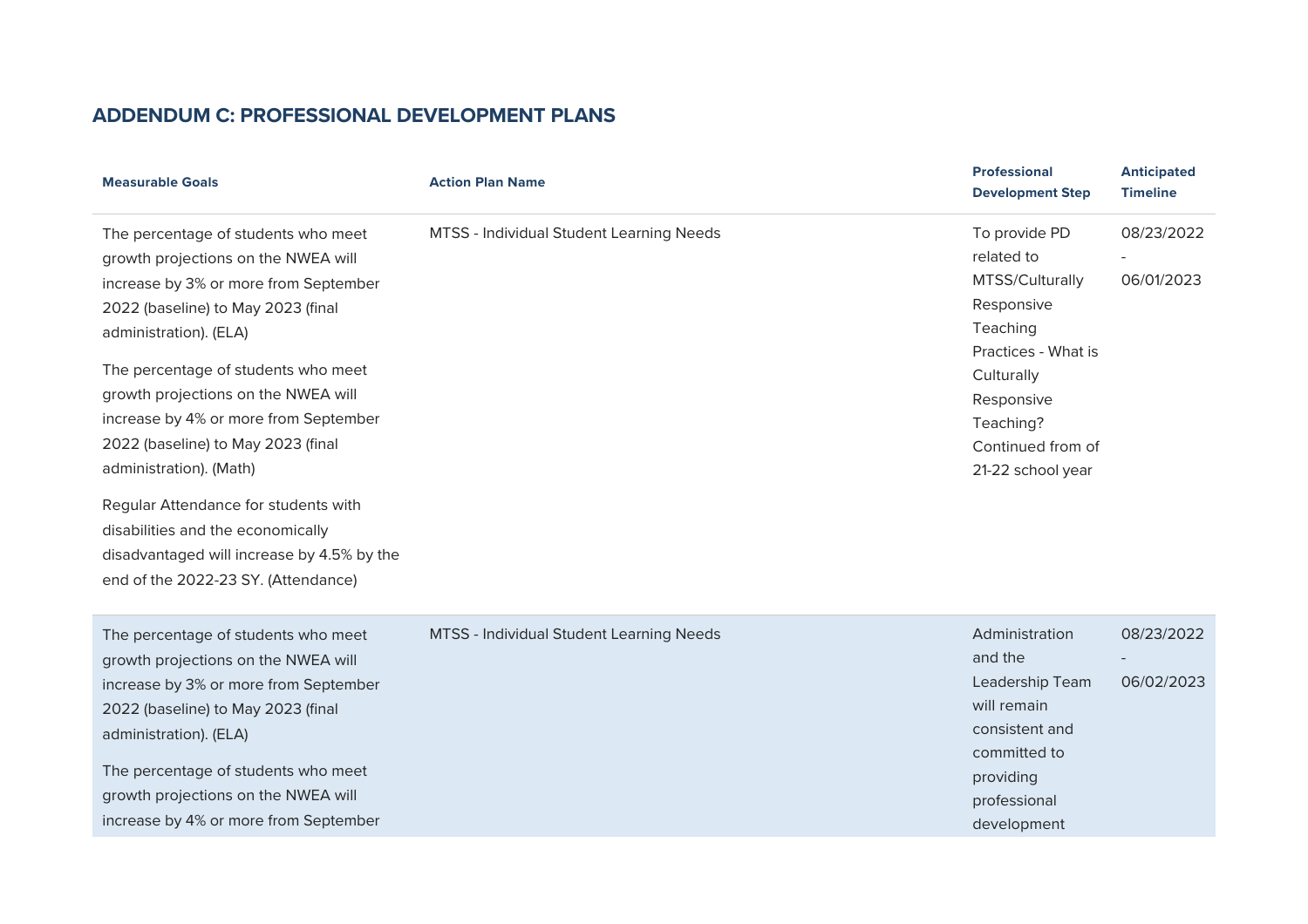| <b>Measurable Goals</b>                    | <b>Action Plan Name</b>                  | <b>Professional</b><br><b>Development Step</b> | <b>Anticipated</b><br><b>Timeline</b> |
|--------------------------------------------|------------------------------------------|------------------------------------------------|---------------------------------------|
| 2022 (baseline) to May 2023 (final         |                                          | around culturally                              |                                       |
| administration). (Math)                    |                                          | responsive                                     |                                       |
|                                            |                                          | teaching and                                   |                                       |
| Regular Attendance for students with       |                                          | monitoring it's use                            |                                       |
| disabilities and the economically          |                                          | by conducting                                  |                                       |
| disadvantaged will increase by 4.5% by the |                                          | weekly walk-                                   |                                       |
| end of the 2022-23 SY. (Attendance)        |                                          | throughs that                                  |                                       |
|                                            |                                          | focus on                                       |                                       |
|                                            |                                          | maintaining a                                  |                                       |
|                                            |                                          | positive school                                |                                       |
|                                            |                                          | environment that                               |                                       |
|                                            |                                          | supports                                       |                                       |
|                                            |                                          | creativity,                                    |                                       |
|                                            |                                          | collaboration and                              |                                       |
|                                            |                                          | innovation. These                              |                                       |
|                                            |                                          | qualities will lead                            |                                       |
|                                            |                                          | to students being                              |                                       |
|                                            |                                          | positively                                     |                                       |
|                                            |                                          | motivated to                                   |                                       |
|                                            |                                          | attend school,                                 |                                       |
|                                            |                                          | make good                                      |                                       |
|                                            |                                          | choices and                                    |                                       |
|                                            |                                          | engage in                                      |                                       |
|                                            |                                          | meaningful                                     |                                       |
|                                            |                                          | classroom                                      |                                       |
|                                            |                                          | experiences.                                   |                                       |
| The percentage of students who meet        | MTSS - Individual Student Learning Needs | To stimulate a                                 | 10/23/2022                            |

growth projections on the NWEA will

positive mindset

-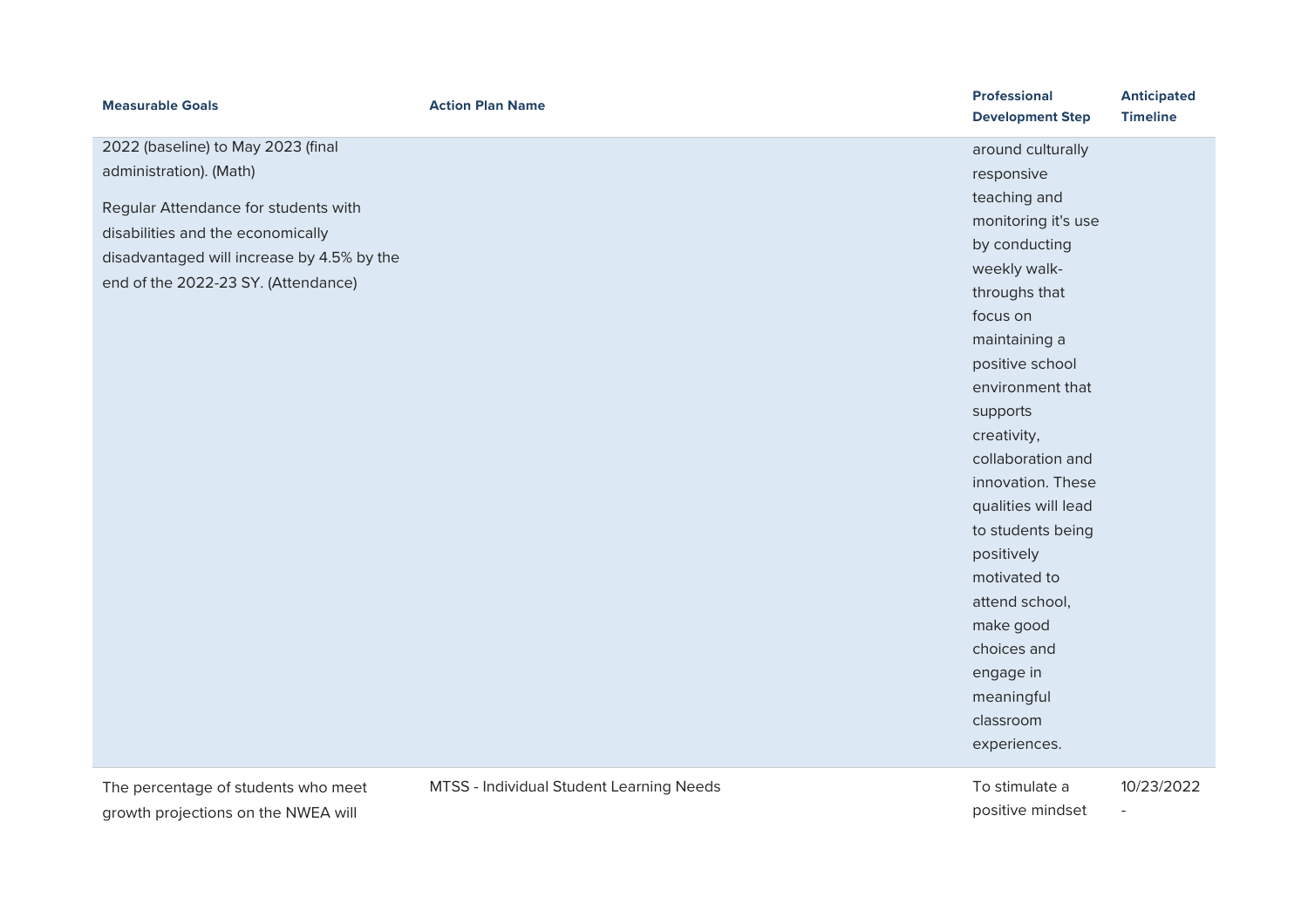| <b>Measurable Goals</b>                    | <b>Action Plan Name</b>                  | <b>Professional</b><br><b>Development Step</b> | <b>Anticipated</b><br><b>Timeline</b> |
|--------------------------------------------|------------------------------------------|------------------------------------------------|---------------------------------------|
| increase by 3% or more from September      |                                          | among all                                      | 06/02/2023                            |
| 2022 (baseline) to May 2023 (final         |                                          | stakeholders by                                |                                       |
| administration). (ELA)                     |                                          | providing an                                   |                                       |
|                                            |                                          | orientation on                                 |                                       |
| The percentage of students who meet        |                                          | Cultural                                       |                                       |
| growth projections on the NWEA will        |                                          | Responsiveness                                 |                                       |
| increase by 4% or more from September      |                                          | with an emphasis                               |                                       |
| 2022 (baseline) to May 2023 (final         |                                          | on Personalized                                |                                       |
| administration). (Math)                    |                                          | Learning through                               |                                       |
| Regular Attendance for students with       |                                          | the lens of ELA                                |                                       |
| disabilities and the economically          |                                          | and mathematics -                              |                                       |
| disadvantaged will increase by 4.5% by the |                                          | The mindset of                                 |                                       |
| end of the 2022-23 SY. (Attendance)        |                                          | "EVERYONE                                      |                                       |
|                                            |                                          | <b>CAN!" Continued</b>                         |                                       |
|                                            |                                          | from of 21-22                                  |                                       |
|                                            |                                          | school year                                    |                                       |
| The percentage of students who meet        | MTSS - Individual Student Learning Needs | Create                                         | 11/02/2021 -                          |
| growth projections on the NWEA will        |                                          | Teacher/Student                                | 06/01/2022                            |
| increase by 3% or more from September      |                                          | Teams that focus                               |                                       |
| 2022 (baseline) to May 2023 (final         |                                          | on Culturally                                  |                                       |
| administration). (ELA)                     |                                          | Responsive                                     |                                       |
|                                            |                                          | Practices targeting                            |                                       |
| The percentage of students who meet        |                                          | academic and                                   |                                       |
| growth projections on the NWEA will        |                                          | behavioral                                     |                                       |
| increase by 4% or more from September      |                                          | improvement                                    |                                       |
| 2022 (baseline) to May 2023 (final         |                                          | (particularly                                  |                                       |
| administration). (Math)                    |                                          | attendance to                                  |                                       |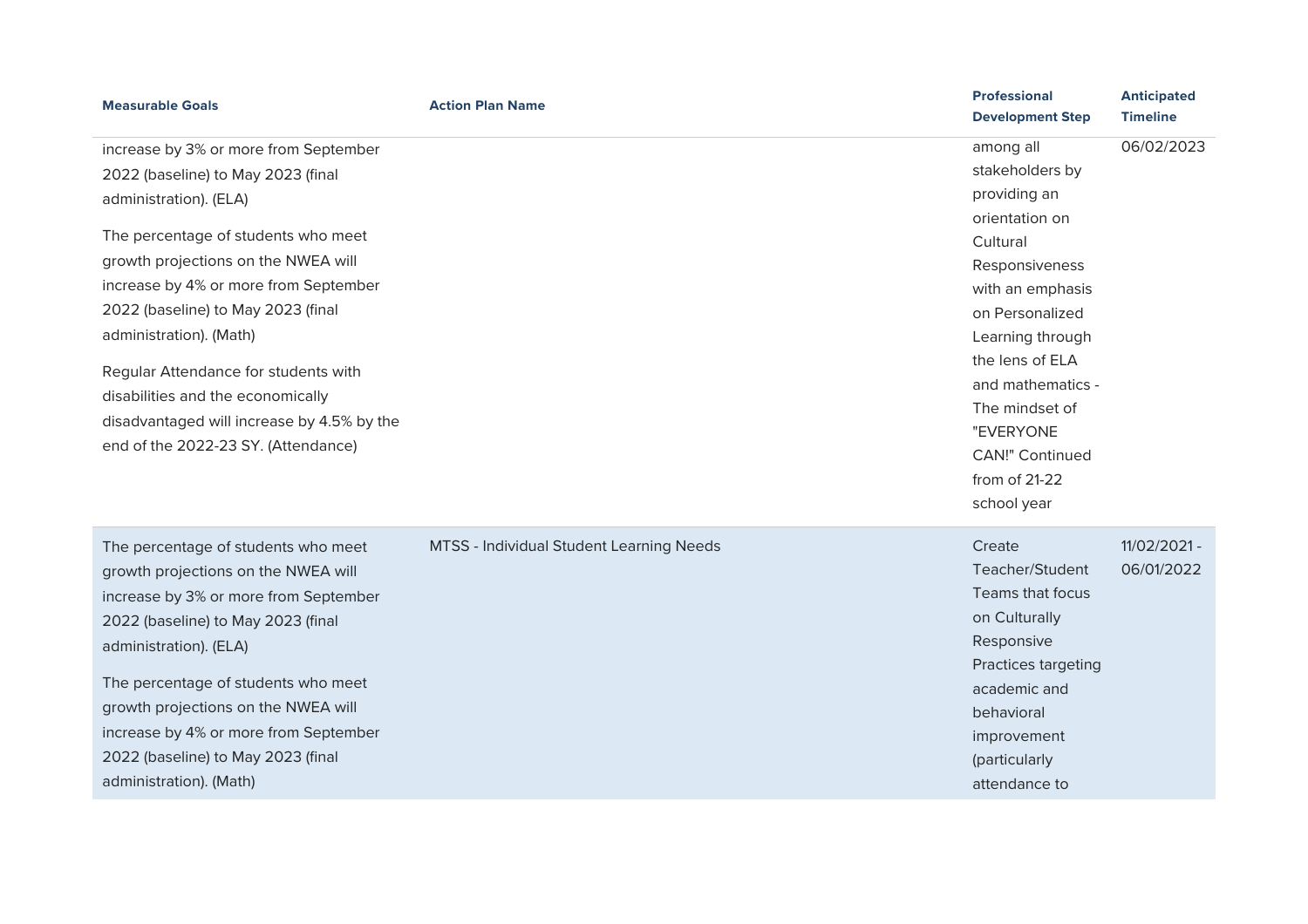| <b>Measurable Goals</b>                                                                                                                                                                                                                                                                                                                                                                                                                                                                                                                       | <b>Action Plan Name</b>                  | <b>Professional</b><br><b>Development Step</b>                                                                                                                                                                                                                                                                                                                                                               | <b>Anticipated</b><br><b>Timeline</b> |
|-----------------------------------------------------------------------------------------------------------------------------------------------------------------------------------------------------------------------------------------------------------------------------------------------------------------------------------------------------------------------------------------------------------------------------------------------------------------------------------------------------------------------------------------------|------------------------------------------|--------------------------------------------------------------------------------------------------------------------------------------------------------------------------------------------------------------------------------------------------------------------------------------------------------------------------------------------------------------------------------------------------------------|---------------------------------------|
| Regular Attendance for students with<br>disabilities and the economically<br>disadvantaged will increase by 4.5% by the<br>end of the 2022-23 SY. (Attendance)                                                                                                                                                                                                                                                                                                                                                                                |                                          | school) Continued<br>from of 21-22<br>school year                                                                                                                                                                                                                                                                                                                                                            |                                       |
| The percentage of students who meet<br>growth projections on the NWEA will<br>increase by 3% or more from September<br>2022 (baseline) to May 2023 (final<br>administration). (ELA)<br>The percentage of students who meet<br>growth projections on the NWEA will<br>increase by 4% or more from September<br>2022 (baseline) to May 2023 (final<br>administration). (Math)<br>Regular Attendance for students with<br>disabilities and the economically<br>disadvantaged will increase by 4.5% by the<br>end of the 2022-23 SY. (Attendance) | MTSS - Individual Student Learning Needs | To increase<br>student<br>engagement<br>within the<br>classroom by<br>implementing<br>skills learned<br>around creating a<br>culturally<br>responsive<br>classroom and<br>collaborating with<br>families regarding<br>the importance of<br>attending school<br>on a regular basis.<br>If implemented<br>with fidelity there<br>should be a<br>decrease in<br>student<br>management<br>issues and<br>increase | 08/23/2022<br>06/01/2023              |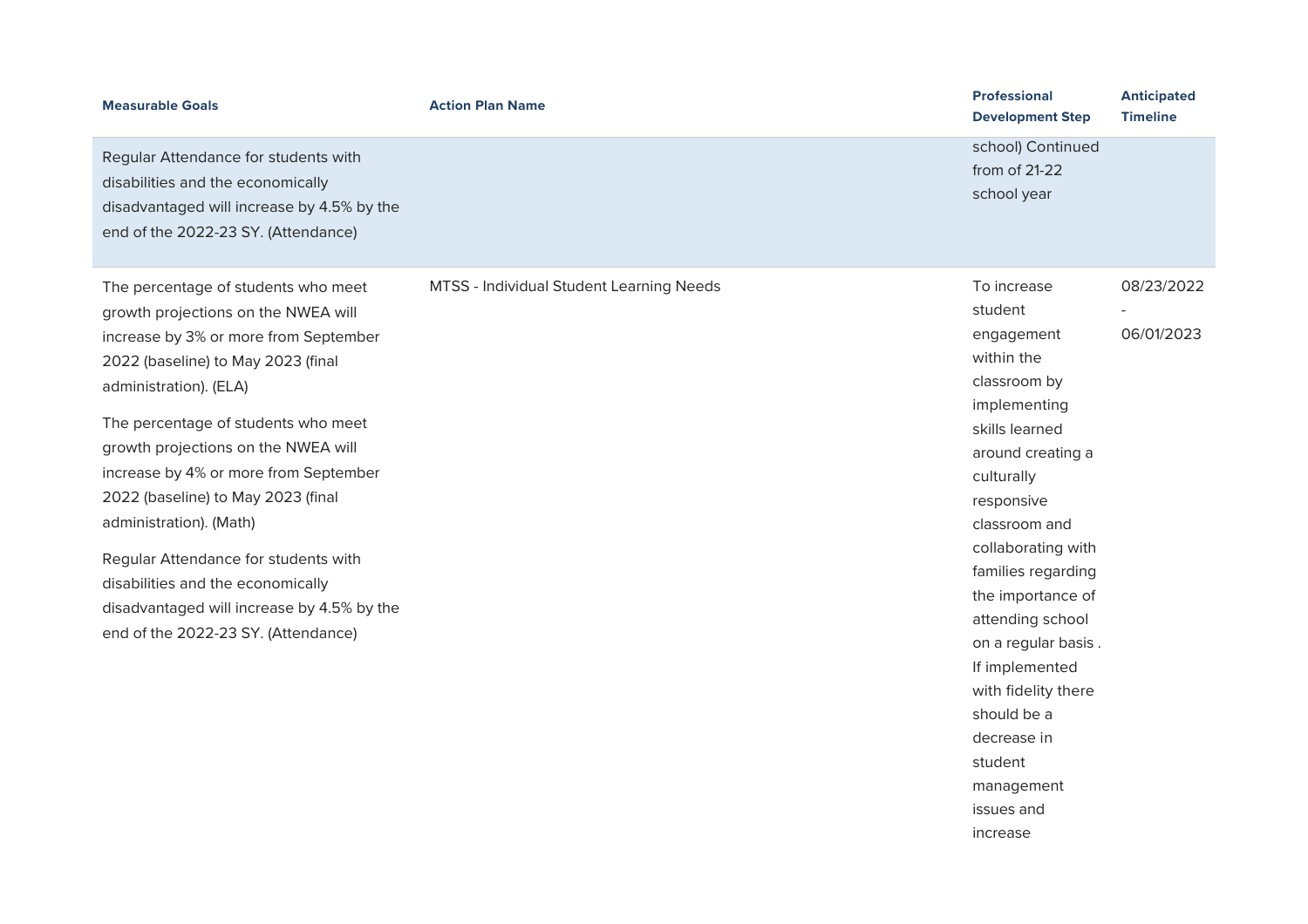| <b>Measurable Goals</b>                                                                                                                                                                                                                                                                                                                                                                                                                                                                                                                       | <b>Action Plan Name</b>                                                                                                                                                                                                 | <b>Professional</b><br><b>Development Step</b>                                                                                          | <b>Anticipated</b><br><b>Timeline</b> |
|-----------------------------------------------------------------------------------------------------------------------------------------------------------------------------------------------------------------------------------------------------------------------------------------------------------------------------------------------------------------------------------------------------------------------------------------------------------------------------------------------------------------------------------------------|-------------------------------------------------------------------------------------------------------------------------------------------------------------------------------------------------------------------------|-----------------------------------------------------------------------------------------------------------------------------------------|---------------------------------------|
|                                                                                                                                                                                                                                                                                                                                                                                                                                                                                                                                               |                                                                                                                                                                                                                         | attendance to<br>school.that will<br>lead to increased<br>academic<br>achievement.<br>Continued from of<br>21-22 school year            |                                       |
| The percentage of students who meet<br>growth projections on the NWEA will<br>increase by 3% or more from September<br>2022 (baseline) to May 2023 (final<br>administration). (ELA)<br>The percentage of students who meet<br>growth projections on the NWEA will<br>increase by 4% or more from September<br>2022 (baseline) to May 2023 (final<br>administration). (Math)<br>Regular Attendance for students with<br>disabilities and the economically<br>disadvantaged will increase by 4.5% by the<br>end of the 2022-23 SY. (Attendance) | MTSS - Individual Student Learning Needs                                                                                                                                                                                | Provide PD on<br><b>Social Emotional</b><br>Learning (SEL) for<br>both students and<br>adults Continued<br>from of 21-22<br>school year | 08/23/2022<br>06/01/2023              |
|                                                                                                                                                                                                                                                                                                                                                                                                                                                                                                                                               | Preventing Drop out in Secondary schools- What works clearinghouse<br>https://ies.ed.gov/ncee/wwc/Docs/PracticeGuide/wwc_dropout_092617.pdf<br>Recommendation #1 – Monitor the progress of all students and proactively | To provide PD<br>session(s) on the<br>proper use of                                                                                     | 09/01/2022<br>$-01/14/2023$           |

intervene when students show early signs of attendance, behavior or

academic problems. Minimal Evidence

PVAAS scores -What do they tell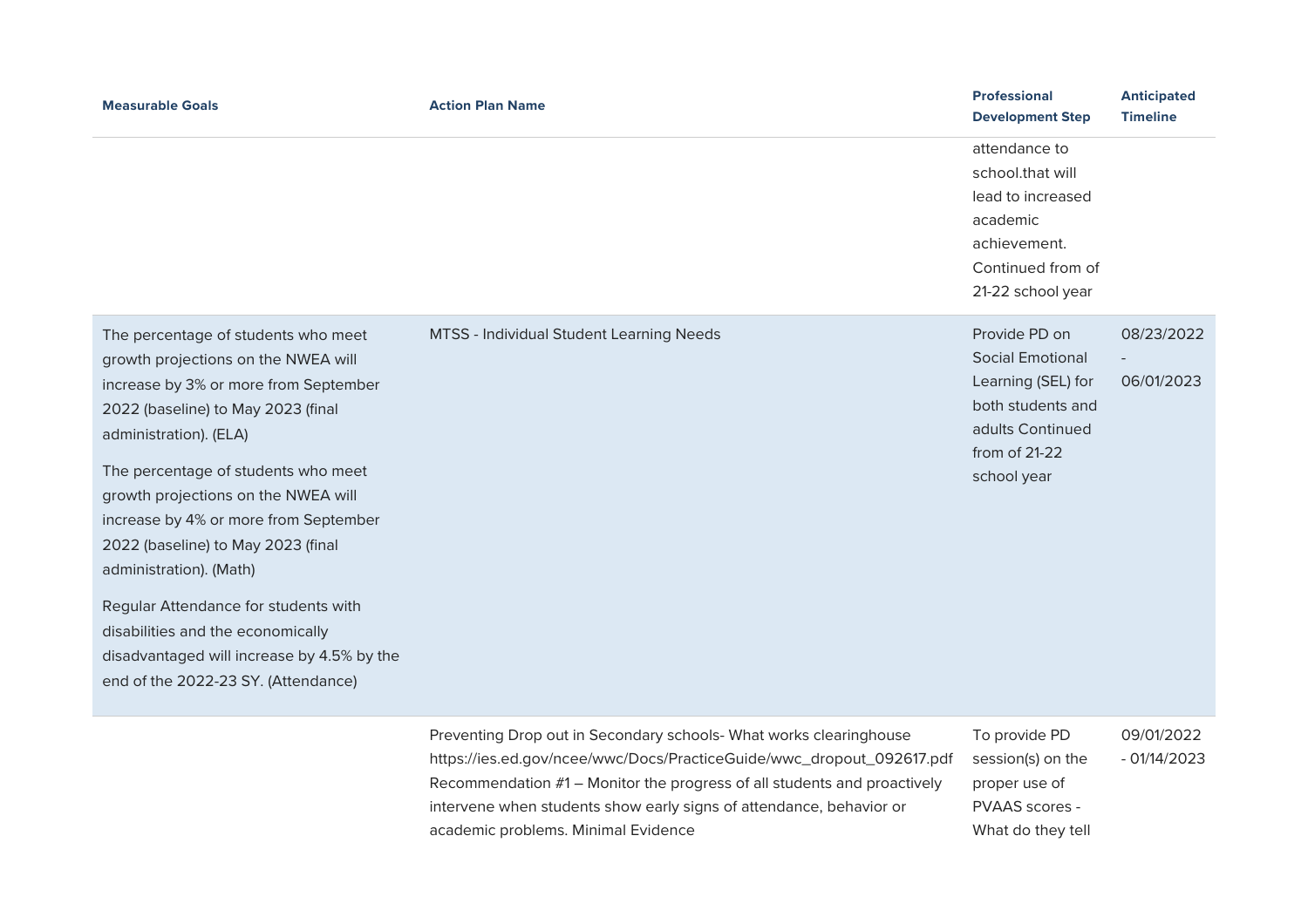| <b>Measurable Goals</b> | <b>Action Plan Name</b>                                                                                                                                                                                                                                                                                                               |                                                                                                                                                                                   | <b>Anticipated</b><br><b>Timeline</b> |
|-------------------------|---------------------------------------------------------------------------------------------------------------------------------------------------------------------------------------------------------------------------------------------------------------------------------------------------------------------------------------|-----------------------------------------------------------------------------------------------------------------------------------------------------------------------------------|---------------------------------------|
|                         |                                                                                                                                                                                                                                                                                                                                       | us? How can<br>instructional<br>decisions be<br>made? Continued<br>for 2021-2022                                                                                                  |                                       |
|                         | Preventing Drop out in Secondary schools- What works clearinghouse<br>https://ies.ed.gov/ncee/wwc/Docs/PracticeGuide/wwc_dropout_092617.pdf<br>Recommendation #1 – Monitor the progress of all students and proactively<br>intervene when students show early signs of attendance, behavior or<br>academic problems. Minimal Evidence | <b>Purchased NWEA</b><br>for grades 6-12 to<br>assist teachers<br>with decision<br>making using<br>date. Training for<br><b>NWEA will occur</b><br>throughout the<br>school year. | 08/27/2022<br>$\sim$<br>06/01/2023    |

### **PROFESSIONAL DEVELOPMENT PLANS**

| <b>Professional Development Step</b> | <b>Audience</b>          | <b>Topics of Prof. Dev</b>                                                                                                                                                                                                                                                                                                                    |
|--------------------------------------|--------------------------|-----------------------------------------------------------------------------------------------------------------------------------------------------------------------------------------------------------------------------------------------------------------------------------------------------------------------------------------------|
| <b>MTSS</b>                          | <b>HS Teaching Staff</b> | Cultural Connections, Academic Development, Accommodations for<br>Differentiation, Cross Circular Practices, Collective as well as Individual Interactions<br>and Instructional Practices, Instructional Practices focused on Personalized<br>Learning and Individual Growth while embedding technology and differentiated<br>best practices. |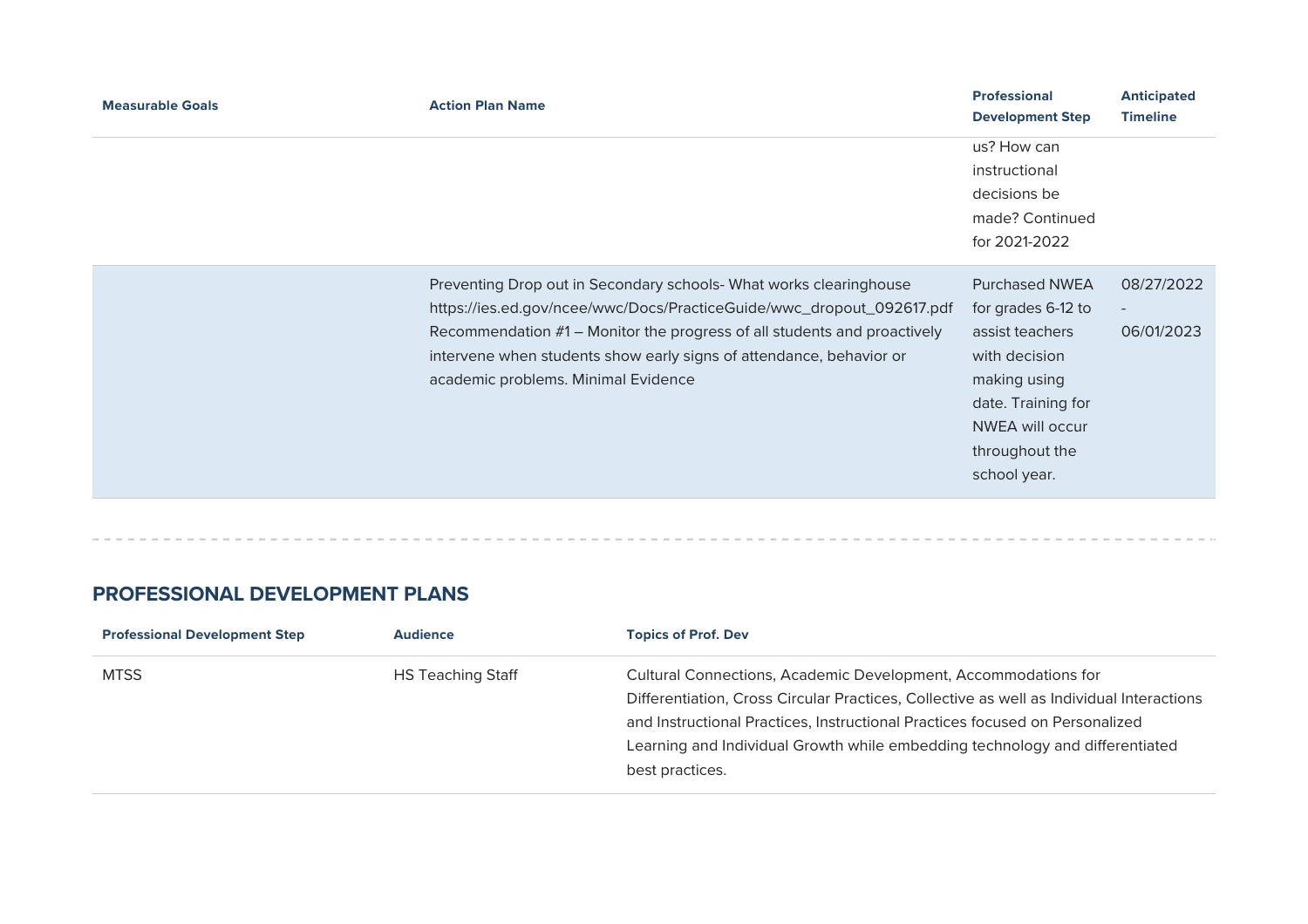| <b>Evidence of Learning</b>                                                                                                                                                                                                                                                                                             | <b>Anticipated Timeframe</b> | <b>Lead Person/Position</b>                       |
|-------------------------------------------------------------------------------------------------------------------------------------------------------------------------------------------------------------------------------------------------------------------------------------------------------------------------|------------------------------|---------------------------------------------------|
| Strategic Partnerships are formed across instructional departments that drive<br>student achievement and learning, enhanced instructional practices are<br>embedded with cultural diversity immersed in daily instruction, enhanced<br>instructional practices will be monitored through walkthroughs, observations and | 08/23/2022 - 06/01/2023      | AIU Support<br>Personnel/Principals/Consultant(s) |
| evaluations                                                                                                                                                                                                                                                                                                             |                              |                                                   |

| Danielson Framework Component Met in this Plan: | This Step meets the Requirements of State Required Trainings: |
|-------------------------------------------------|---------------------------------------------------------------|
|                                                 | Language and Literacy Acquisition for All Students            |
|                                                 |                                                               |

| <b>Professional Development Step</b>                                                                                    | <b>Audience</b>             |                                                                                                                                                                                                                                                                                                                                                                                                                                                                                                                                                                                         | <b>Topics of Prof. Dev</b>   |                             |
|-------------------------------------------------------------------------------------------------------------------------|-----------------------------|-----------------------------------------------------------------------------------------------------------------------------------------------------------------------------------------------------------------------------------------------------------------------------------------------------------------------------------------------------------------------------------------------------------------------------------------------------------------------------------------------------------------------------------------------------------------------------------------|------------------------------|-----------------------------|
| <b>Book Study</b>                                                                                                       | Secondary Faculty and Staff | Book Study on cultural responsiveness "Culturally and Linguistically Responsive<br>Teaching and Learning" Sharroky Hollie Provide teachers with strategies to support<br>their culturally and linguistically diverse students. Explore the pedagogy of culturally<br>responsive teaching. To provide the life essential skills of discourse, problem solving,<br>and adaptability. How to create an equitable classroom? To blend the skill set and<br>mindset to validate and affirm a student's home culture and language while bridging<br>and building him/her to academic setting. |                              |                             |
| <b>Evidence of Learning</b>                                                                                             |                             |                                                                                                                                                                                                                                                                                                                                                                                                                                                                                                                                                                                         | <b>Anticipated Timeframe</b> | <b>Lead Person/Position</b> |
| During walkthroughs, observations and evaluations the topics included in the<br>book study will be evident in the class |                             |                                                                                                                                                                                                                                                                                                                                                                                                                                                                                                                                                                                         | 08/23/2022 - 06/01/2023      | Principals                  |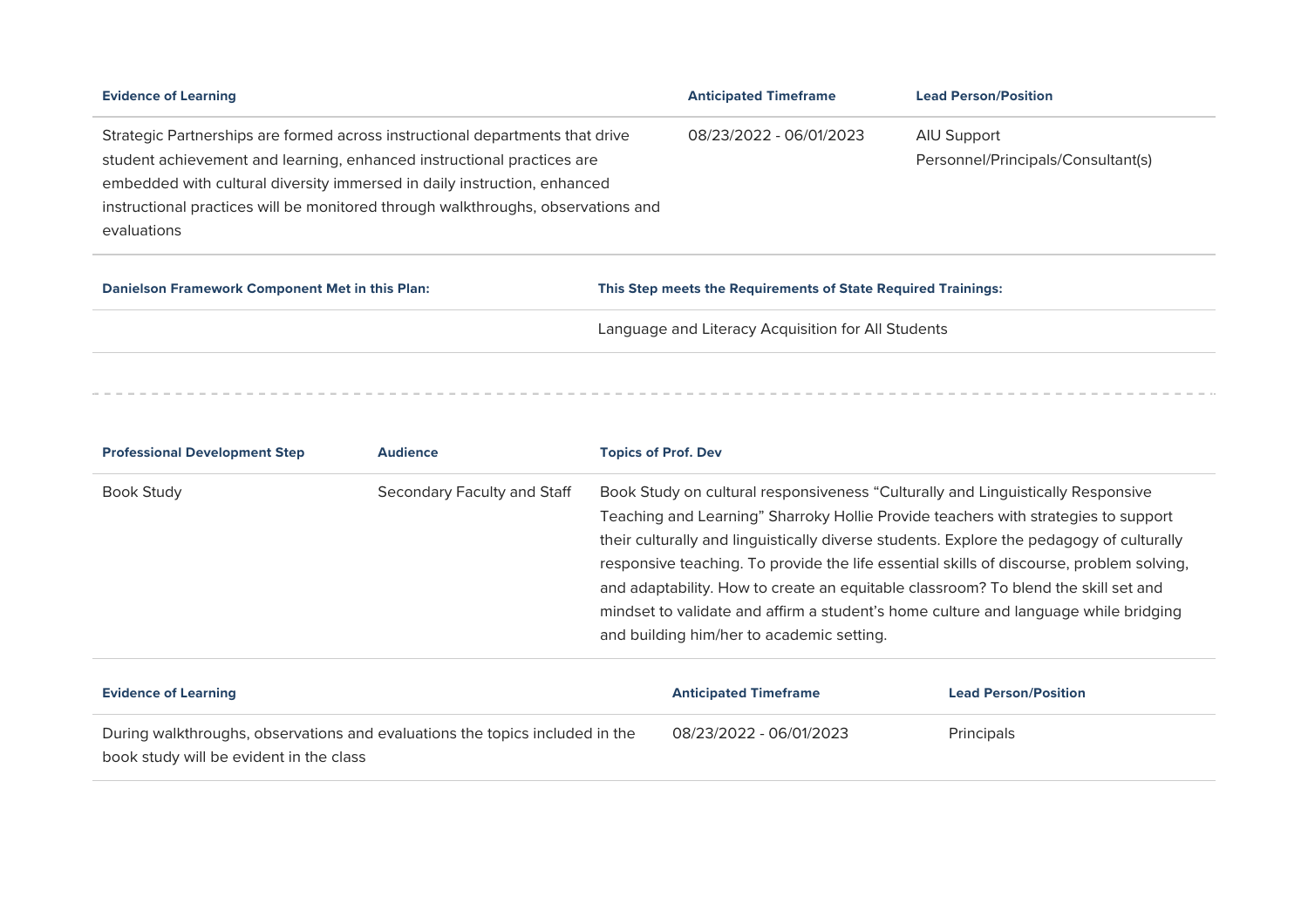**Danielson Framework Component Met in this Plan: This Step meets the Requirements of State Required Trainings:** 

Language and Literacy Acquisition for All Students

| <b>Professional Development Step</b> | <b>Audience</b>           | <b>Topics of Prof. Dev</b>                                                            |
|--------------------------------------|---------------------------|---------------------------------------------------------------------------------------|
| Teacher/Student Teams                | <b>Staff and Students</b> | Identify strengths and weaknesses that currently exist with cultural practices in the |
|                                      |                           | classroom Prioritize weaknesses to establish clear enhancements that will benefit     |
|                                      |                           | student achievement and proficiency. Enhance staff and student relationships that     |
|                                      |                           | promote academic and social awareness to existing building cultures. Provide an       |
|                                      |                           | academic setting where all students have the capacity for college or career pathways. |
|                                      |                           |                                                                                       |

| <b>Evidence of Learning</b>                                                                     | <b>Anticipated Timeframe</b>                                  | <b>Lead Person/Position</b> |  |  |
|-------------------------------------------------------------------------------------------------|---------------------------------------------------------------|-----------------------------|--|--|
| Increased student engagement in the classroom as observed via<br>walkthroughs and observations. | 08/27/2022 - 06/01/2023                                       | Principals                  |  |  |
| Danielson Framework Component Met in this Plan:                                                 | This Step meets the Requirements of State Required Trainings: |                             |  |  |
|                                                                                                 | Language and Literacy Acquisition for All Students            |                             |  |  |
|                                                                                                 |                                                               |                             |  |  |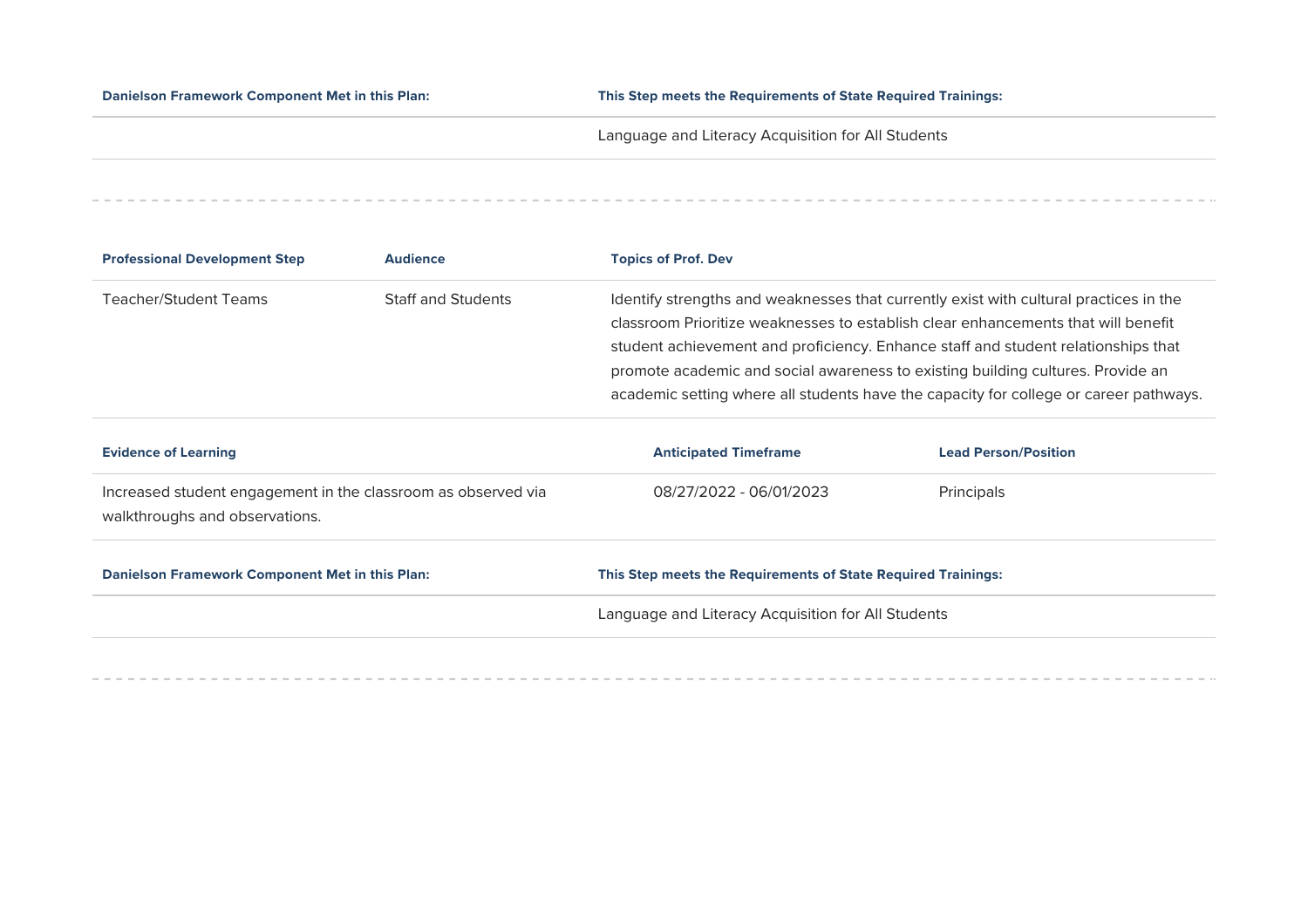# **ADDENDUM E: COMPREHENSIVE PLAN COMMUNICATIONS**

| <b>Communication</b><br><b>Step</b>                                    | <b>Topics of Message</b>                                                                                                                                                                                                                    | <b>Mode</b>     | <b>Audience</b>                                    | <b>Anticipated</b><br><b>Timeline</b> |
|------------------------------------------------------------------------|---------------------------------------------------------------------------------------------------------------------------------------------------------------------------------------------------------------------------------------------|-----------------|----------------------------------------------------|---------------------------------------|
| <b>Detailed</b><br>Presentation to<br>the Board of<br><b>Directors</b> | To completely review the School Improvement Plan priorities and goals and to explain the<br>process to be implemented in order to achieve the established outputs. To provide quarterly<br>updates as to the progress of the Action Plan(s) | Face to<br>Face | South<br>Allegheny<br>Board of<br><b>Directors</b> | Initial<br>Presentation<br>- May 2022 |
| to post to the<br><b>District Website</b>                              | Initial Posting with notes and an opportunity to comment and/or pose questions. To provide<br>quarterly updates as to the progress of the Action Plan(s)                                                                                    | Website         | AlI<br><b>Stakeholders</b>                         | June of<br>2022                       |
| Meeting with<br>parent Advisory<br>Counsel                             | To completely review the School Improvement Plan priorities and goals and to explain the<br>process to be implemented in order to achieve the established outputs. To provide quarterly<br>updates as to the progress of the Action Plan(s) | Face to<br>Face | School<br>Community<br>Steering<br>Committee       | Beginning<br>of the<br>school year    |